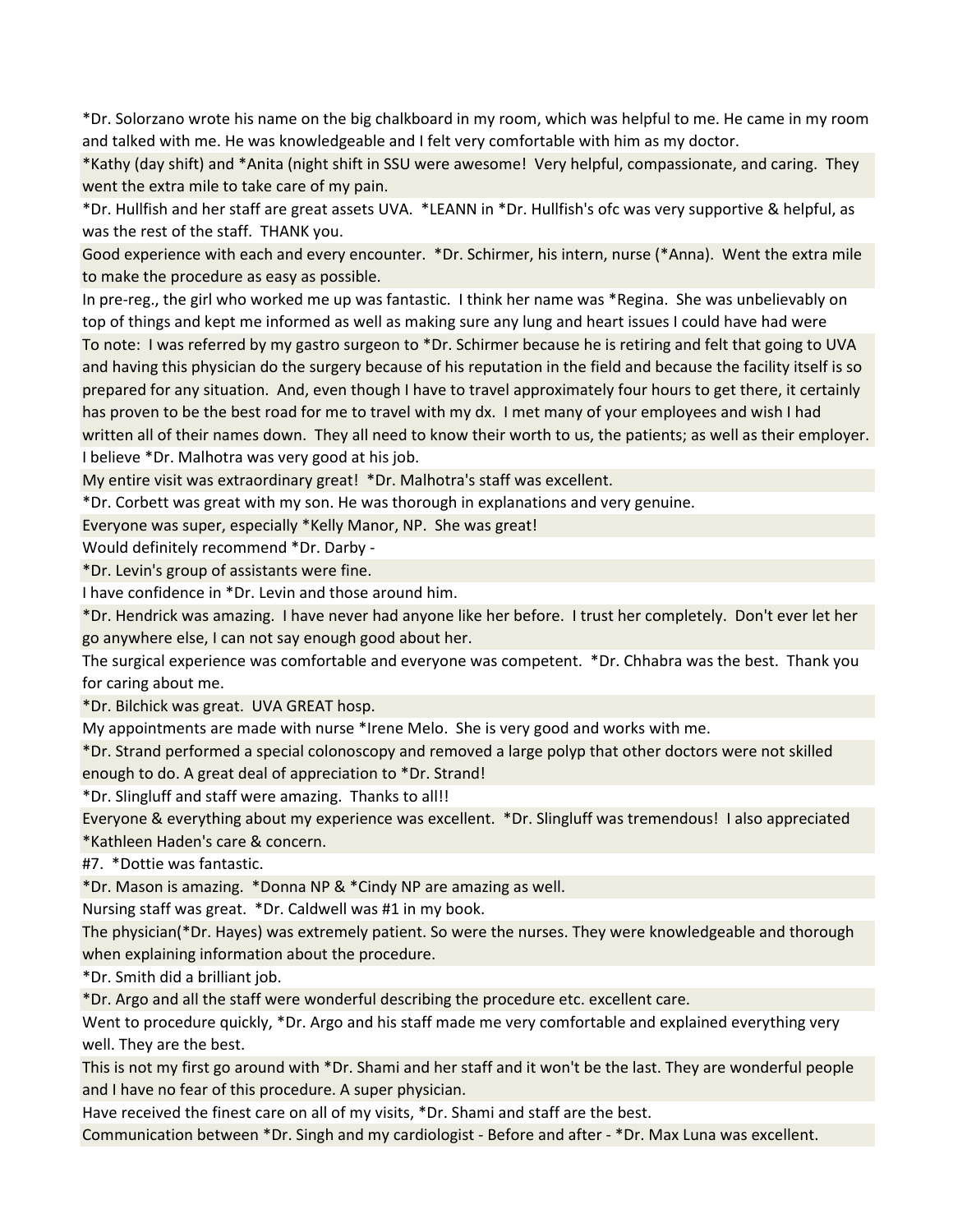Truly, one of the most positive and rewarding experiences of my life. \*Dr. Ragosta was/is fantastic, and the nurses and all staff superb.

\*Dr. Hashisaki is first - class surgeon; one month from surgery all is going well; worth the drive from EP nurse gave frequent updates by phone. PACU nurse \*Dan was very kind, & quickly managed Adam's pain. \*Colleen & \*Kelley on unit took great care of Adam overnight!

Thank you for the great care that was given to our son. We would highly recommend \*Dr. McDaniel, & UVA to Pre-operative nurse \*Jean was very professional & great.

Second time having a catheterization by \*Dr. Gimple. Liked him very much.

If a colonoscopy can ever be a "good experience" this was it! Appreciated \*Dr. Yoshida's wonderful concern. Recovery room nurse went above and beyond for myself and my family. She was truly wonderful. \*Alyshia (I believe is her name).

My Dr., \*Dr. Sandra Johnson with assistance from \*Dr. D. made a scary surgery successful and I am grateful for their SKILLS. I'm so much better now.

\*Dr. Weiss - A+++.

Could not have had better care anywhere - \*Dr. Ferguson is great!

Very professional and caring! \*Dr. Joseph Park is amazing!

\*Dr. Singh explained everything in detail including showing my husband and I the areas of concern revealed on CT scan. Very important to us.

\*Dr. Bruce Schirmer was very nice & very good. Thanks so much.

\*Mason Porter was extremely helpful and delightful!

\*Dr. Smith was very knowledgeable and compassionate. All staff very caring!

\*Dr. Shildkrot is wonderful to work with.

Have and will refer \*Dr. Kerzner to those in need of this surgery.

\*Dr. Henry was very thorough in his explanation of the procedure. IV nurse was excellent.

\*Dr. Peter Netland. Thank you so much!

\*Dr. Yoshida is exceptional!

Loved the ice packs given to me post-op to use at home - really good & helpful - thanks. \*Dr. Gwathmey explained what he found & gave me pictures from the tape - very helpful.\

From arrival with registration pre and post op. Amazed and grateful for professional kindness. We applaud \*Dr. Gwathmey and all of the staff. Great job! Highest recommendations.

\*Dr. David Brenin and the team at the cancer center was top notch! The care I received throughout the whole process was outstanding and I am grateful!

My RN was named \*Jean she was tops. She got the IV in the first time. Very sweet and caring RN. You need \*Dr. O. was great. She took me earlier than I was supposed to have surgery. Made me feel at ease. She is wonderful. You need more caring drs. at UVA.

Excellent medical care by \*Dr. Cui & associates.

The nurses at every step were wonderful. And \*Dr. Carson is a great surgeon who seems to care about his patients. I felt very confident heading into the procedure that it would be done well.

\*Greg, the nurse was amazing.

\*Dr. Mangrum is great.

I will recommend \*Dr. Yoshida and the center to others. I received excellent care, and felt safe and comfortable, I was treated with respect and was very well informed about the procedure and results.

Having had a few outpatient procedure at other hospitals, my experience at UVA were BY FAR the most outstanding! I will recommend your hospital to anyone and \*Dr. O.!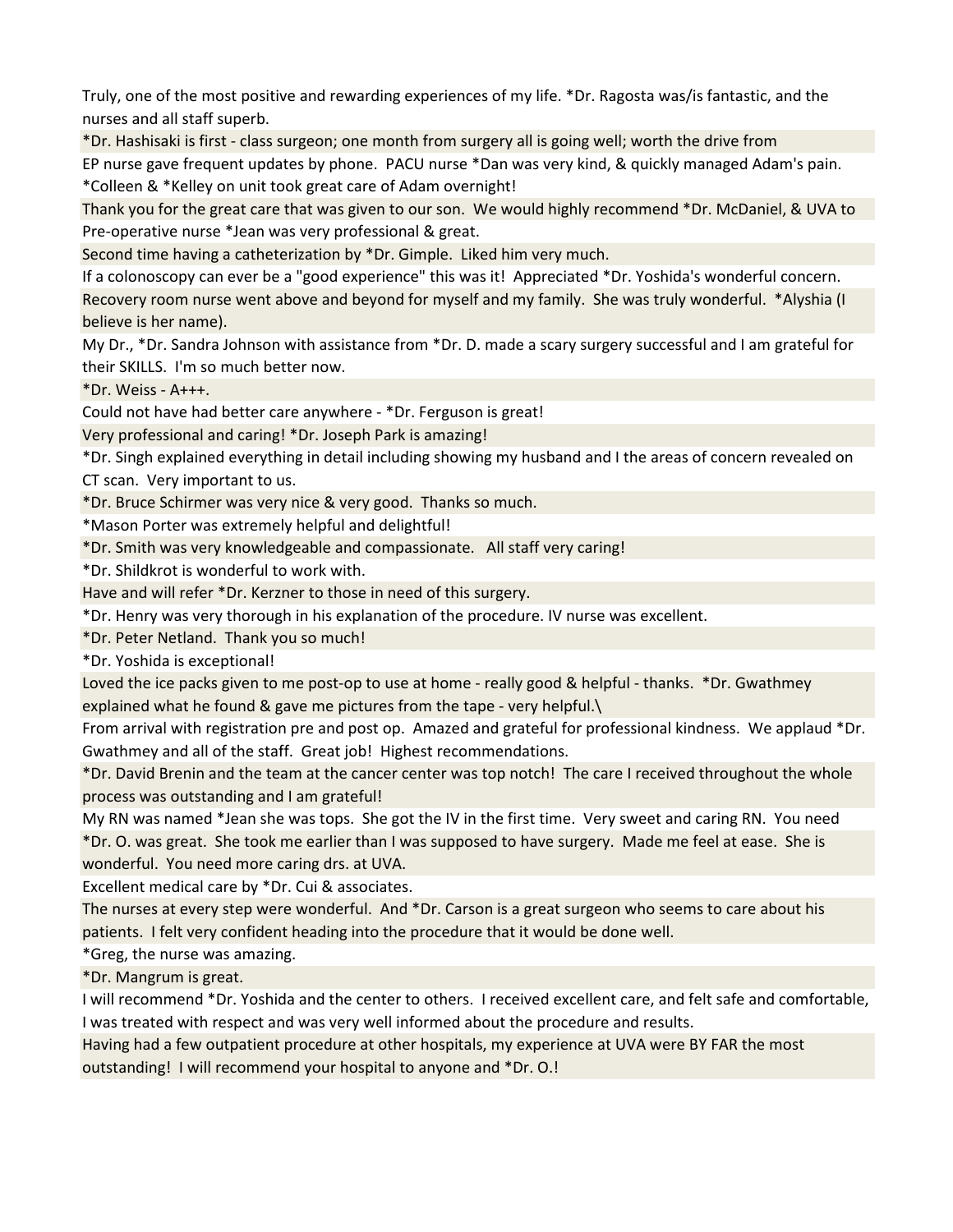\*Dr. James Mann, MD is a wonderful person and doctor. He is outstanding in his field. \*Dr. Mann is caring and takes the time to explain everything. I have all the confidence and respect in \*Dr. Mann and his staff. Nurses \*Jennifer & \*Tula I wish to acknowledge both of them. They are very professional and dedicated to their profession and outstanding nurses and so very caring. Both of them are a credit to their profession. I hold the #2, 3. \*Dr. Yoshida was very good!

\*Dr.Mike Ragosta MD is great!

\*Dr. Henry and the nurses were excellent. They gave me a very clear explanation of what happened and what I needed to follow up.

\*Dr. Henry is an excellent healthcare provider.

\*Dr. Early and \*Dr. McGreary were excellent!

\*Dr. Ferguson was top notch, both in providing information and in performing a long and complicated procedure. \*Anita the nurse was outstanding in her care.

I had local anesthesia by \*Dr. Sandra Johnson. From my perspective, she is an excellent, and friendly, physician.

\*Dr. Sandra Johnson has my utmost appreciation. I was fully satisfied in my conversations with her.

\*Dr. Ragosta is super!

\*Dr. Friel were very professional in his service and staff.

\*Dr. Upchurch was and is very professional. Great service!

#10. \*Charlotte - very good.

Nice to see, \*Charlotte in pre-op room made us feel at ease and very well cared for.

Once again - privacy is here & you feel secure & I was relaxed. 4."He is incredible". 6."\*Potter" was great. 8.They are all high skilled & people friendly.

All doc & nurses are very good to me. Was there could of time \*Dr. Rome office & people were - very good. My primary doc \*Dr. Camporo. Been very good about

Think the doc and \*Nersie very much they where the best and think the staff.

\*Nancy (\*Dr. Mason's scheduling nurse) was VERY helpful.

\*Dr. Mason is outstanding.

Excellent explanation of procedure by \*Dr. Singh and nurse practitioner before procedure.

Excellent explanation post operative \*Dr. Singh drew a picture of the procedure that he did; also nurse practitioner, explained what had happened.

I have nothing but high praise for the staff at UVA. They are courteous and showed compassion. My wife has very high praise for \*Dr. Krupski. \*Dr. Wheeler and \*Dr. Krupski are both outstanding.

I has only good thing to say - about UVE - good people. #1. \*Dr. Singh.

\*Dr. Singh was the best, on everything done to me -

\*D. Yoshida and her team were superb! VERY FRIENDLY, efficient, and professional - even given the potentially awkward circumstances of the procedure.

Amazing experience! \*Dr. Smith and his team were so friendly, answered my many questions; explained everything in detail; so I had no worries. Thank you!!!

\*Dr. Smith and his team took EXCELLENT care of me! The UVA Hospital staff was courteous and caring before and after surgery and during my overnight stay! I had to travel 2.5 hrs. for surgery and was well worth it! Thank \*Dr. Shah and the staff were all friendly, competent and absolutely 100% terrific.

Loved \*Dr. Mason! She put me at ease.

I was impressed with \*Doctor Mason and all the nurses involved.

During the whole day, \*Sharron and \*Hetti - were caring, efficient, pleasant, knowledgeable etc., etc., you could not ask them for more. Great!!

\*Paula C. inserted my IV with excellent technical skills.

\*Dr. Park spoke with my husband post-op and gave excellent updates, including pictures.

\*Dr. Hain stock is awesome!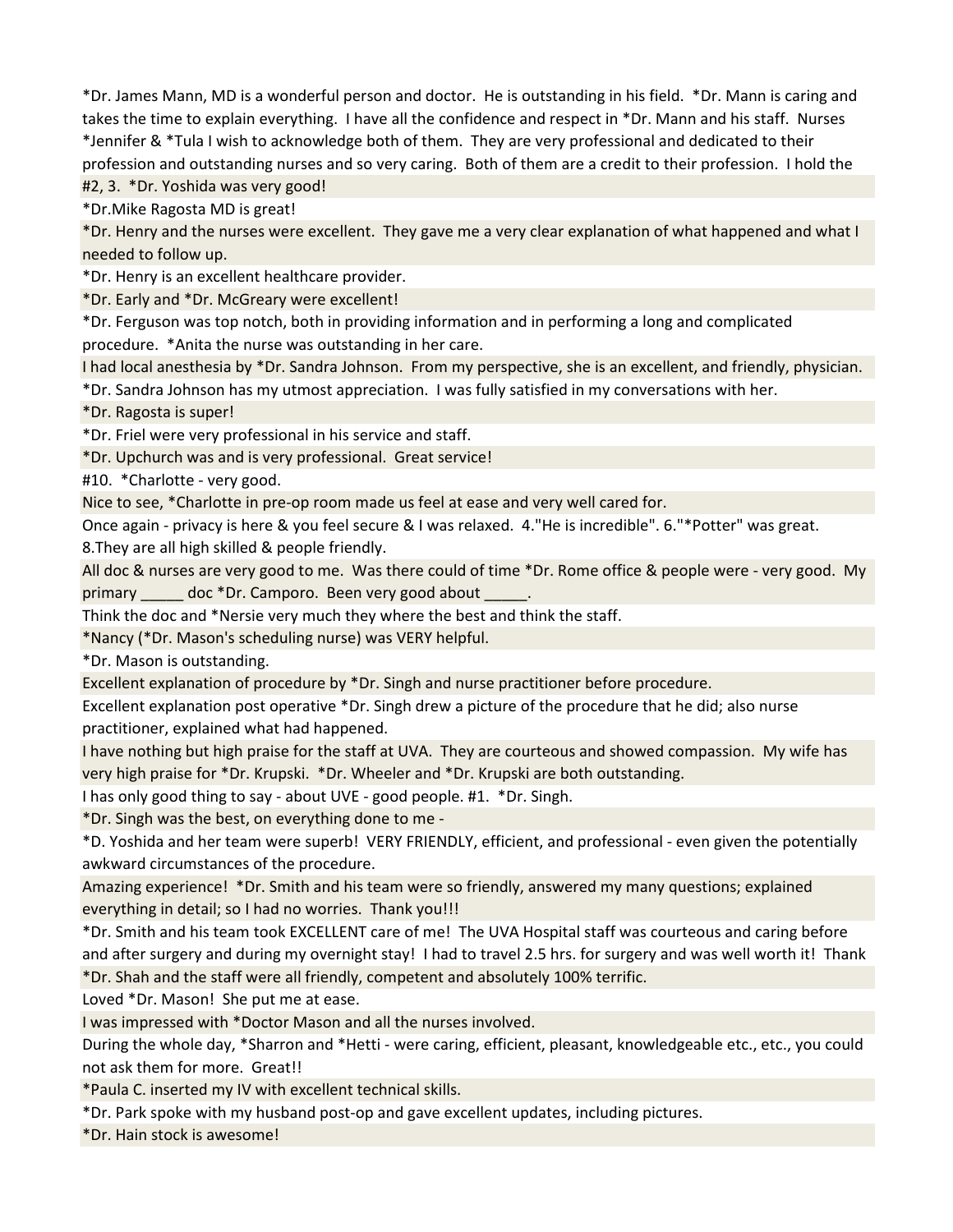\*Dr. Shami is outstanding from courtesy to competence, I do not see a way her department could be surpassed! I have the utmost confidence in \*Dr. Hedrick.

\*Dr. Yoshida & the staff and nurses were very helpful and professional!!

\*Dr. Yarboro was excellent - all staff - in operating room, recovery, pre-op and nurses on floor were great! I had no concerns and greatly appreciate \*Dr. Parks

I was totally at ease with the nurses and \*Dr. Redick.

\*Jan the nurse was very personable and professional, and she placed the IV in a painless fashion on the first My recovery nurse (\*Chris, I think) was very kind and helpful. He did a great job.

\*Amy, the procedure nurse was wonderful, kind and knowledgeable. \*Dr. Argo is a fantastic physician. He is a skilled endoscopist and provides outstanding clinical care. I am a physician, and \*Dr. Argo is the kind of doctor \*Dr. Friel is an excellent doctor - you can trust him and know that he will do his best -

\*Dr. Tache-Leon provided excellent knowledge info prior to the surgery. Nurses were very good - professional. \*Dr. Tache-Leon is truly professional - I want him to be my dr. - In case of another surgery.

Our nurses, PCT's, etc., were AMAZING. The nurse we had for the majority of our stay (\*Kelly) was by far one of the best nurses we've had ANYWHERE. We also had \*Sarah as well as \*Eva & \*Heidi. Everyone went out of their way to be helpful and interacted so well with us as well as our son. FANTASTIC nurses on 7W!!!

\*Darby was great.

\*Dr. Joseph Park is excellent.

\*Dr. Yoshida is the best!

#8. \*Dr. O. is a very good, skilled physician. Would recommend her to anyone.

Everyone was extremely nice & helpful, especially \*Nancy Pitts, \*Dr. Furgerson & \*Cindy Loffner. (I didn't get to see \*Cindy this last time. I saw her on my first two visits.)

Your hospital & staff (nurses, \*Dr. Fergerson, & every one I met) was super nice. They are the best! I would choose your hospital if I needed to be admitted again - They are all VERY helpful & caring. I love them all. Thank \*Dr. Williams and his staff did an exceptional job it was everything that we discuss at my visit before surgery, a \*Karen Wheeler was an angel in ER.

\*Dr. Landen was great. Very informative and straightforward.

My pre-op nurse \*Barb was great!! I was really nervous when I got there but when it was time to go to the OR I felt 100% better. She made me feel safe and cared for. Loved \*Barb - she spent time with me. #1. Awesome nurse was great. #10. \*Barb was great - didn't even feel it.

\*Dr. Wells, the anesthesiologist was outstanding. \*Dr. Browne, the orthopedic surgeon was absolutely All aspects of this encounter were excellent. \*Dr. Browne and his team do outstanding work and are

\*Dr. Hinkle is a compassionate individual who will make an excellent doctor - his care during my 7-8 hour stay All my doctors were good (ER resident & attending and neuro resident \*Dr. McConnell).

\*Shawn in registration was great! He got me right back to a room.

\*Dr. Jesus she was awesome very nice to my son.

These ratings are for the group of residents that meet with me \*Dr. Burt met with me later and he was My PC physician, \*Dr. Evelyn Scott, and my Digestive Health physician, \*Dr. Stephen Caldwell, had input all of my information in my chart; so questions were minimal.

I was seen immediately. I was also welcomed by "\*Mel" (I don't know her last name) who I had previously met socially. That was very nice!

The care I rec'd was outstanding \*Dr. Brudg and the resident were the best I could ask for -

\*Dr. Tom and his staff were very caring of my age and were professional.

\*Dr. Black was very caring and respectful. I had a pleasant visit even though I was in much pain.

\*Dr. Rook (?) - resident - was wonderful! Finally transferred me out of hallway. \*Dr. Reiser great.

Shout out to ortho \*Dr. MacDonald, he called our private ortho MD in Washington DC so we could be seen \*Irena Burg was kind and caring. Knowledgeable & skilled.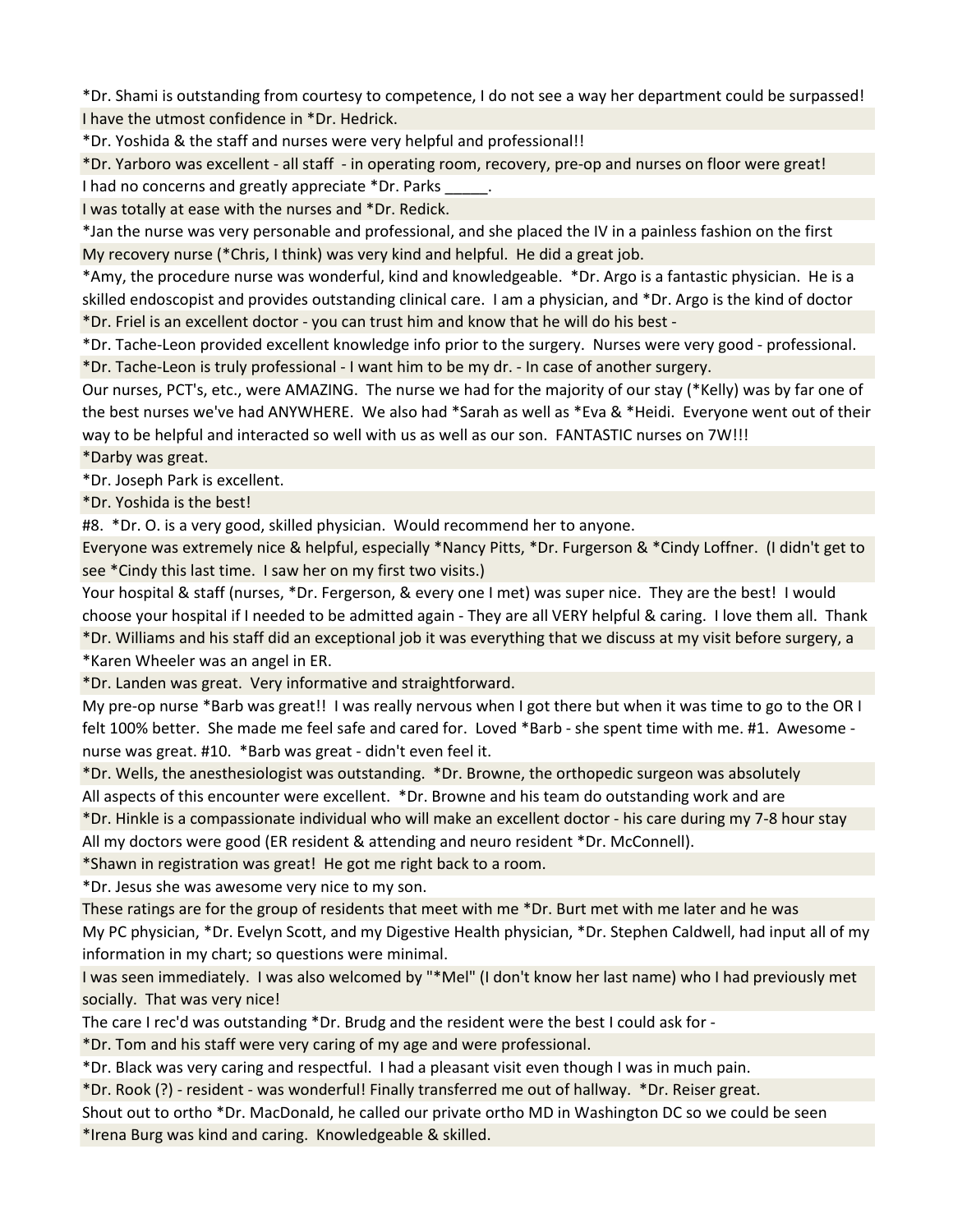Poor \*Dr. Meredith Thompson had to give me news of brain tumors. She was wonderful.

\*Stacy and the other nurse who took care of my husband were fantastic. Top notch! Wish I could remember her name. (She did OB before ED. She was AMAZING!)

ER resident was great - She was very concerned about my comfort and kept me informed. Ortho resident - \*Dr. Casp - was also great. Very kind and didn't seem rushed.

UVA is one of the most impressive hospitals I've ever experienced. My husband had a stroke due to an aneurysm. I did not get to UVA until the morning of the 16th. The attention my husband received while in NNICU and the other 2 areas on the 6th floor were remarkable. I also want to mention several of the RN's that impressed me in taking care of my husband. I do not know the last names but their first names were \*Kelly, \*Alexandria, \*Tim, \*Matt and I believe \*Robert. Thank you all for bringing my husband back to me. He got to Nurse \*Bradley King was excellent. Mom was not use to a male nurse but he was very attentive, always listening to her and trying to make her comfortable. He was excellent with my mother. When she moved to another room and area, she had some really great enties. One in particular when we were leaving was excellent and so good with mom, because mom couldn't hear well she made sure mom understood everything she said. I would like to comment on \*Dr. Michael Downes. He is such a great doctor and person. He does his level best to give the best of himself and MVA. He has been my husbands doctor since 2008. We are so blessed to have P.S. Words cannot express the great care and how carefully \*Dr. Downs has walked with us down this long road! He is a very good doctor and humanitariun. Thanks.

I feel that I choose UVA because I have heard great things about the hospital and I could not have been treated any better. Thank-you for everything that your staff done for me and my aunt that brought me down there. You have a great hospital and I really like my dr. - he was \*Dr. Smith. I really appreciate him.

We really appreciate the service on 3 Central. \*Dr. Kirby and her team and \*Dr. Arnold and his team along with the ER staff & dialysis staff get an A + from me and my wife. Thank you.

From my very first visit to \*Dr. Brian Sauer, and T\_\_\_\_\_ \*Milo. I knew I was going to be taken care of. tumor board met and decided \*Dr. Zayfdun was the surgeon for me. I could not have been anymore informed in what they planned to do to me. \*Dr. Z. told me exactly what he was going to do and I had all the confidence in him. My surgery was major but as I improve I realize how fortunate to have these doctors in my life. They truly changed my quality of life for the better. I will forever be grateful for the care professionalism and feeling better \*Kali Cavanaugh RN and \*Ruth Clements, RN were terrific!

PCAs on 6 E were very good \*Alex and \*George.

Dr. \*Adam S \_\_\_\_\_ is the best excellent.

\*Dr. Smith is an awesome surgeon - and he's so young - I'm sure he is & will be a leader in his specialty - spinal surgery. I read he is in the top 12 spinal surgeons in North America -

\*Doni Berno - exceptional, caring nurse.

Thank God for \*Dr. Upchurch and his staff and \*Joe from ICU.

All outstanding A+ \*Dr. Irving L. Kron, MD A+++ "the best."

\*Ed Hunter, RN was very attentive to all of my concerns & those of my roommate. ALL staff very nice.

Nurse named \*Liz, when I went into atrial fibrillation, pulled out all the stops, and immediately started a process to get me out of it.

I did not have surgery. I was in overnight for observation. The nurses were excellent & she stands out \*Deamma and she wore her cap.

\*Dr. Taylor (resident) and \*Dr. Daniel Stein, (neurology) worked well with our family. \*Dr. Taylor went above and beyond our expectations as the attending ER physician (neurology) in communicating very well...

Nurse \*Mika was very nice. We feel she went above & beyond her call of duty. Very pleased with her.

\*Dr. Megan Bray, her office staff in addition to all of the residents/staff in hospital made me feel safe & secure  $(\text{at } \text{the while way}).$ 

If having to go back I would like \*Dr. Dudley to be my doctor again him and his team were the best to me.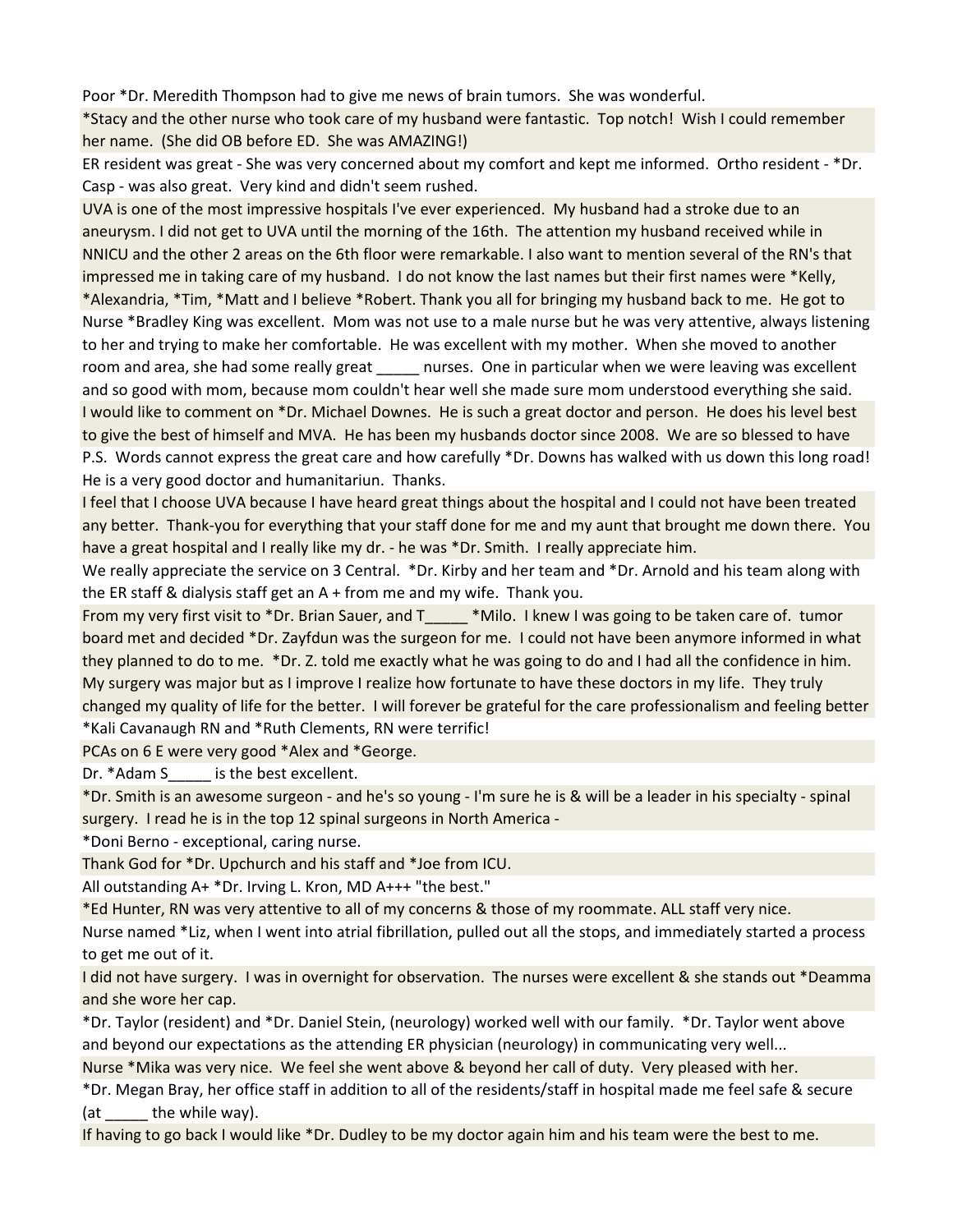If I had to go back I'd like to have \*Dr. Dudley and his team again.

\*Dr. Bashir and the entire 5 East were so helpful and attentive throughout my stay.

Everyone was great!!! Especially \*Dr. Mary Jensen & \*Dr. Susan Modesitt.

Exceptional care from \*Brenda, \*Jessica, the nurse \*Melissa & \*Doctor Megan during labor & delivery, \*Brooke, all NICU employees, lactation nurses. Just over all great care from everyone.

 I had a liver transplant at UVA and the transplant team have followed my recovery with great interest that has meant very much to me and my family. \*Drs. Argo - \*Maluf - \*Pelatier as well as \*Martha Perkins were and are a great asset to UVA as well as friends of me & my family.

Great staff on the 5th Floor \*Katie!! \*Tony Epps!! #1. 5th Floor.

I was on 6 East & \*Brenna was my CNA or PCA & was so friendly & helpful. an EXCELLENT worker!

Our pediatric nurse, \*Nicole, was amazing! All the docs we saw were wonderful student/resident \*Thomas Ball was SO kind & helpful.

\*Robin W. in the recovery unit was very kind in helping to get mu pain under control. \*Dr. Cherry came to me pre surgery to answer questions and ensure I felt very comfortable with the plan. Every staff member was kind and helpful. I couldn't have had a better group of people caring for me.

Right from \*Dr. Brochmeier's staff to UVA Hospital care, wonderful, perfect. No complaints. Everyone I came in contact with were professional, courtesy. Class A all the way. Wonderful experience. Wish I had gone there in Jan. when I first tell & broke my shoulder & arm.

\*Monica - Excellent nursing assistant - only one to make sure I was cleaned up (providing warm wash clothes, helping with back care, drying skin). Also assisted with ambulation.

One nurse in particular was super in her attentiveness to her patients. I can't remember her last name but her first name was \*Cate. They all were great but she was super great. (We called her Roadrunner.)

\*Cath was personel were fantastic & \*Ruth & \*Tesse in particular. ...

Excellent care from \*Dr. Lau & hospital staff.

\*Drs. Bergin & \*Kennedy are certainly top in they field of patient care. I trust \*Dr. Bergin with my life & family care. Thank all of you for superior care..

IF there was anything above excellent, we would give it to this hospital and staff from every department! Terrific from curb service to \*Dr. Traci Hedrick and entire staff! A "well congratulations" to a true \_\_\_\_\_ team. Extremely satisfied with hospital staff and \*Dr. James Brown.

Particularly attentive care from nurse \*Delia Harrison.

4th floor ICU nurses \* Staff where over & above in there duties & care of me. Very lucky person. Thanks to you My spine exploded in a car accident. Everyone did a great job. I have all my nerve function. Thank you \*Dr. Elias and everyone in the ER, surgery, SICU, surgery floor.

Doctors \*Hodges & \*Rodgers are the best med staff I have ever encountered, kudos to both

\*Sarah Milaci was our nurse for 2 nights & she was outstanding. \*Denise Young was the doctor who delivered our baby and she was amazing.

\*Dr. Mallory Atkis was an amazing doctor. Her bedside manner and technical skills are excellent. I wish she were staying at UVA next year so she could always be my OB.

\*Dr. Ferguson & his team are outstanding!

As a nurse of 28 years working @ a University hospital in ----, I found UVA a much more cohesive, patient focused health system. \*Dr. Liu was excellent knowledgeable, kind and willing to educate about my neurological issues. I had been seen @ Johns Hopkins in the same week and sought \*Dr. Liu for a second opinion. He is the The NICU is spectacular! \*Dr. Lui & staff are awesome, especially \*Alison Walton!!!

Overall, I had an excellent experience in L and D and maternal care unit. Especially excellent was my \*Dr. Denise Young. What an amazing physician. I was blessed to have her in my delivery also the newly remodeled maternal unit is INCREDIBLE. So spacious, comfortable and clean. I highly recommend care @ UVA.

\*Doctor James Brown is a very good & cares about you.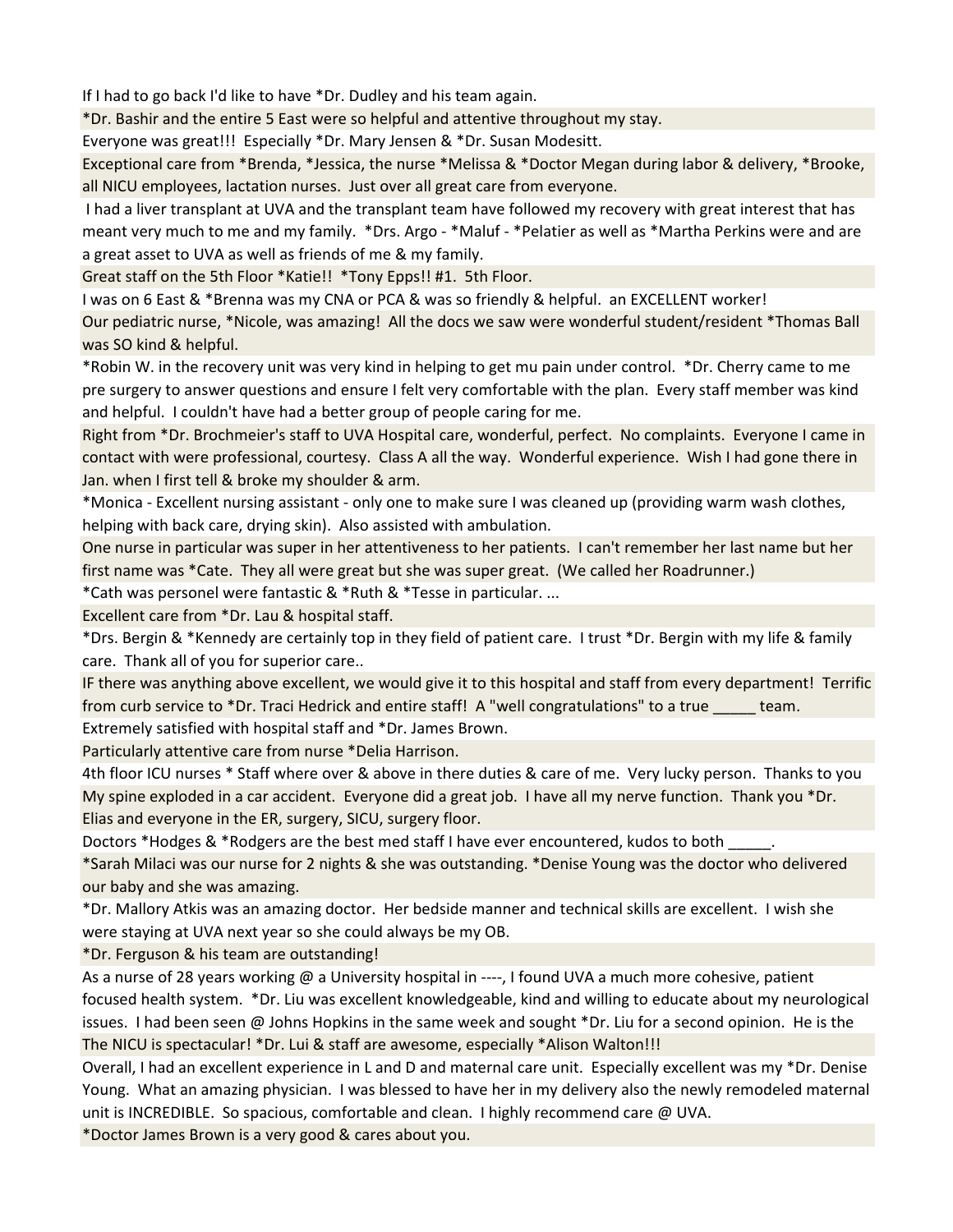The nurses on the 4th floor was wonderful special thanks to \*Alice Bradshaw, \*Auria, \*Brianne and all the PCA's and the wonderful Drs.

\*Vivian was so focused and concern, she really made you feel comfortable, an at ease. Wish I encountered more \*Josh, \*Jimmy and \*Seth were great. I couldn't ask for any better nurses than them.

\*Kristen and the occupational therapists were amazing.

Good experiences with these CNA's \*Gregory, \*Grace, \*Rosina, \*Linda, \*Chelsea W., \*WANDA \*Deja, \*Dee \*Bill is an EXCELLENT! Teacher/professor and nurse! Charlie NURSE. CNA excellent care!! #1. MOST were exceptional. #2. \*Linda. #3. \*Mandy, \*Mary. #4. \*Mary. #5. \*Mary \*Sarah. #6. \*Laima, \*Linda, \*Jimmy \*Drs. Harrington, \*Munjal and \*Stevenson were exceptional -- True professionals and medical knowledge was extraordinary; I would TRUST them to treat MY FAMILY members!

\*SARAH PEASLEE needs to get a PhD in nursing she is 30 years a GREAT nurse; what a role model - what an example - \*Sarah is my hero!

OT's were outstanding! \*Ana, \*Leonore, \*Marsha were great! \*Becky was fantastic in training -- She will be missed!. #1. \*Misty Jefferson was wonderful! #3. \*ROSIE was great. #4. \*GREGORY was a saint in his job! \*Mandy is a GREAT nurse. \*Bill is a TRUE PROFESSOR!!! \*Ryan is so caring; with his music video library. The office staff was exceptional... \*Caymen \*Linda and \*Kathleen - Attention to detail - They were never in a rush - Always - professional; caring and transferred calls with delay -- I enjoyed dancing with \*Kathleen!!! A GREAT Excellent food; chef is to be praised and rewarded for his/her efforts. \*Mandy was an outstanding nurse - she is the real deal! \*Mary Ellen was excellent charge nurse - so professional in all ways.

\*Raymond is a true professional! Nurses are AWESOME! \*Kylie, \*Farid wonderful nurse - \*Ginger; \*Josh (\*Linda top nurse) \*Amber; \*Veronique wonderful. \*Ashley \*Mary. (\*Mary Ellen charge) nurse. \*Laima charge nurse. And \*Brittany. Great job for her. \*Ginger is a grab nurse and model! \*Josh is always on board with multi=tasks - \*Kyloe is caring. Bill's CBT sessions were incredible; he is wonderful and a true professional. \*Sarah Pealee only one of a kind. She is model nurse!!!! Get a PhD! \*Sarah. \*Aima great nurse. \*Jim is attentive! \*Drs. Munjal, \*Herrington, \*Stevenson \*Dr. Lee and \*Gill. \*Dr. Bashir and \*Dr. Nguyen, and \*Dr. David. Wonderful bedside manner, attentive to patients needs; EXTREMELY thorough and professional; TOTALLY

dedicated to patient care - - I would recommend teams to other family members who need help in future! Wonderful experience in OT. I am in awe as far as projects are concerned. They were spontaneous. Creative and full of energetic proposals and projects. #1. \*Misty Jefferson is very competent and \*Lenore, \*Kristen - 10+. #3. \*Chelsea; \*Grace, \*Rosie. #4. \*Ana Leonore \*Marsha \*Becky - OT in training. \*Kristen is totally amazing; her enthusiasm in her job is to be commended infectious laugh.

\*Ryan, \*Seth, \*Paul, \*Graham, \*Josh/\*Richard were all awesome. Made it less boring in here.

CNA \*Linda Fay was particularly caring and responsive to my mother's needs - She is a strong patient advocate! \*Linda Fay was particularly good! Case manager was also very helpful. #1. Never met the social worker. \*Dr. Vergales and \*Dr. Kim and staff were absolutely amazing!!

Nurses were excellent! \*Sarah & \*Caitlyn on Labor & Delivery were so attentive & supportive. \*Page on 8 Central was very helpful & patient with me & my new baby. Thank you!

\*Dr. Lisa Hainstock was very good & listening to our concerns & questions & spending time with us answering all \*Adrian, RN on 8 Central was very reassuring & patient with me as a new & very emotional mom!

Phenomenal nursing staff. \*Nicole Plowman was amazing with my son!

All of doctors were great to my new baby including \*Dr. Patel, \*Dr. McDaniel, \*Dr. Kellins, and genetics doctor. NICU consulted in delivery & afterwards, \*Dr. Patel was great.

Both the doctors and the nurses were amazing and helped make an extremely scary situation better. We were lucky to have amazing nurses. (\*Donna, \*mark, \*Bri, just to name a few - although ALL were amazing) and \*Ben (resident?) made sure to keep us informed and genuinely cared about us & \*Jacob also made sure we were

\*Jess, the child life specialist, played an integral role in making my daughter comfortable and having the process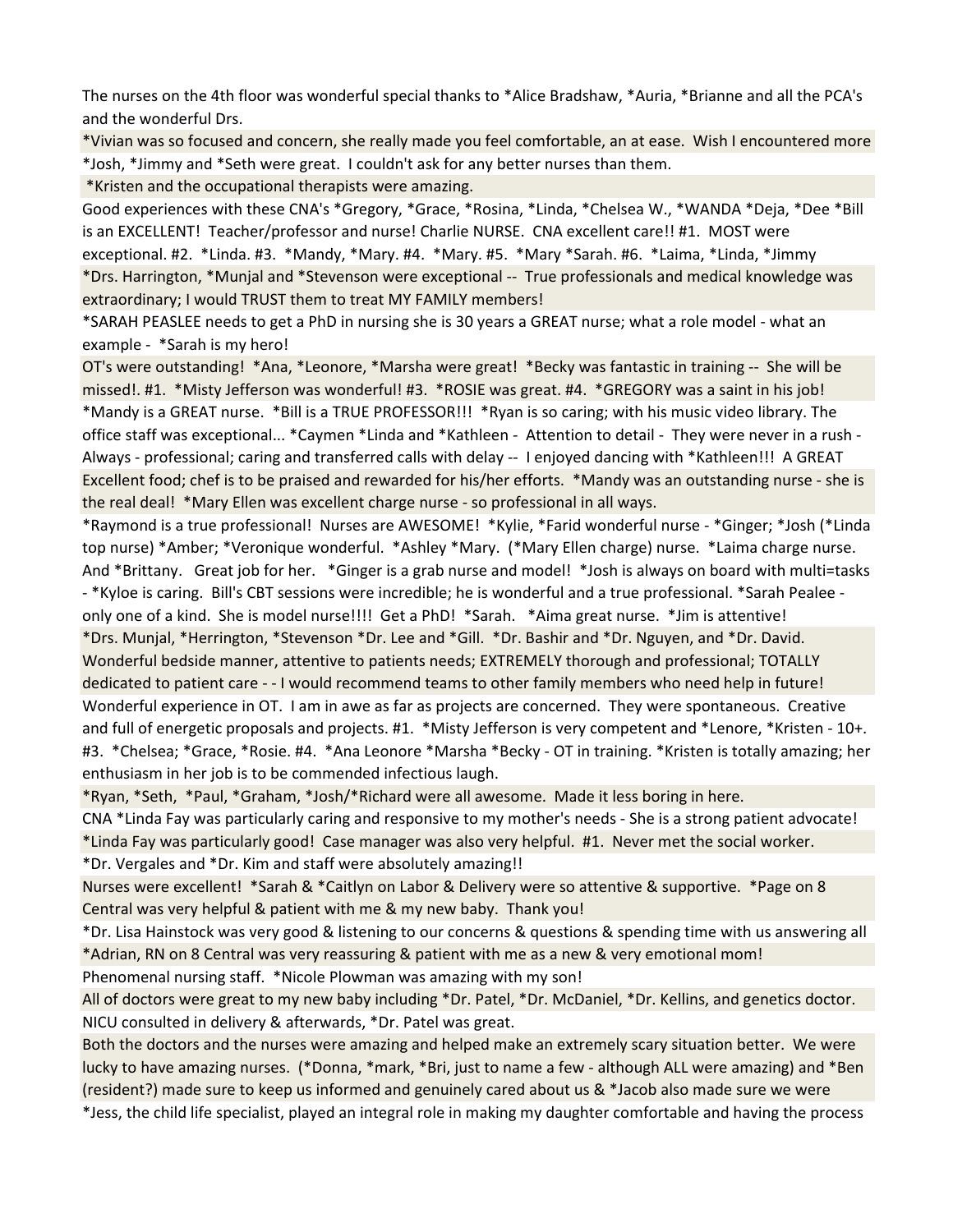\*Nancy, our nurse on the L and D Unit, Post Care was one of the most kind, loving, adequate care giver I have come across! She was a jewel to our family!

The resident named \*Steve (can't remember his last name) - him and \*Dr. Lammond (I believe) were amazing to me. They were calm and helped calm me and explain everything!!

My son had a nurse \*Melissa when moved out of PICU. She was absolutely wonderful and understood how my son, who has Aspergers, needed to receive information to make him feel comfortable.

The PICU staff was incredible! I was so scared & worried & they were always comforting & would answer all my questions no matter how many times we asked. shout out to \*Will! He rocks!

NICU nurses were awesome! Very friendly and answered all our questions - \*Crystal was great! Love how they let us be involved in all her "cares."

We love \*Will in PICU!

All the staff is amazing but especially \*Will!

\*Dr. Early, \*Dr. McGrary & \*Dr. Middleton were amazing! Very attentive, let us be involved in our daughters \*Drs. Kellams and \*Hainstock were wonderful and provided excellent care of our newborn.

\*Sarah Milacci was our night nurse 2 nights in a row and she was wonderful!

Had two very well rounded kind, sweet,caring nurses caring for me & my son. Names: \*Johannah & \*Jessica. My two nurses \*Johannah & \*Jessica. They were GREAT.

\*Dr. Fullerton & \*Dr. Murphy wonderful doctors. Could not have asked for a better team to deliver my son. I could not have asked for better staff of nurses. We had \*Nancy, \*Reid, and \*Jesse. They were amazing and so full of love for our son and our family as well.

I am thoroughly impressed by UVA's professionalism, commitment to quality and effective use of technology. I use Mychart for communications with \*Dr. Ragosta and his office. They ALWAYS respond quickly and provide \*Dr. Erdbruegger impressed me as a lovely, caring human being as well as a competent physician.

I have moved to Virginia coming from St. Louis MO my cardiologist there recommended I see \*Dr. John Dent at UVA, this is my third visit. I am very pleased with the doctor and his staff and everyone else at your institution. \*Suzanne Cassidy at UVA - HUGE HELP to get 2 EXPENSIVE drugs to go through w/our insurance! She has taken a huge weight off my shoulders!

\*Dr. Albrecht and his staff are amazing. They are dedicated and professional. I would recommend his practice Love everyone, they all are very concern about my health & great teams. Love everyone, check-in, to radiology teams, blood team, everybody on the third floor team, also \*Dr. Rahma, \_\_\_\_\_. They are caring dr. nurses, &... We continue to be impressed with the exceptional care provided by \*Dr. Emily, the nurses, and \*Carol at the front desk when we check in.

\*Dr. Lewis is an excellent doctor. You are lucky to have her.

We feel \*Dr. Foff is the best! Extremely knowledgeable & caring we feel we are in the best hands for my husbands care, who suffers from multiple issues.

I have always felt lucky to have \*Dr. Johnson treating me. The receptionists need to be acknowledged as they all extra friendly. Allen

\*Dr. Kimpel is an especially good \*Dr. He has discovered health issues and suggested follow up w/\*Dr. Jamie Kennedy for causes other people did not think about. Open hear surgery rectified much of the problem & my family & I are so grateful for \*Dr. Kimpel \*Dr. Kennedy & \*Dr. Gangani! \*Dr. Kimpel continues to deal w/various arthritis problems for me, even calling 9:30 p.m. one Thursday night to try to make me more mobile & I am so pleased with the patience of \*Dr. Mosteanu and the thoroughness he conducts. He always follows up his staff also cares, listens. I never feel like someone is rushing me and yet, I am taken back on time.

\*Dr. Kirk is excellent. She always takes the time to listen and address my concerns.

\*Dr. Wilson is simply wonderful!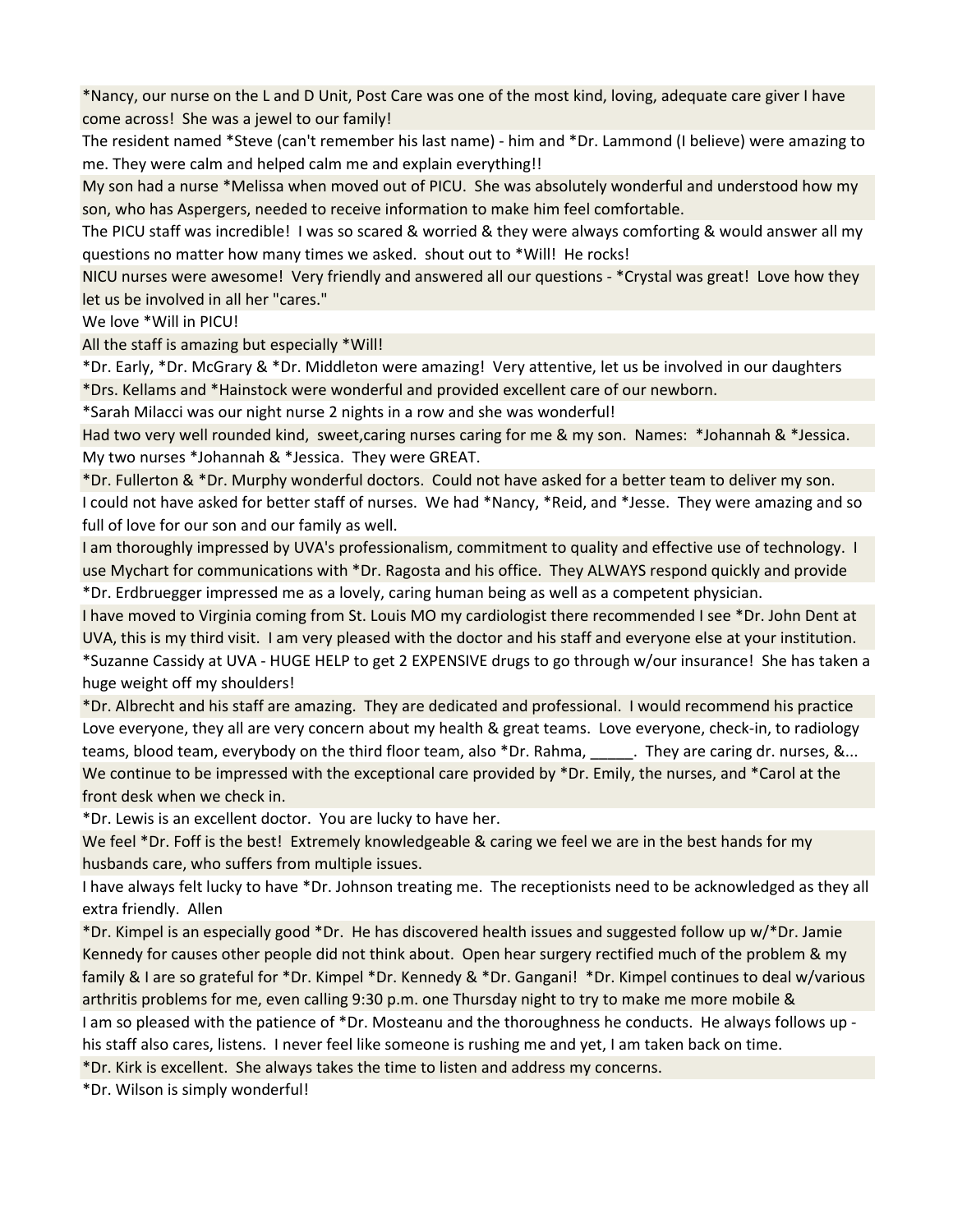\*Dr. Albrecht and his staff are absolutely awesome. There's nothing I would change and nowhere I wouldn't travel to see this provider. UVA health system is nothing short of excellent. I am extremely pleased with my daughter's care! \*Dr. Gangemi, \*Rebecca RN, PICU staff, everyone is awesome!

I would also like to add that the care I have received from \*Dr. Zazakos (before he left) and now from \*Dr. Boyer and his staff has been absolutely amazing! I have had kidney cancer for over 10 years and I have no doubt that without their care, I would not still be here. \*Dr. Boyer goes above and beyond to keep me going and We absolutely love \*Dr. Romness and nurse \*Pat. They are a terrific team and I completely trust them with the Amy is always happy to see \*David. He make her day each visit she see's him. \*David is very kind & thoughtful when he cares for Amy. Thank you, Amy's mom.

The time that \*Dr. Srivastava have my care, everything is good and the rest of employee is very good, respectful and the nurses working professionally - I'm very proud for the care that I received.

\*Selena Evans has over many years been helpful and caring - very professional and explains everything to me. \*Dr. Grosh is very thorough in his 6-month exams of my melanoma history. I appreciate his valuable time, thoroughness and advice.

\*Dr. David Shonka has been a God send to our family. We thank God that we were able & lucky enough to have him as our physician. Please let him know he is greatly appreciated.

\*Dr. John Gazewood is a very good doctor and a fine person. The nurses and his staff are very good. I do recommend \*Dr. John Gazewood to family and friends.

I found \*Dr. Densmore to be knowledgeable, supportive, and he focused on the many questions I brought. He was supportive also to family members questions. He shared test results by phone and on my chart. I am confident I will... during my cancer treatment.

\*Dr. Rubendall and his staff is the best. Ever.

\*Dr. Gurrola is a wonderful doctor, he's genuinely concerned for his patients and takes his time to make sure we understand everything that is going on. I always recommend him and anyone that is a part of the UVA team. I continue to be extremely pleased with \*Dr. Boyer & everyone I come into contact with the Fishersville facility. I feel I am receiving the best care available - don't know that I could ask for more.

The nurses in the infusion center were excellent, in particular  $C = 8$  \*Gwen. They all were kind caring and helpful. \*Dr. Boyer also is an excellent provider I am glad he is my doctor. I trust him with my care.

\*Dr. Fullerton is a fine physician, well-informed and definitely current in her medical knowledge. And she understands and is comfortable with the computerized medical record system. Stoney Creek is a well-managed I am grateful that \*Dr. Dokun has Thursday office hours in Crozet. I live in Greenwood which is only 10 minutes away. \*Dr. Dokun is amazing - He has helped me so much with my insulin dosage.

\*Dr. Gonzalez was new to me. He was professional... whom I am to have a procedure tomorrow so as to alert him about my present condition. In other words, \*Dr. Gonzalez went out of his way to help me. A+.

\*Nancy (Ashton) Franklin is a valuable person in my life I've seen her nearly every month for several years for severe depression. I am a different, happier person who is going forward with her life since \*Nancy has been a vital part of my health care! I would not be at this point w/o her skill and care!

The ultra-sound tech was very nice and informative. \*Dr. Lippert and the other Dr. I saw were very competent When I visited \*Dr. Gorsch; I felt that he would give me the best treatment & also the treated would be reasonable & not harsh. He was very honest & open to talk with. \*Ms. Beard his assistance was the same both have good qualities. I would not go to anyone else due to my confidence in the staff. The nurses were great \*Dr. Commins is a superb doctor!

\*Anne Hedelt is an excellent NP/provider. She is caring and helpful and clearly a skilled clinician. UVA needs MORE \*Anne Hedelts!

\*Dr. Vanessa Gregg is my usual provider, \*Dr. Barrett was excellent and I felt very comfortable with her. I have always received excellent care at the breast cancer center.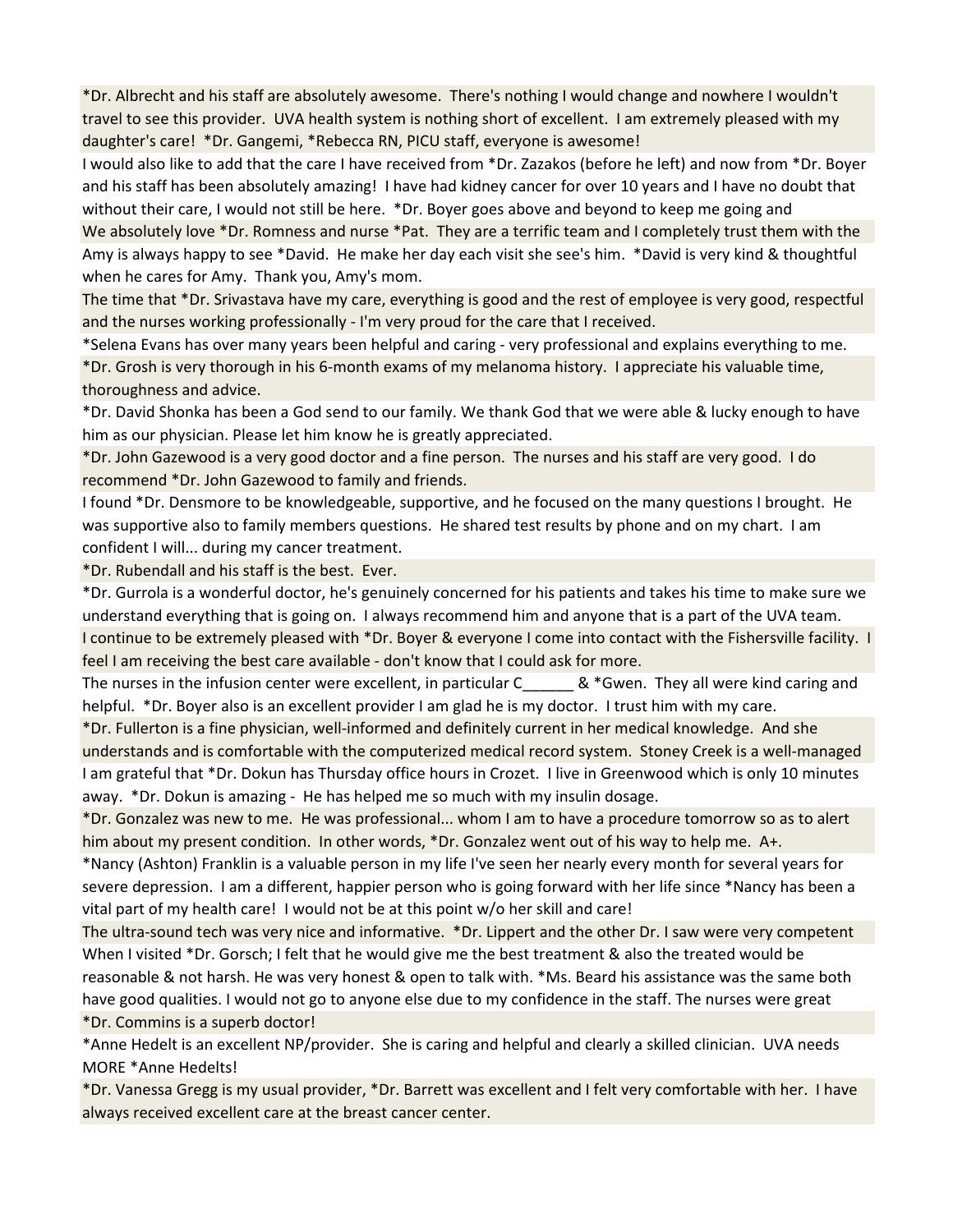I could not be more satisfied with the care I have received. \*Dr. Showalter, \*Carmel Nail, and the other staff were extremely sensitive to my needs, qualified in their roles, and courteous. These comments also apply to the In my experience \*Dr. Hullfish & \*Dr. O are excellent. Thank you.

As always, \*Barbara Post & staff at her clinic at Northridge are the best UVA has.

There is a sensitive & very competent team in the Breast Clinic. They work well together to assist patients to be informed and involved in their treatment. \*Dr. Brenin is clear & kind - has an informed and intelligent approach I wish every doctor and nurse's plus office staff like this office. \*Mary Chandler is the BEST.

\*Dr Singla answered questions and showed x-rays of several parts of my body where bones were broken. He showed magnified parts of all x-rays including that with hardware in it & showing no damage evident. He showed areas in spine where damage was evident and explained damage thoroughly.

Very pleased with the visit - \*Dr. Shaffrey answered all our questions; his assistant and nurse were equally congenial & informative -

\*Dr. Cropley must be an excellent teacher as well as provider. The interns/resident with him was also EXCELLENT - skilled at the procedures and in explanation -

\*Dr. Barowitz and staff could not be better - they are amazing in all aspects of care and I am blessed to have a physician that is so knowledgeable and kind.

\*Dr. Silvestre has the compassion of the lord, and he wants to help people feel better, he is a very understanding dr. who cares for his patients and helping them with their need.

\*Dr. Lee is just a great person and I'm very happy I get to see her.

\*Dr Norwood & staff are outstanding!

Love... \*Dr. Purow.

I'm glad \*Dr. Mary Vance was on \*Dr. Law's team. This is the only surgery I've ever had. I tell her of my headaches & dizziness from the surgery and she do listen. SHe keeps an eye on the tumor left behind very closely. Montie is also great along with the lab crew. They are a breath of fresh air. They are gentle when dealing with me. They are professionals. That's the same to explain their servers.

\*Dr. Park is great doctor. I recommended everybody to see \*Dr. Park - \_\_\_\_\_ got best \*Dr. Park & \*Dr. Thomas Brown in ORTHOPEDIC.

\*Dr. Cantrell and staff were excellent and very supportive during my pre surgery, surgery and after care. I want you all to know you have a wonderful "Superwoman" working for your hospital. If I could give an award for a doctor who willing to go out of her way to make the patient #1 \*Dr. Cantrell has it!

\*Dr. Portell is an excellent young dr. I think the world of him.

I was very happy with the treatment I received from \*Larkin Muncaster. I would recommend her to anyone.

\*Dr. B. Gail Macik is my all time favorite dr... She is extremely attentive to your needs and tries to be helpful in all way. She is one of the most through dr. ever. I appreciate her so much.

\*Dr. Kollins & everyone in his office are amazing!! Appointments are a joy & not an annoyance like other doctor's appointments. The staff & \*Dr. K are the difference!

I always have good timely appointments when I come to the cancer center. I just love \*Dr. Brenin.

I am always treated at \*Dr. Schenkman's with care and concern. I have been very pleased with my care since first visit and cancer disclosure in Nov. 2013. Great care, thanks!

 \*Dr. Blake Garman is professional, caring, and listens. I really am happy with him and hope he never leaves this practice. I appreciate the time he gives me. Thank you!!

While dealing with cancer I am so glad that I chose UVA for my treatments instead RMH. \*Dr. Duska and her staff treats me with respect and to me she shows me that she is really concern for me & my health. \*Dr. Duska I love you as my doctor keep up the (good work).

I had great experiences at the Digestive Health Clinic. Care has been efficient and competent - I feel like I am in the best possible hands. Everybody has been kind and very available especially \*Dr. Copland and his nurse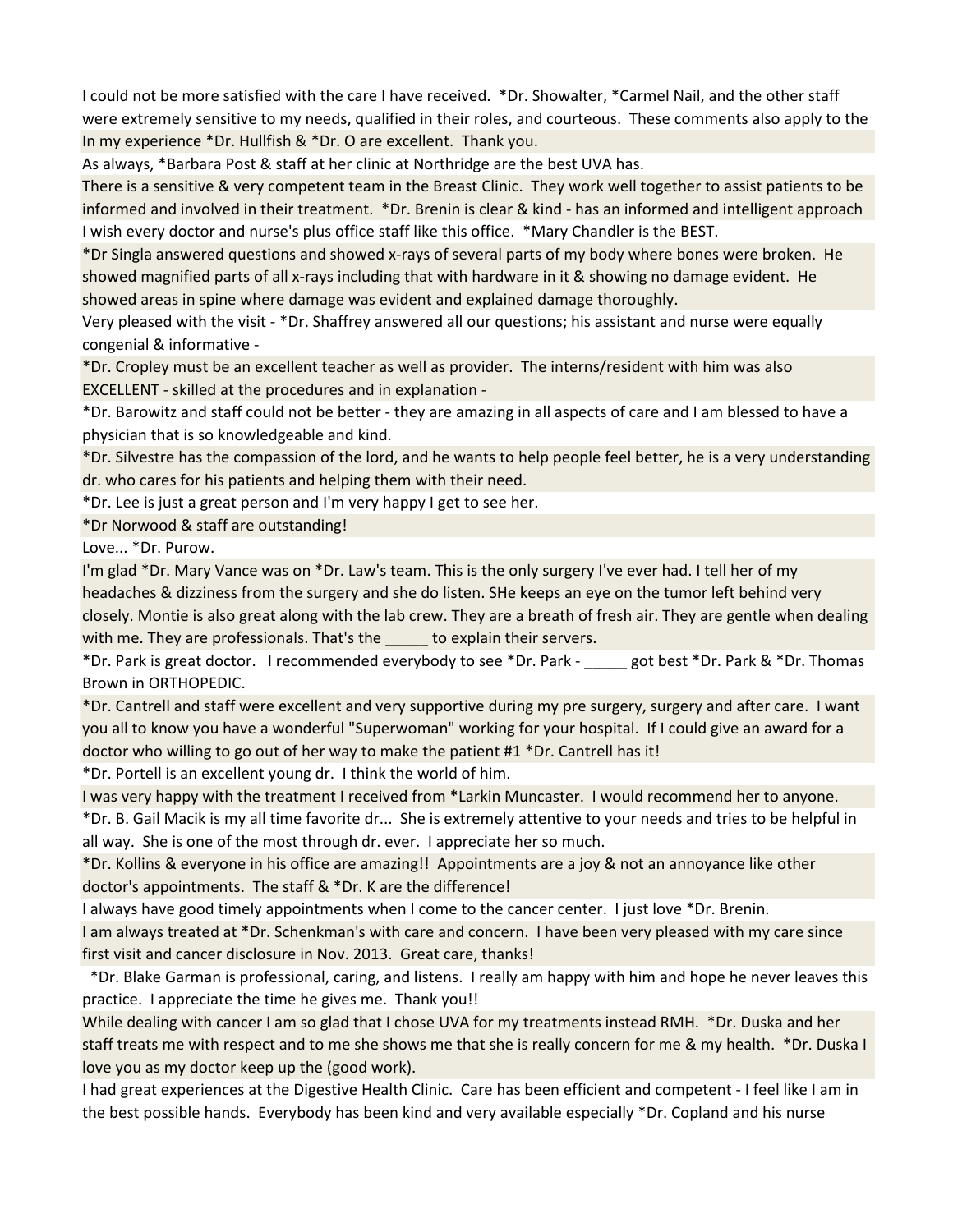\*Dr. Amauri Gonzalez is one of the finest doctors I have had in my experience with my health issue. He in very easy to talk too and also listen to any of my concerns.

Everyone has been very courteous and knowledgeable so far. \*Dr. Shayna Showalter is absolutely fabulous! \*Jennifer Hart PA or NP - I'm sorry I can't remember which \_\_\_\_\_ @ the moment was wonderful. \*Dr. Christopher Campbell was fantastic. All of teh staff at the Breast Care Center are absolutely wonderful at what they do & \*Dr. Harvey, \*Tamara Fisher, etc. Also, the staff at \*Jennifer Hart's office as well, and the Radiologists that performed my shoulder injections. They treated me with the utmost respect and did a fantastic job. Kudos \*Dr. Nishio is a very attentive provider.

I would recommend \*Dr. Weiss, his team, and UVA to anyone. I have had 13 surgeries in your hospital in the past year and half and every time has been the best experience possible. Thank you.

Over all, my visit more than met my expectations. My appointment started 5 minutes early and ended 5 minutes early. I cannot remember the last time this happened to me. \*Dr. Loughran was easy to talk to and very knowledgeable. His staff did an excellent job. There is not anything I would recommend to change. My We (my husband & I) have seen \*Dr. Laurie for many years and value her care of our "aging bodies!" She has always referred us to be "best" of U. VA, doctors for further care if needed. Now that we are in our 80's the trip to C'ville to see each of these excellent doctors is our problem!

I was referred to \*Dr. Lau by \*Ramzi Haddadia, MD in Beckley, WO. This was an excellent choice. I have a return visit with \*Dr. Lau in February.

The staff were all very kind and helpful \*Dr. Nass is by far the best doctor I've seen at UVA. He took the time I thought I deserved to listen and fully understand my concerns, then explained my diagnosis with care and so that I could understand. I felt that he truly cared for my health not only as a patient but also as a human being. \*Dr. Prol is great -

I am very please with \*Amy Lieser N.P. She is very knowledgeable & concern with me.

\*Dr. Barrett has an ability to listen to me and help me understand what was happening to me. I would highly Everything was just fine, from day one. \*Dr. Schroen always concerned and kind. I do not have any complaints. I was going to another primary care doctor who did not send me for test - acted as tho my problems were not important. When I found \*Dr. Kimberly Dowdell I was so happy. She helps me with my illnesses. She even got the test to help me find out what was wrong and I'm so thankful. Because I was in a lot of pain. \*Dr. Dowdell and her staff are excellent! They are professional and kind. They helped me. I've been so ill and \*Dr. Dowdell found out what was wrong and helped with test and medication. I recommend her to anyone. I feel much better about my well being - They all worked together to make me feel safe and that my issues were taken care As always I was treated like I was a special person - \*Dr. Keeley is such a caring person.

\*Dr. Whitehurst is well respected in this community. He shows great concern for me & my well-being. I listen to him, I do what he says & I'm a lot healthier now at 74 yrs young than I was in my 60's - just because he listens. \*Dr. Goldman reassured me as a patient, consulted w/her for a 2nd op for MS. Nurse \*Peggy is wonderful very efficient as cares for her patients. The intern working with \*Dr. Goldman at the time of my visit was very This was a routine 6 mo. check up, but a medical problem had just come up. We discussed it with \*Dr. Cheng and he ordered a test that same visit. When results were available, he ordered Rx to take care of the issue. His nurse, \*Sandy, is wonderful! She is so professional & caring. The receptionist, \*Cindy, is also a blessing! I never hesitate to call the office if I have a question regarding my father's care. (He is 91 years old with some I use "MyChart UVA" which is very good. I can ask a questions or reorder my medications. I always get an answer from \*Helen Molnar NP. She is very open to any questions I have and gets back with me quickly. I enjoy \*Dr. Bailey is the best.

\*Dr. Green is great! Her really cares.

\*Dr. Yu is a great doctor. No nonsense, she tells it as she sees it. She listens very well and is very proficient at

\*Dr. Login is the best doctor I have ever had. He exemplifies what every doctor should strive to be.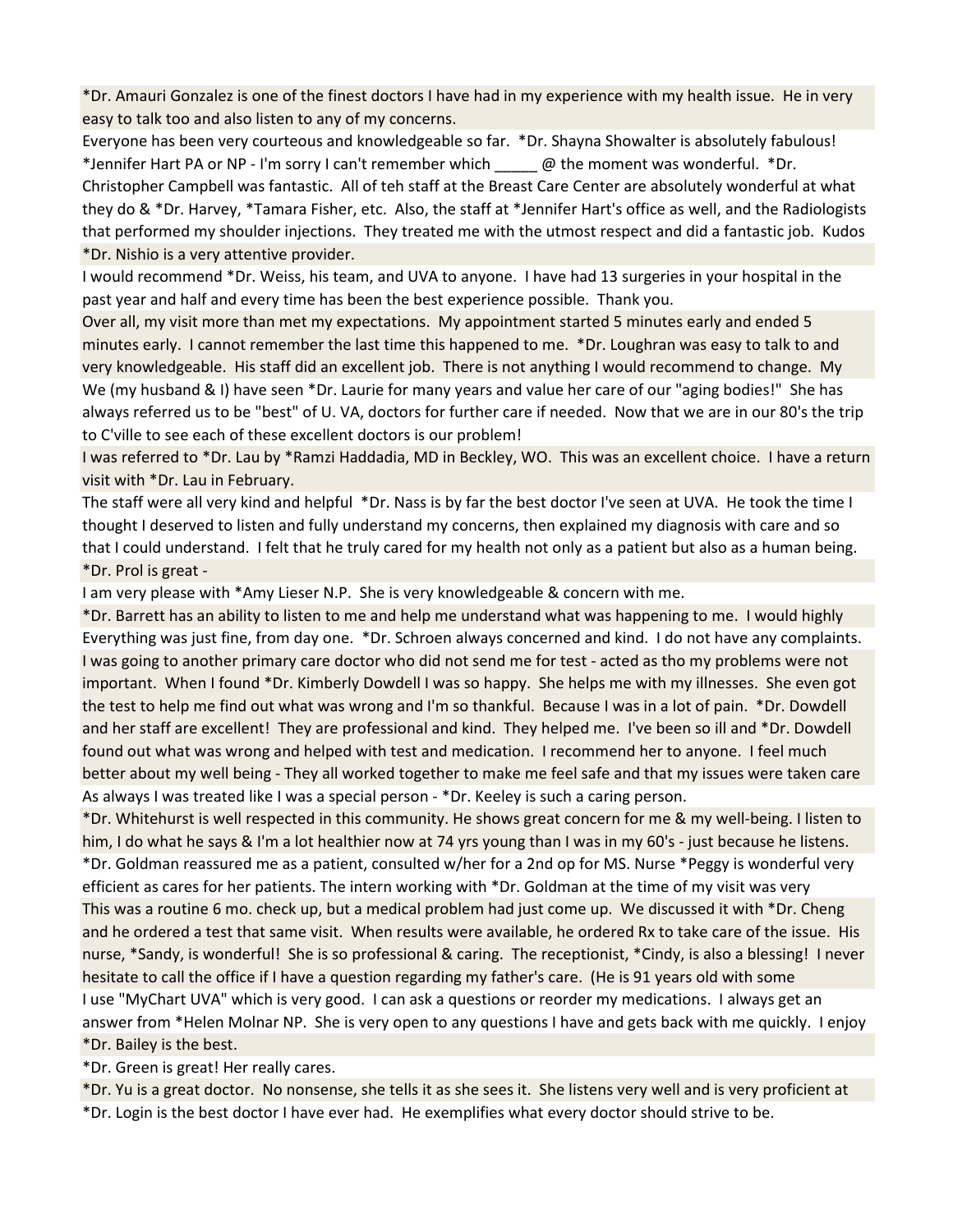\*Dr. Statuta is the best doctor I have interacted with at UVA. She was friendly, thorough, and made me feel like I was her only patient of the day. She took her time to help me feel better and even when I was trying to minimize my symptoms. She encouraged me to have blood work to get to the bottom of my pain. I would see her every time if I could and wouldn't hesitate to refer anyone to her.

Very happy with all care I received at the UVA! Special thanks to \*Dr. Campbell!

I would always recommend University Physicians Group based on my long-time experience - with my physician there, \*Dr. John MacKnight. He is genuinely interested in my health/healthcare. He listens and gives good advice and always recommends what is best care for me - I totally trust him for my health care - We love Miranda's doctor (\*Dr. Isbell) and the entire staff.

\*Nancy Franklin is the BEST. Also her nurse \*Yvonne. I could NOT do without them.

\*Dr. Sutphen has always been a kind, courteous, and thorough doctor.

\*Dr. Park is the best thing since sliced bread. The man is WONDERFUL!

\*Dr. Halpern was wonderful. I contacted her via email that my daughter's therapist felt an urgent need for hospital care for and \*Dr. Halpern made us an appointment for the next day to get the tests needed for admittance. Both she and \*Judy Taylor ( UVA teen health ) were arranging in their care for my daughter. They \*Dr. Hatter goes above his duties as a physician. I have a lot of paperwork that was to be filled out throughout the year. He never hesitates to fill out and answers all my questions.

I am very pleased with the Neurology Clinic at UVA. I am especially pleased with \*Dr. Gwathmey and \*Ms Eggleston. They go above and beyond to help me with anything I ask. Both of them rate a "10" in my eyes. \*Dr. Bowman is the greatest!

Having known \*Dr. Christopher only one year, with confidence \*Dr. Christopher is the best (and my favorite) of all doctors & have met in my 83 years of life.

\*Dr. Southerland is great!

\*Dr. Deal and her staff are exemplary!

\*Dr. Christopher Campbell is one of the finest doctors I have had the opportunity to know. He is superbly skilled, but also has the ability to communicate everything to the patient. He takes whatever time is necessary (according to the patient's perspective, not the doctor's - which can be a big difference) to make the patient understands what's happening, options, and what is to come. \*Dr. Campbell always knows my full medical information, so I never feel like one of many, but rather a unique patient. I simply cannot say enough positive things about \*Dr. Campbell and his entire team. UVA is lucky to have \*Dr. Campbell as one of its physicians. \*Dr. Cantrell is a wonderful dr. & person. She made me & my husband feel very comfortable & put us @ ease w/the results of what was going on. She made us feel much better about the situation - Very kind. & I want your group to know Dr. \*Hong & Dr. \*Jone J. work very well as a team. They are caring and very thorough doctors. My husband and I are both so grateful for Dr. \*Jone \* Dr. \*Hong. I am thankful I am having my surgeries The staff is excellent. \*Dr. Hong & \*Dr. Jane Jr. are just totally excellent and I am blessed to have these 2 doctors and their staff they over see. Your health is #1 priority and you are cared for with the most respect & medical practice one could receive. Excellent office personnel especially M\_\_\_\_.

\*Dr. Rubendall is financial at what he does. UVA is very lucky to have him. He is very understanding of patient needs and listens to what they have to say.

I traveled 700+ miles 3 times to get this valuable treatment from \*Dr. Aaron Freilich. And it was well worth every mile and time traveled. I would do it again.

We are fortunate to hve "Hope Center" in Farmville! \*Dr. Wolf and his staff are all very professional in every way! I served on the board at Southside Community Hospital for 37 years. I am extremely pleased with the

\*Dr. Patterson and her staff was absolutely a joy to be around. She is very open and friendly. Her honesty concerning my situation was very welcoming. She is adorable & most professional at the same time. Wonderful experience meeting \*Dr. Shami and staff. Very professional and knowledgeable - would refer family and friends. The whole UVA experience was great.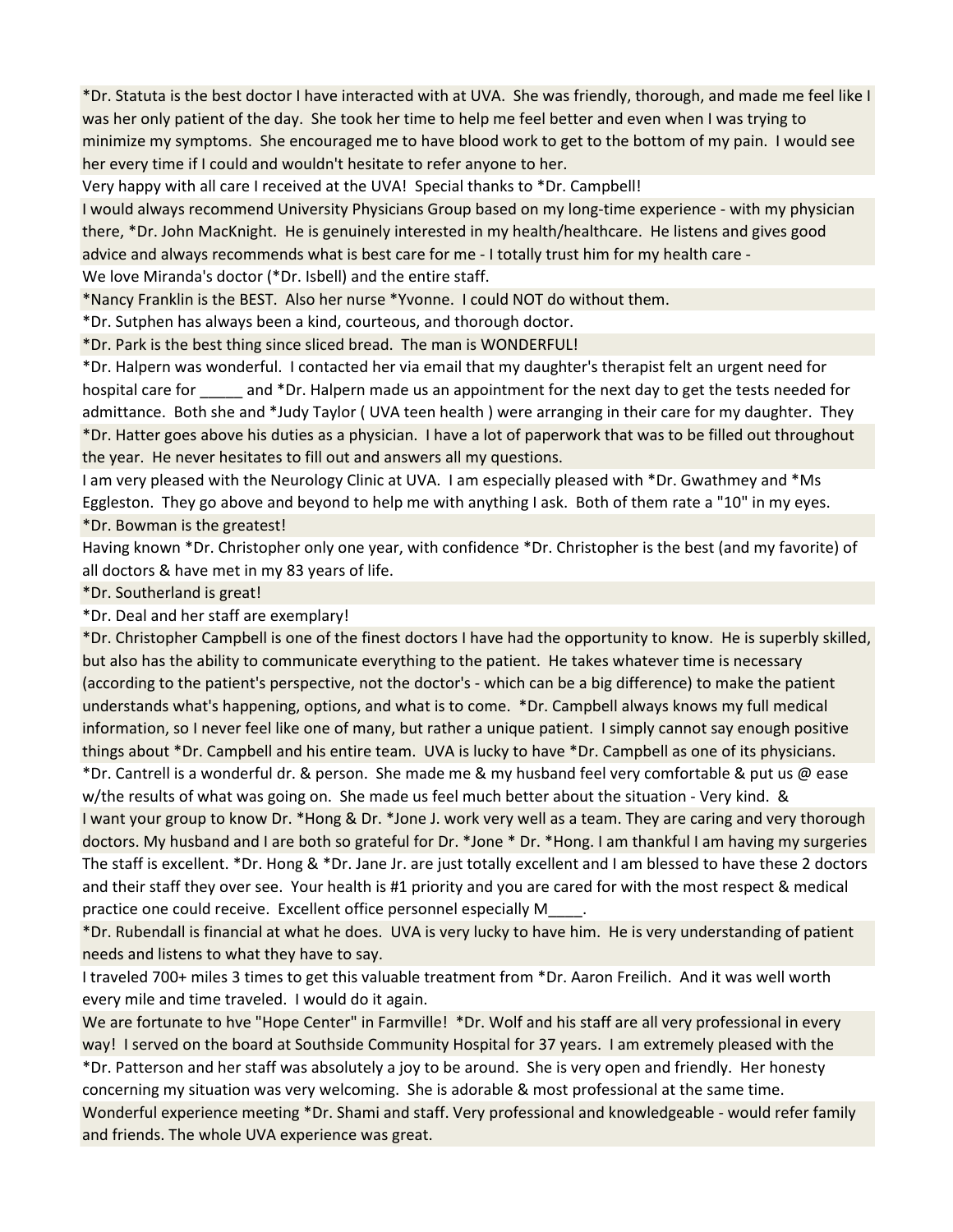\*Dr. Dalkin explained my situation in terms I could finally understand. He is the first dr. that I have seen for my thyroid that really listened to me. I appreciate being able to see him as a patient.

\*Dr. Grice is a true professional. Provided treatment regimen that gave patient relief to daughter's (Carol Anne) back. Extraordinary physician. Knowledgeable, friendly, down-to-earth and a true asset to the UVA team. \*Dr. Lin & staff are so wonderful & nice love, love them. Kind hearted and very professional.

\*Mrs. Brenin is a very kind, friendly, compassionate lady. I think very highly of her and recommend her to everyone. Job well done.

In ten years, there hasn't been any problem, I love \*Dr. Voss a very good doctor.

I have been extremely happy with care I have received from \*Dr. Pudhorodsky and the staff.

Thank to \*Dr. Belew getting to clinic - Doctor - Appointment in two week time all working together. Thank to all. \*Dr. Anderson always listens to my concerns and takes time to research any problems I am having - She is the My memory loss is such a big issue. So for (2 years) a have not seen much improvement. It is the names of people in the past and also present. I am comfortable doing everything else I need to do. \*Dr. Foff is \*Dr. Solenski was great in letting me know what was going on and what they could do. Very helpful easy to Thank you to \*Chad for his excellent care & so nice.

I am looking forward to see my doctors soon. August 31 & Oct. 7th - \*Dr. David Brenin also \*Dr. Christine 11/29/15 \*Dr. Santen was out of the country. He however phoned me to set up all things necessary to provide me with my shot and provided me when to call him back if his arrangements did not work. Everything worked as planned with his nurse and supporting lab. Staff I am totally satisfied.

\*Gretchen Banker was wonderful - very caring & professional.

All of the doctors at Culpeper Pediatrics are amazing! \*Connie in particular is an excellent communicator and she is very thorough. She deserves a raise.

I love \*Dr. Weiss. He made me feel so at ease about everything he was doing.

\*Thomas Loughran has been my supervision oncologist for almost 10 years. I value his compassion, knowledge, understanding and patience. I pray for him and his research team who are involved in ground breaking efforts. It must be tiring and often unappreciated. I am so grateful, as is my family, for his supervision of my care. My wife will see \*Dr. Russell on Oct. 12, 2015. Very, very, very , nice dr. and staff.

\*Dr. Reid saw me, at my request, on short notice. My 94 yr. old mother now had the same experience of "getting in quickly" to see him when our doctor was full. I appreciate \*Dr. Reid & \_\_\_\_\_ Primary Care.

This was my first consul with \*Dr. Vranic. It was very satisfactory. Thank you.

\*Dr. Roeder, was a very good Dr., she was very kind to me and I was there for a follow up visit and she was very thorough with my office visit. I appreciate her and I would recommend her to anyone.

I receive treatment from the Neurology Clinic for Parkinson disease. I visit every 6 months now. I had been coming once a year for the past 14 years. Experiences have been positive. This was the first time to see \*Dr. \*Dr. DeVincentis is a very patient doctor. She listens to all our concerns and has led us the right path. We

couldn't be happier than having her as a physician.

Congrats to \*Dr. Goodman, \*Dr. Cui, \*Dr. Williams for their time and efforts "to find" me after the surgeries. Thanks to \*Dr. Browne calling me at home.

Always thankful to see \*Dr. MacKnight and his staff - I'm followed every 6 months and he and his staff are awesome - very respectful of how I feel with regard to my medical issues and supports me and encourages me in things to do diet and health wise to maintain my health.

\*Dr. Kenneth Leone showed me respect & that he was concerned.

We are very pleased w/the walk in sick clinic in the morning. \*Dr. Isbell is usually who we see there. She's great. Excellent nursing support from \*Katie Heck & \*Dr. Kellams!

\*Dr. Lewis is wonderful! Responsive and caring. So is \*Suzanne, her nurse -

\*Stephanie McNerney was so wonderful - She had such a friendly disposition & really made us feel comfortable. Excellent provider.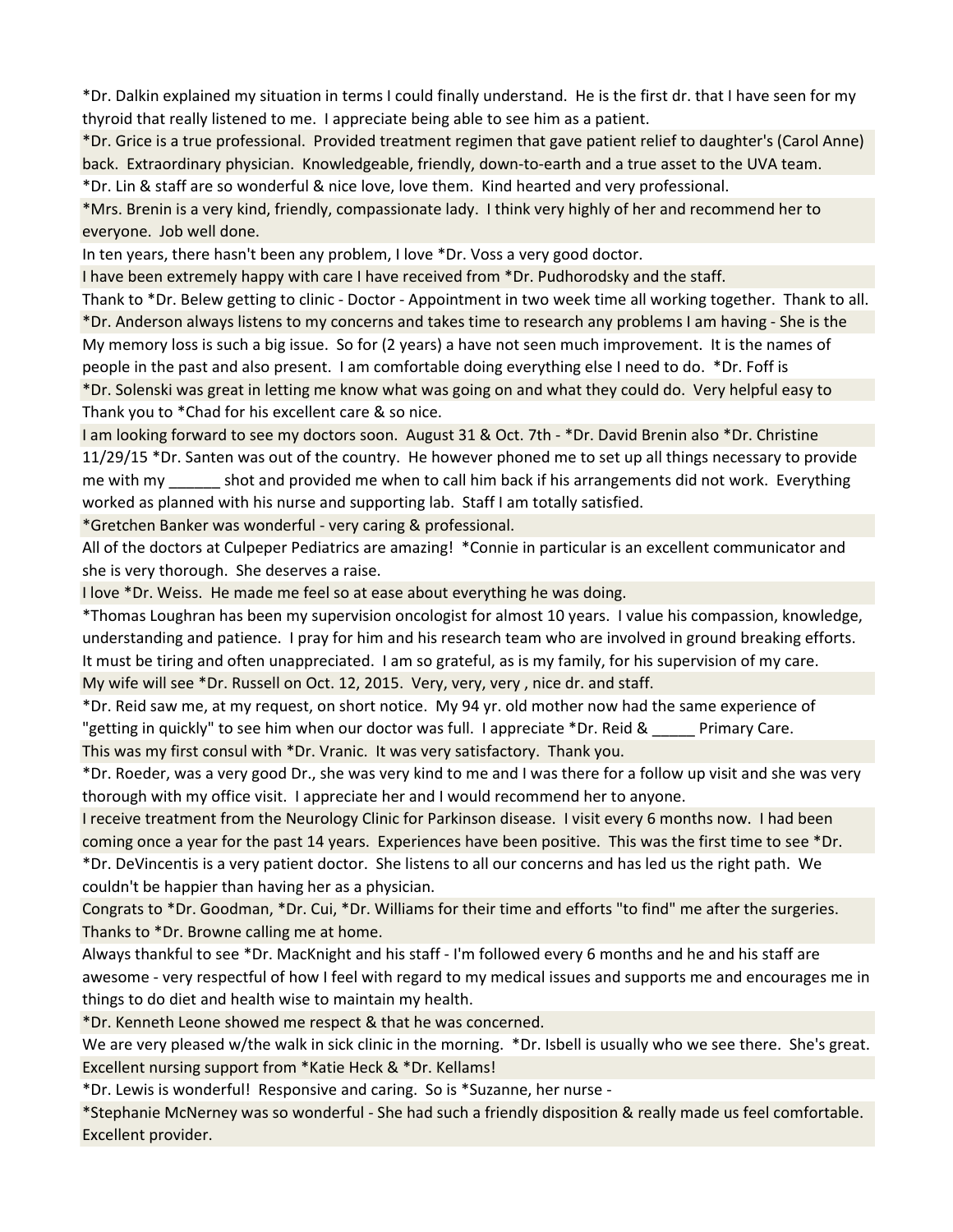\*Dr. Jaffe is an excellent physician!

\*Dr. Aarat Patel and his staff are excellent!

\*Dr. Kozower is highly skilled in her professional and has excellent human skills. He is a very caring person.

\*Dr. Fernandez is very personable and always receptive to questions or concerns.

\*Dr. Prum office treated us the best that could be. Thank you.

In all respects \*Dr. Gwathmey is among the very best physician I have ever experienced. He is an awesome I thought \*DR McMahon was very friendly and knowledgeable. If i need further treatment on my problem, I will call him. Very well liked by my family.

\*Dr Douvas was amazing! He explained everything w/ my cancer & learned about me and my family. He spent a long time explaining to me what to expect.

My mother is literally a NEW PERSON after \*Dr. Olsakovsky restored her sight. It is truly a MIRACLE. I believe mom will live a much longer life now. She has hope, energy, and a new lease on life. Prior to the surgery, when she was almost blind, I believe she was near giving up on life. She was depressed, hopeless, and had...

whatsoever. May God bless all of you for all that you do for people! You are truly servants of God.

I love \*Dr. Cantrell and have had only very positive experiences in her practice.

\*Karen Finke is a very caring doctor, easy to talk to, and keeps my problem under control. She is a top notch \*Debra Morley is very efficient; returns calls in a timely manner. Is aware of my daughter as an individual is familiar with her, history & needs medically, gets needed items ASAP. She has taken time to sit with her and speak to her as an individual. I am so impressed with her as a person & a nurse. \*Dr. Fountain is knowledgeable

\*Dr. Daniero is an excellent physician, very personable, caring and professional. UVA is very fortunate to have \*Cindy was very helpful, carefully explaining what to expect during & after scheduled procedure. \*Cindy helped me to feel confident & comfortable with my decision.

Receptionist \*Dee was extremely knowledgeable and helpful. Everyone I dealt with was nice, friendly, and \*Michelle Beard is one of the best providers I've had. The office staff, nurses & other employees are very professional and \_\_\_\_. The facility is comfortable and most adequate.

\*Susan Pollart is an extraordinary physician. She went out of her way to visit my \_\_\_\_\_ and me when he was in UVA Hospital for emergency surgery. She has been taking excellent care of us both for the past 15 years. Best \*Dr. Blackhall has been my palliative care doctor since early 2000 she is one of the most sincere doctors I've ever had for my server pain problems. UVA is very lucky to have her and I hope you all will do your best to keep her.

\*Dr. K. Bilchick is by all means, the most caring dr. I have seen. The whole staff was way above what I expected. I would like to thank all of them. Daniel L. Conner

\*Dr. K. Bilchick and all of his team were the best I have ever been to. Far more than I expected. I would like to say thank you to all of them. Daniel Conne

\*Dr. Schenk diagnosed my problem that other doctors had failed to do he performed surgery that resolved the problem! I have not had any post operative complications. \*Dr. Schenk is the physician that all drs. strive to be. Everyone was very nice and friendly and "\*Dr. Smith is an excellent surgeon.

\*Dr. Malhotra is a very competent, caring physician.

This doctor was my surgeon and she did an outstanding job. This visit was a follow-up visit, and the hospital made the appointment for me. \*Dr. Yarboro is a doctor that is concern about her patients.

I like the service I receive at UVA. \*Dr. Shu-Man Fu is very professional and knowledgeable about lupus and has helped my situation get better. I trust his decisions that he makes when it comes to my health. Thank you \*Dr. Fu for all you have done for me.

\*Dr. Helenius is knowledgeable and personable and takes time to discuss health-rated decisions. I have recommended her to others.

\*Dr. Russell and the assistant were great - communicated very clearly and effectively & let me know what to expect. I think the communication stills were among the best I've experienced as a patient. Thanks to this team! \*Dr. Parente is excellent.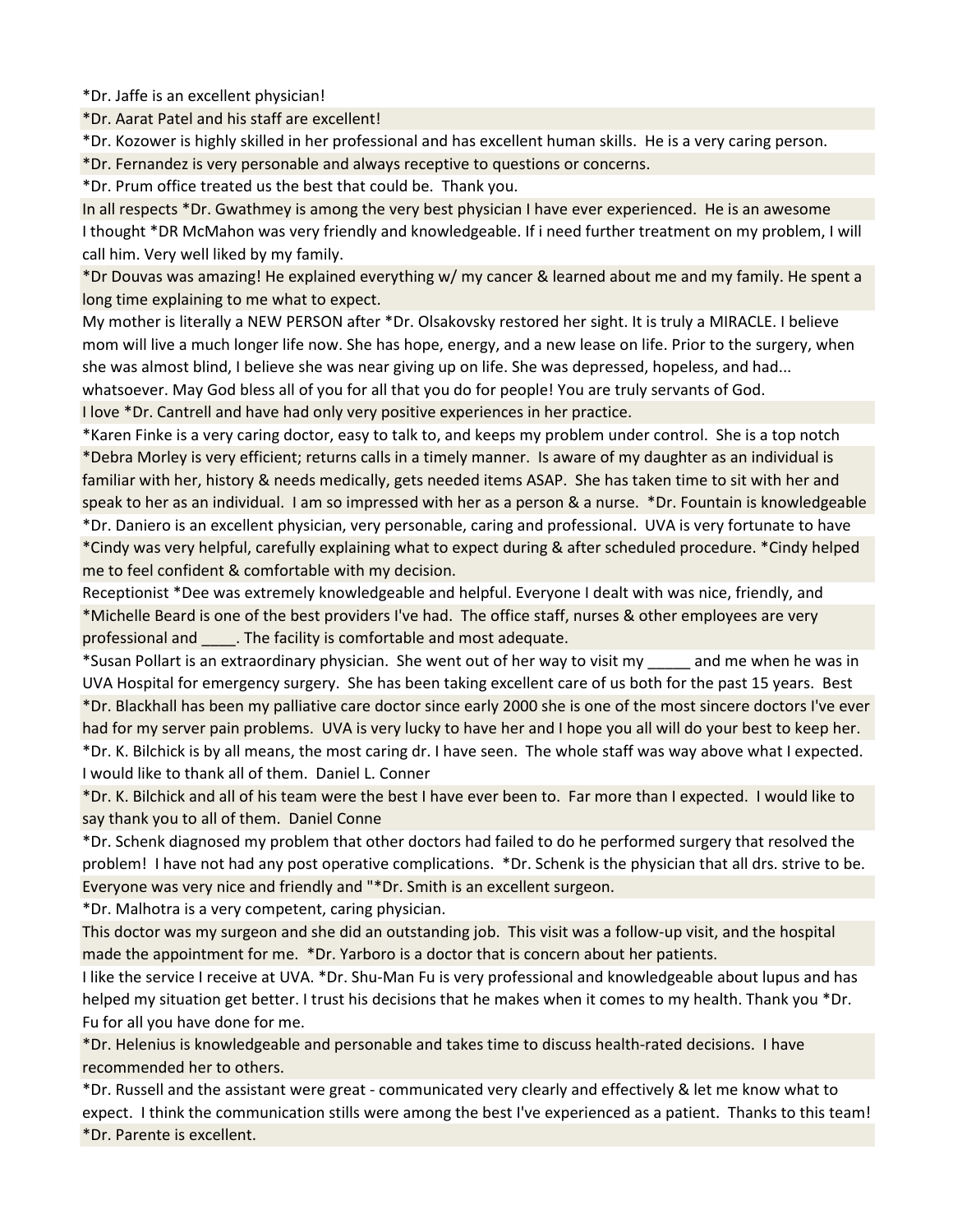I am a retired pediatric... in Western NC. I could go anywhere for my care but I am impressed by \*Kathleen Hayden and her nutritionist colleague. They are highly competent, interested in my circumstances and I have known \*Kim Leake since I first saw \*Dr. Douvas nearly 10 yrs. ago. She has always been very helpful. I saw her this day because \*Dr. Douvas was off. She was very thorough with examination & knowledgeable about my multiple myeloma & treatments.

This was the second time we'd seen \*Dr. Potter and we received excellent care on both occasions. She was knowledgeable, caring and had a good report with my teenage son. If we have to return, our hope is that she I've only been with \*Dr. Singer for a little over a year and we have managed to re-evaluate each of the 4 prescriptions I take both for whether they are necessary and, if so, at what dosage. I feel like \*Dr. singer has done a really good job at tailoring my health care to my personal needs and provided specific, clear advice. I'm Just thankful for having UVA - Hospital in the state I live - \*Traci Hedrick is a great surgeon, and has a great team I feel \*Dr.Seaton is very thorough during my exams/visits and listens to my health concerns. He is very knowledgeable and shares that with me.

Everything went well. I like \*Dr. Shine a good doctor...

We were pleased to see \*Dr. Charlton again.

Was told \*Dr. Pudhorodsky will be retiring soon. Hopefully you will find someone as good as he treats his patients. Your new offices are very nice and comfortable.

I have had multiple procedures performed at different places in the past 5-10 years. My experience at the UVA Hospitals exceeded all others in pleasantness, warmness and expertness. \*Dr. Kern and his whole surgical and hospital care was exceptional. I can't conceive of it being any better.

The nurse was very kind & considerate and efficient. The doctor \*Dr. Reid was nice and knowledgable. My daughter, Grace, is a newborn. We are new to the Virginia area & needed to select a physician for her. We couldn't have selected a better provider. \*Dr. White is fantastic!

\*Dr. Smith is amazing. He got the nurse to contact our health insurance & get my procedure approved while I was there. He always takes time with me. He & \*Dr. Wilder are exceptional.

Since 2004 \*Dr. James Mangram and his staff, along with the device clinic, have taken my health issues dealing with my heart to highest levels so I can enjoy my life!

\*Dr. Kennedy is an excellent professional who is kind, caring and generous with her time. When discuss my health care \*Dr. Kennedy is always attentive and concerned for my well-being.

\*Dr. Romness, as well as Nurse \*Pat, always make my son seem like their #1 priority, no matter how long it's been since we've seen them! Always attentive and friendly. We're very lucky to have found them! We went to talk about my daughters anxiety with school. \*Dr. Simmons was AWESOME!! Gave us wonderful reading material & tools to help cope/deal with her anxiety. It was like a weight had been lifted from my \*Dr. Andrea Courtney, is the best dr. we have had we hate to see her go. Family practice will lose a lot of patience when she leave. We don't want her to leave.

Really liked \*Dr. Park. Very caring.

\*Dr. Stevenson is an excellent provider. He shows true professionalism and respect at every visit. We greatly appreciate having him as a care provider.

\*Dr. Houpt was exceptional during my visit. He unhurriedly answered all my questions, sharing his expertise & advice for my medical problem. An outstanding visit I thought did not exist anymore in todays world of medicine, not because doctors are not good, but because there is very little time spent with the patient.

I actually say \*Maheswari Murugesan & not \*Dr.Mangrum which was fine with me.

My experience is always a a great one. The staff is very patient and kind. \*Dr. D'Sousa is the nicest, sweetest doctor I've ever had. She always listens and helps me with any problems I have.

I am so pleased with the care I have received that another family member is  $\bullet$  Pr. Gaughn as their \*Dr. Morgan, residents & all other staff have all been very respectful, helpful & knowledgeable.

I came here for a second opinion and felt very comfortable with \*Dr. Brenin and chose him for my surgery.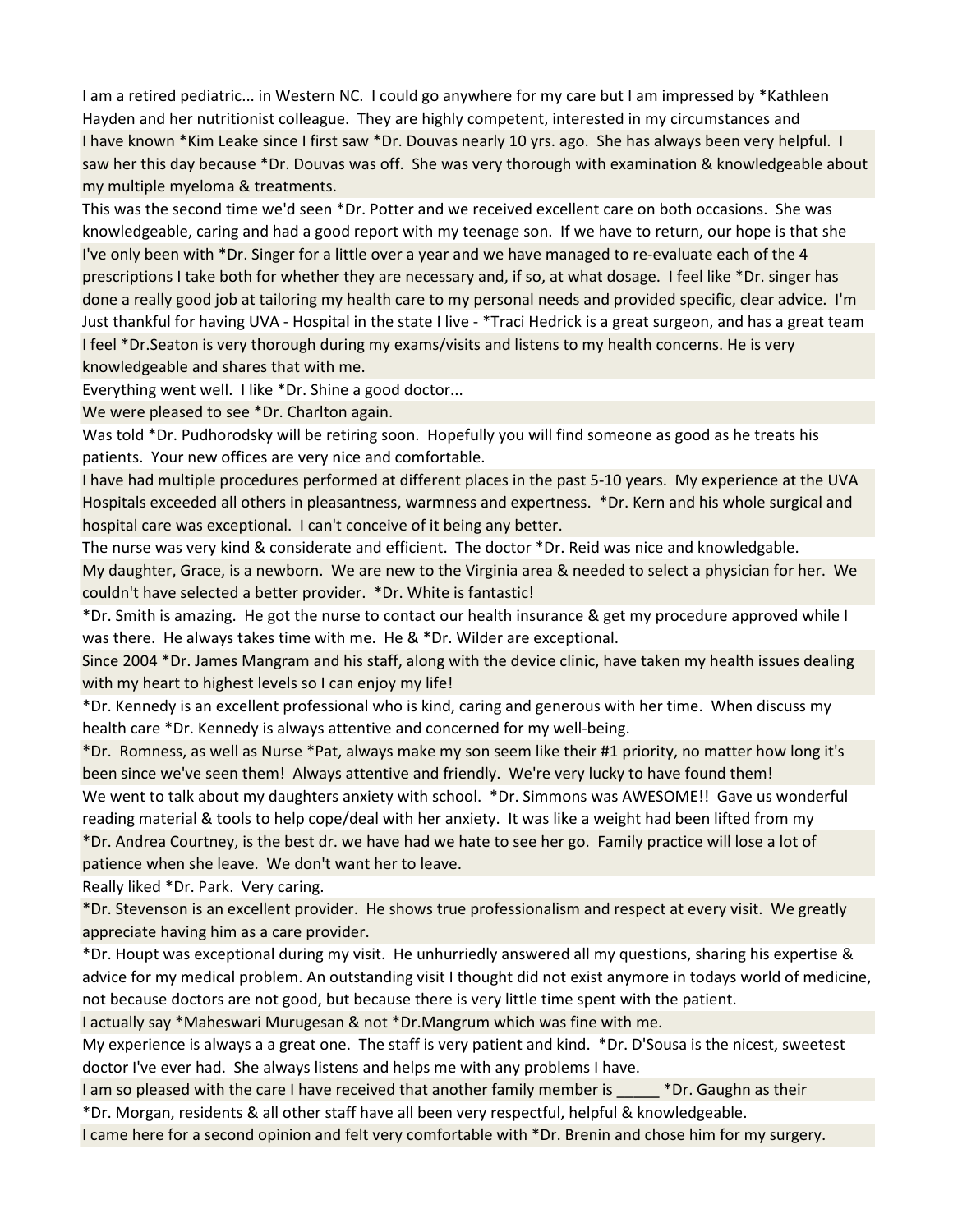I have been Drs. \*Smith, \*Wheeler, and \*Gray. They, as well as all support staff, were great.

\*Dr. Anneke Schroen, and \*Dr. Carmel Nail and all the staff at the Breast Center at University of Charlottesville \*Dr. Clebak is an excellent doctor. He is very knowledgeable and informative. He makes you very comfortable. \*Dr. Barrett is a very caring physician and very responsive to the patients needs.

I went for help & got it w/\*Dr. Trowbridge. She's very pleasant, respectful & accommodating.

\*Dr. Shirley was so thorough and kind during a very scary time for our family. I am so thankful that she is our doctor and that she cares so much. I really feel that she went above and beyond. (So did our daughter's Have been pt of \*Dr Geilker for many years. She is great! North Ridge is a nice place for a visit.

 \*Dr. Radigan & the entire hand center staff are consummate professionals - and a lot of fun as well. They are I love Stoney Creek Family Practice & \*Dr. McCarter & the others.

I couldn't ask for a more knowledgeable physician than \*Dr. Escanellas! That's why I come to see him all the way from North Carolina!! I was very happy to complete your survey. A+++ to \*Dr. Escanellas & his staff!

I value \*Dr. Anderson expertise and knowledgeable. She has done a lot for Sam and is very patient with our questions & emails. Thank you.

\*Dr. Gibson is a first class physician!

All treatments were excellent- have absolutely faith in \*Dr. Bauman.

I have given \*Dr. Pearson the highest marks because he deserves them - he is outstanding.

Very satisfied and happy to have \*Dr. Gaughan as my doctor since the retirement of \*Dr. Weiss.

I could not be happier with \*Dr. Heald and his staff. The pre-appointment procedure is very efficient and the medical care is superb.

At Forest Lakes UVA you have a woman working that is tops when it comes to service, respect, compassion - Her first name is \*Gail!

When my usual provider was out several months on maternity leave, I had a problem with irregular heart beat & it was upsetting - \*Dr. Somerville was my doctor for those few months and took care of referring me to Cardiology and juggling some of my meds. I was impressed with his level of care and felt very comfortable with \*Dr. Wolf, and all that have cared for me at the HOPE Center are extraordinary. Their concern and compassion are genuine. The journey that I have taken is definitely not by choice, however, has opened unlimited avenues to bless others the way \*Dr. Wolf and staff have blessed me. Our prayers are with them daily.

\*Dr. Williams and his team are amazing! The entire facility is amazing. I am blessed.

I always have a good visit with \*Dr. MacKnight. He always addresses all my concerns & takes plenty of time with me. Most of all I have complete trust in him and have had him for many years. He's very kind & considerate about my health and all aspects of my daily life. I would say he's the best doctor I've ever had and most of all I \*Dr. Janet Lewis & \*Dr. Diane Mosteneau always take the time to listen carefully to me & answer my questions. \*Dawn Howell was most attentive & listened/answered all my questions/comments.

\*Dr. Macik is an excellent doctor. Spends the necessary time to explain everything to me. I am lucky to have All my doctor's appointments have been very professional, with utmost courtesy. Would definitely recommend

\*Dr. Geilker is a great caring doctor. I am very satisfied with all the services I receive at their offices! I'm looking forward to having my procedure done by \*Dr. Hendrick in the new year, she was very easy to talk to

about all my concerns.

\*Dr. Shimmer was super good! I've given his name to at least three people.

\*Dr. Ballew is knowledgeable, friendly and thorough. He always gives careful consideration and suggests a well thought out treatment plan. On regular check ups he is thorough and on occasion, has found and headed off a \*Dr. Bowman is excellent dr. So helpful, knowledgeable and makes sure you understand your health situation.

\*Kim Drewry is excellent & very personable! She is knowledgeable of breast cancer! \*Kim is one of the main reasons I drive from Harrisonburg, VA to UVA rather than going to local cancer center!!

This was my first visit to \*Dr. Jenkins. It is hard to judge a person the first time but I think I will like him - The first appointment I had at Zions Cross Roads was with \*Dr. Saloman.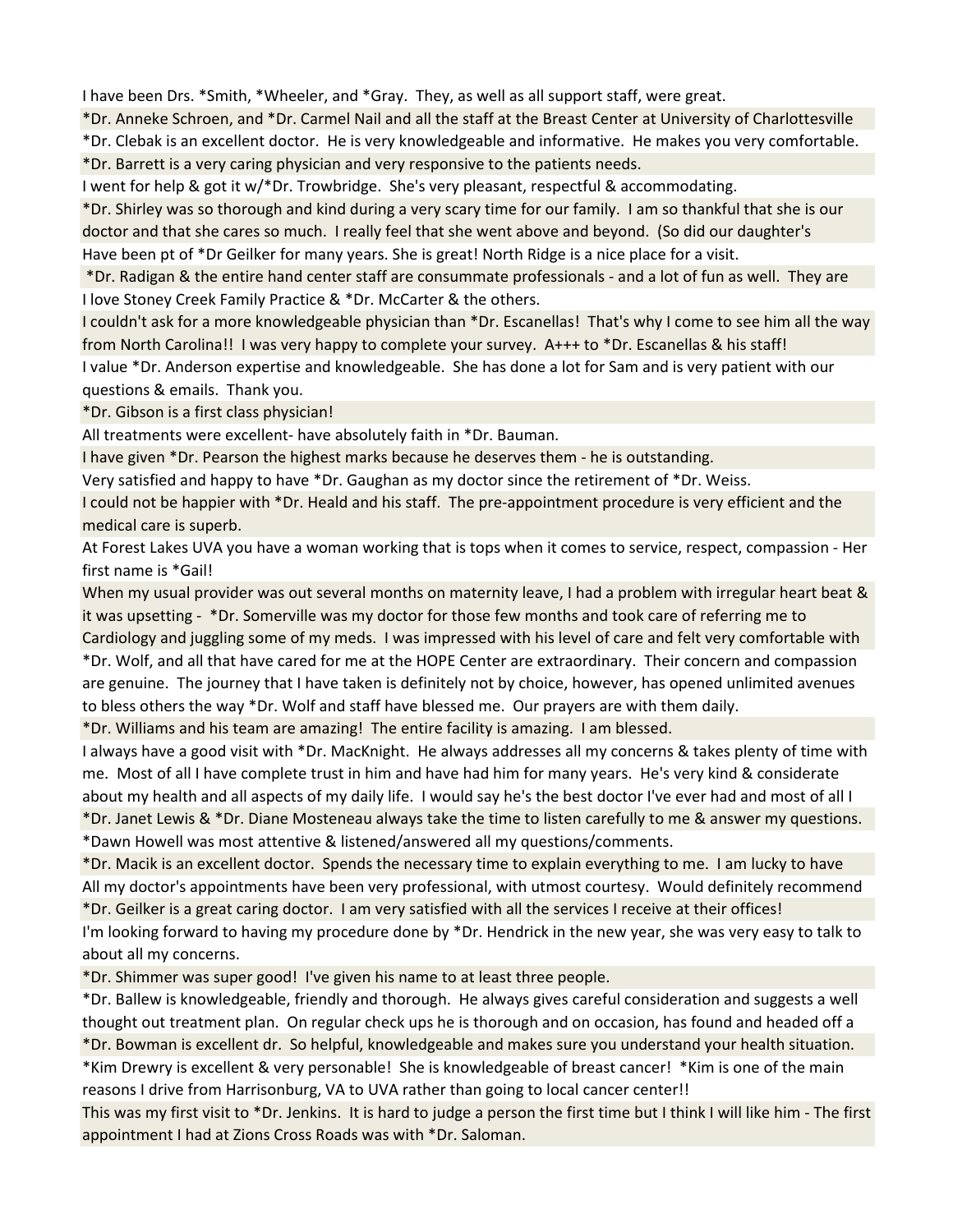\*Jennifer Prol was very professional and personal. She took plenty of time for my check-up, it was a pleasure to I absolutely love \*Dr. E. He's very knowledgeable and kind. I feel very safe with the UV doctors.

I cannot say enough good things about this UVA clinic or Beam Lave in Augusta County. They have all been wonderful to me. \*Dr. Ferguson is the best and giving, who checks my pacemaker, are tops.

\*Jennifer Prol is a good person to talk to about my medicines, and other tests (blood work) (lab).

\*Dr. Ryan Smith discussed my concerns in enough detail to comfort me.

\*Dr. Ghanta is wonderful! The staff in ICU and 4 west are great. We felt we received best care possible. Everyone went way beyond the call of duty. Everyone extremely knowledgeable. Thanks!!!

I have been coming to UVA for years, and always have great care. \*Dr. John Voss has been my doctor for at least 25 years, and my husband, for a year before he passed away, 2008. He had the utmost respect for \*Dr. Voss and \*Dr. Craig Slingluff is an excellent surgeon.

The orthopedic clinic staff goes out of their way for a positive clinical experience. I am grateful \*Dr. Thomas Brown cares for my orthopedic needs. Since my orthopedic needs are complicated I ask that only he will do surgery on me and he complies - for that I'm grateful.

I clearly love the Forrest Lakes team. \*Dr. Bentley Calhoun was my primary for as long as I went there which was I have a severe disability and \*Dr. Early always talks directly to me and listens to my concerns. I have a trach and sometimes it is not easy to understand me.

\*Kathleen is very competent - she knows her business. Good office presence and relates well to patients. I would recommend her to anyone!!

Visit to \*Dr. Heim was excellent. He addressed the issue for the visit my concerns and referred me to a PT for \*Dr. Yarborough was exceptional! He personally called me to keep me updated on my dad's progress & overall condition. He was genuinely involved & concerned.

\*Dr. Wong is always very helpful respectful and a wonderful doctor.

\*Dr. Bargmann is a excellent doctor.

\*Dr. Russell and his team were helpful, courteous friendly, professional. Excellent team!!! Thank you.

\*Dr. Laurie is an excellent doctor. Her staff is very positive and friendly. I regularly recommend her practice.

\*Dr. Slingluff and his staff are wonderful, knowledgeable, caring, and helpful. One could not hope to have more compassionate experienced caregivers. I consider the team a true blessing in my life.

I have been exceedingly happy with my healthcare providers at UVA. While normally in excellent health, one year ago this month I found out I had breast cancer - quite a shock! My team of \*Showalter, \*Dillon, \*Campbell, and \*Reardon have been tremendous! I would highly recommend all of them!

Experience was very good. Hope the residents and interns working with \*Dr. Park learn to be as good as he is. I trust his competence completely, and he is also very good with communication and I felt respected by him. The front desk always greets me & treat me so nicely. I have a very soft voice & the gang always listen -

Christian, nurse's \*Hilda, \*Carol, \*Ang, - making sure I get my appts, set up & can combine appts. to get a shot & \*Dr. Hates is a wonderful eye doctor. I have been going to him for about 3 years. I get injections in my eyes and have kept my eldow in thave recommended him to several people, who also like him.

\*Robyn Halsey was a pleasure! She has class, knowledge, and kindness.

My contact each week for 3 months with \*Dr. Gray, \*India & \*Suzette was was exceptionally pleasant & very #2. Is confusing - I see \*Amy Radigan & \*Dr. Chhabra for hand issues always. \*Amy is the BEST, most attentive and knowledgeable PA I have ever met. \*Dr. C. is also excellent - my hand surgery was 3 days ago, hence the \*Amy Radogan is wonderful. Reception staff is gracious. The hand therapist (\*Kathy Riley I think) was the best great exercises for

\*Dr. Tracci and her staff are just wonderful!

\*Dr. Bergen & his staff are exceptional in their professional and caring attitude.

I have been a patient of \*Dr. Bergin's for many years and have ALWAYS received the best of care and I have no bad experienced when I visit \*Dr. Kern's office. The whole staff is great.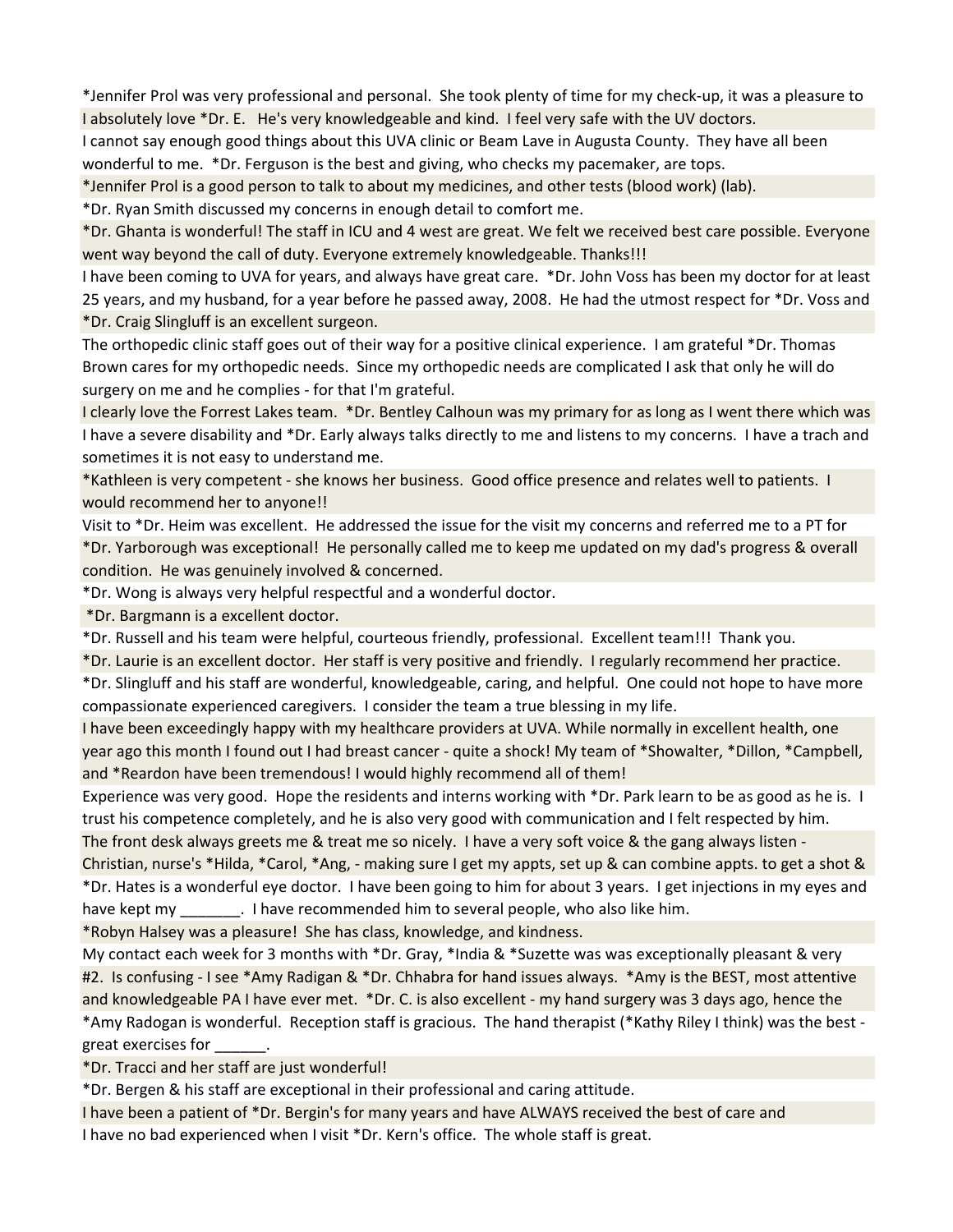Received the best care at UVA & \*Dr. Daniero than any hospital I have been in.

\*Dr. Landes was a kind empathetic & professional physician. He listened to my concerns, was very thorough in his examination. I was very confident knowing his expertise in my particular medical condition & his recommendations for treatment. Any questions I had he responded in a timely fashion, he is mature & patient.

\*Mark Shaffrey was so good he listen and answer all my questions. When I went back he had pulled my records

\*Seki Balogun & \_\_\_\_\_ associated staff are super! We have never been so thoroughly satisfied - my wife & I with our HC provider!

\*Dr. Singh is a superb cardiologist and healthcare provider - a superficial survey such as this does not adequately describe his skills or quality of patient interaction.

(This survey is too long.) \*Dr. Purow, \*Susan Molnar (sp.?), \*Christy Gles, \*Amanda Lane, \*Dr. Zukas (sp.?) all \*Dr. (Ms.) Kirzhner is delightful person and so up beat. A pleasure to be her patient.

\*Dr. Mosteanu is so nice and understanding. He is so caring about me as his patient.

\*Dr. Alan Dalkin is the very BEST!!

\*Dr. Evans is one of the country's top endocrinologists. UVA is lucky to have his knowledge, experience, and

\*Dr. Douvas has been my doctor 5 or 6 years. I believe he is more patient, involved & concerned than any other doctor I have had in the past.

First visit with \*Dr. Rahma & I was very happy with how he took time for me most doctors always seem like they just want to get out of the room. He did not do that.

\*Dr. Foff is the best!

Very happy with \*Dr. Jessica James and her staff.

\*Dr. Russell is an extremely capable and competent doctor. Very compassionate and understanding.

I loved the care and treatment from UVA Spine, \*Rosemary Tyler, PA, did a great job with my back pains. I always have an encouraging & helpful visit with my doctor. \*Dr. McKnight is a wonderful listener, advisor, caring doctor whom I have a lot of respect for. Always feel he does what is best for my health as I have had temporal arteritis & have been on Prednisone for 3 years.

I feel so blessed to have \*Dr. Reid as my doctor. He listens, he cares for my whole family we truly love him very \*Dr. Wooten is wonderful and shows genuine care and concern for me and my wife.

\*Dr. Shen & nurse \*Abbey were excellent and all the staff were very helpful! Job well done.

\*Barb... has been my PCP for 20 yrs. she & Community Medicine are as good as it gets. I recommend them all \*Dr. M. Green is an exceptional G.P. Kind, caring, attentive to my medical issues. He also refers me to great specialists when I needed surgery for my knee and hernia problems.

I have been seeing \*Dr. Potter of Rheumatology. He is a very considerate and caring dr. I am looking forward to other visits to help me through the pain I have been feeling. I believe he is the best dr. for my situation. I have \*Dr. Mosteanu is a real asset to UVA. His intervention on my behalf saved my life earlier this year.

\*Dr. MacKnight is irreplaceable and always direct, honest, cheerful and caringly listens to my concerns.

This is my second visit after having been a patient of \*Dr. Sinpoor for the past twenty years. I found \*Dr. Buda and his staff very professional and cordial.

I have been \*Dr. Heald's for over 6 yrs. He is a great dr. "The gold standard."

\*Chabbra is the bomb diggity! Thank you!

I am happy with the care I recently received from \*Dr. John Gazewood. I think he is a fine doctor.

I have been diagnosed with MDS and go to the UVA Hope Center in Fishersville, VA for chemo, etc. \*Dr. Grosh diagnosed the disease and recommended the treatment. Both \*Dr. Grosh and the entire staff at Hope have gone far beyond my expectations and he treatment was on spot correct and is working!

I'm very pleased with \*Christine & she seems concerned for my condition & involves me in the process of my care. Very knowledgeable, including regarding Rx meds -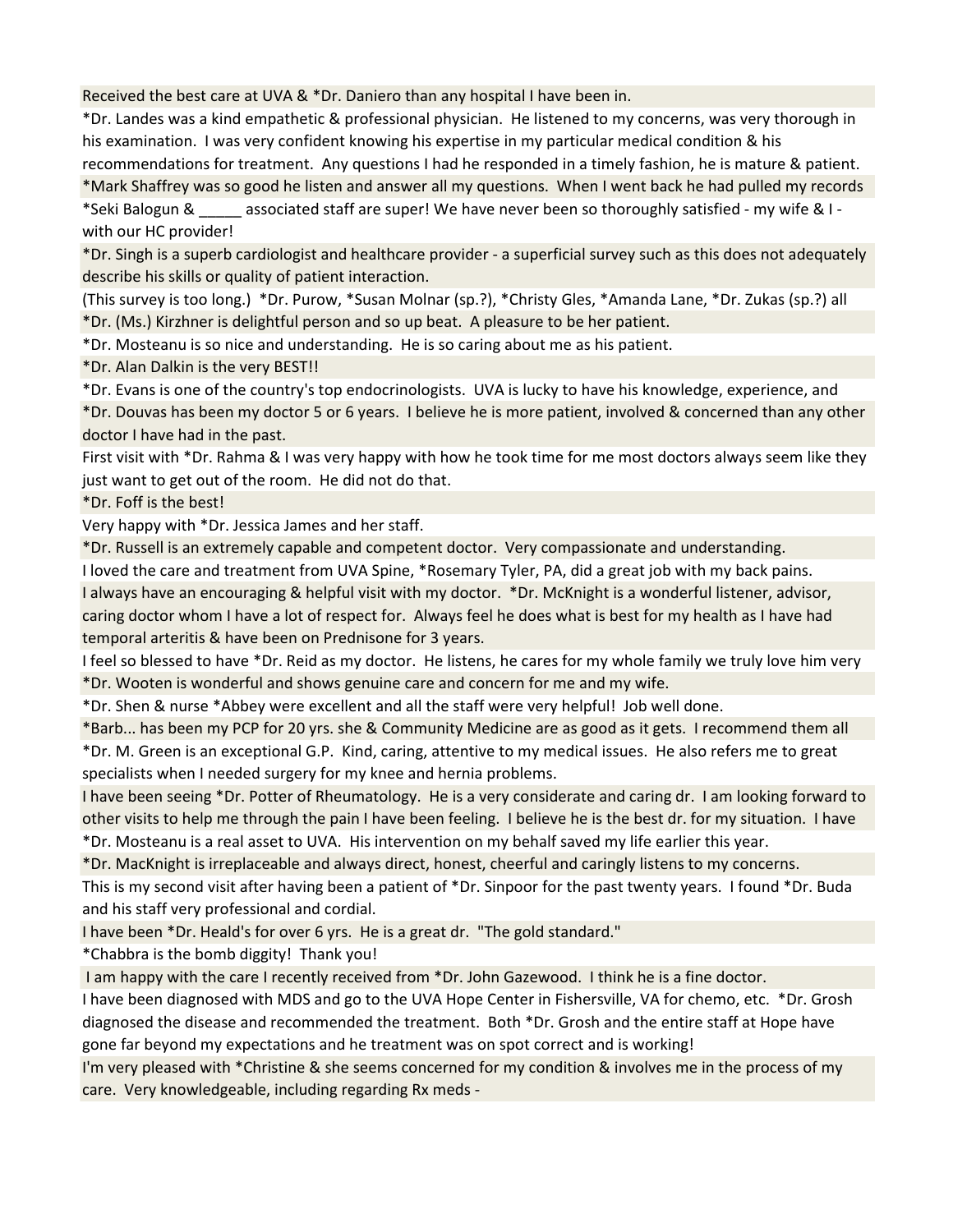An a health care person, pharmacist, I'm a fairly good judge of other providers in service that I've come to expect. \*Dr. Shaffrey's office and the neurosurgery department at the Univ. of VA get my highest endorsement. Thank you for this opportunity to express my gratitude.

 \*Dona, she is super, explains everything fully, listens and shows real concern. Don't know what I would do if I couldn't see \*Donna for check ups.

\*Dr. Brandy Patterson excellent medical provider- very caring- concern about any medical that I have. I feel free to express my health concerns.

I have been a patient of \*Dr. Pollart for most 20-25 years. She is the best.

Great questions! A lot of time spent to make these questions fit a lot of applications. Good job! \*Dr. Prum is The second time I met \*Dr. Trowbridge I had just lost my husband 2 days before, she was compassionate and sympathetic she showed a lot of concern for me and my problems that I was dealing with. She holds a special place in my heart for her loving concern.

I feel confident \*Dr. John Davidson and his staff are well suited in what their jobs require them to do. I come away with relief on my health static's, feeling they did the best. I will keep going there unless they give to me I see \*Dr. Anneke Schroen each year. She and \*Carmella and the people in this office are superb experts at what \*Dr. Rubendall has been giving me excellent care in the time I have been his patient. I recommend him whole I'm very please with \*Dr. Elizabeth Sullivan, I MAY BE going back to my home - Youngstown Ohio, I would like to take her to serve in our patient care provider, at NorthSide Hospital, Family Practice 500 G\_\_\_\_\_ Lane thank you.

## \*Amy is great!

We love Northridge Pediatrics! \*Dr. Ranney is one of the best doctors we know - and we know a lot of doctors! She always takes the time she needs to make a thoughtful diagnosis or referral. We have been a patient at

\*Dr. Kirk is an amazing provider. She takes her time and makes it feel as though I'm not being rushed. She asked not only questions about my health but questions about life in general.

I highly value all my appointments with \*Charlene Exline. \*Charlie fully explains the exam results. Excellent care from \*Dr. Garmon.

\*Dr. Donton was and is the absolute most caring, understanding and considerate, upright and knowledgeable doctor a person could possibly ask for. \$1 in my book.

\*Dr. Abuannadi was the most prepared with knowledge of my health situation than any doctor/provider & I have I have great praise for the transplant team (heart) @ UVA the team have all for there for me. \*Dr. Bergin @

UV can not be beat! We were very pleased with Dr's. staff from parking to surgery. I will be telling my story to everyone. 15 months we tried to find out what was wrong with my husband. One visit to \*Dr. Helm Helm & he fixed his problem with a shunt & an diagnosis of NPH

\*Dr. Garmon is an excellent fit for me. Competent, careful, efficient, friendly. Hope he continues as my primary health care provider for a very long time. I trust his advice.

\*Dr. Gravatte has been my primary care physician for more than 25 years during which he has provided excellent health care, professional advice and appropriate and timely recommendations and referrals.

\*Dr. Uthlaut has always been a thoughtful & thorough advocate for patient health. He does not say away complicated cases and is persistant in ensuring patient understanding of how best to live a healthy life. \*Dr. Uthlaut is undoubtedly one of the best physicians in the world!

\*Sula is fantastic!!

\*Dr. Sheehan and his team were excellent in every way.

We are very happy with \*Dr. Cooper. I have recommended him to a couple people.

\*Suzanne Cassidy is an excellent doctor. I love going to her each time. She shows us respect and plays with

\*Jason even when he isn't in the best of moods. She is an excellent person and I would recommend her to someone else also. UVA is a terrific hospital/doctor and I am happy with my decision when I choose it. Thank you UVA welcomes you with open arms. And shows so much love and respect!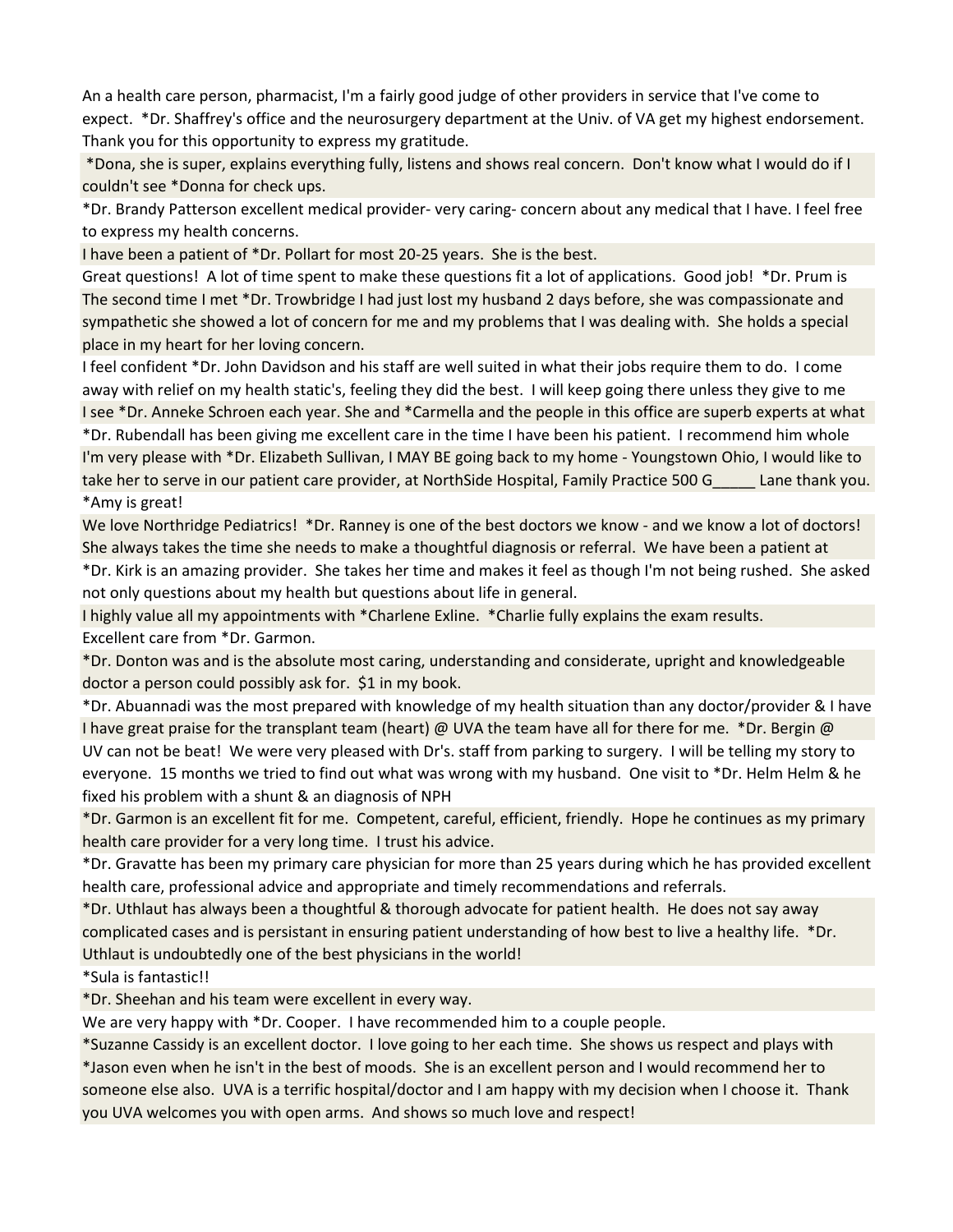\*Dr. Isbell and all other providers I have at UVA are superior and personable compared to other health providers I have had. They are excellent medically - I am also impressed with the residents.

\*Dr. Kyin has been extremely helpful with follow-up care by physician messaging since I am out-of-state. I am impressed with his level of dedication.

Provider \*Katherine Jaffe always gives her total attention to me and my medical needs when I see her at regular intervals. I am informed about my care & the meds that I receive. She proceeds with MY person in mind. She allows me SPACE to proceed with alternate care if I request it.

\*Dr. Seaton is a wonderful dr.

I have been a patient of \*Dr. Ballew for about 20 years. He is very caring and friendly - he is one of the best - he has helped to keep alive. I'm 85 years young.

\*Dr. Vollmer is articulate, personable, respectful, an excellent teacher about the spine... He makes you comfortable \_\_\_\_\_. He is honest, forthright, and extremely knowledgeable. \*Louise, his nurse/assistant is a \*Dr. Geilker provided the most compassionate and efficient care for me, thanks.

During more than 2 years, before I came to visit doctor E Trowbridge, I had big pains in my pelvis. I felt myself unevitably, and off full value person. I endured physical and mentally, close to depression. During visit to \*Doctor E Trowbridge, she solved all my problems in some minutes - like wonder-worker in fairy tale! She explained me all questions, even asked of my opinion! I left her office with wide mile on my face... how past more 1 month nice this visit. I haven't any pain, any discomfort! I'm very thankful to doctor \*Elisa T for high qualification, her patience and love to her job and patients. Thanks to achievements of American scientists, new technologies on medical treatments of gynecological and all diseases. God bless America and my dear \*Doctor The University of Virginia Medical Center has excellent physicians. \*Dr. Erdbruegger is one of them. She has my I am very THANKFUL to \*Dr. Brown & his team as he was the only doctor that would operate on 87 yr. woman in a lot of pain. I have as good left hip & NO PAIN. WONDERFUL FEEING, many thanks.

Our experience was highly satisfactory. I liked that \*Dr. Albrecht called me with the results of our newborn's \*Dr. Snustad and her staff are one of the best medical providers I have ever visited. Very compassionate and I see Dr. \*Noland quarterly for skin checks. Drs. \*Russell & \*Park have worked on my nose and ear. The staff is Kudos to \*Dr. Smith in Urology.

\*Dr. Gwaltney and staff are wonderful! Couldn't ask for a better doctor!

I had a very friendly annual visit \*Ms. Drewry was very thoughtful & thorough.

LOVE coming to U.Va. for appointments. Always so organized and never as long of a wait as in Lyneburg for doctor's appointments. \*Dr. Lewis and her assistant are always willing to take as much time with me as needed. SO thorough in their exams.

\*Dr. Beth Jaeger-Landis I recommend her to everyone!

\*Dr. Macik is an excellent dr. & also staff is very good.

Understanding that my provider, \*Dr. Damewood, is a statistics oriented practitioner - it was refreshing to understand the good and bad possibilities related to my current health. Some might find \*Dr. Damewoods approach a bit negative but I found it very helpful in making decisions for my future healthiness.

\*Dr. McCarter has been my primary care physician for 22 years & value this relationship very highly and credit him & his excellent care & concern a great deal for my current health condition. This condition enables me at my age (late 80's) to continue such things as play golf several times per week, ski, do much of my yard work & home maintenance. Him, his staff & facilitation are first rate.

\*Dr. Salomon and his staff are top notch! I was treated with the utmost respect and professionalism - my whole family has changed primary care management to \*Dr. Salomon because of my experience with him. Thank you I feel \*Dr. Grosh and his medical staff are one of the best in the state of VA. \*Dr. Grosh and I have a good rapport and I feel I can talk to him about anything. \*Dr. Grosh cares bout his patients and is very knowledgeable about his field of medicine. I feel he is a good friend and great doctor and I am fortunate to have him treatment \*Jaime is very good dr. & I think a lot of him. Good at explaining things to you.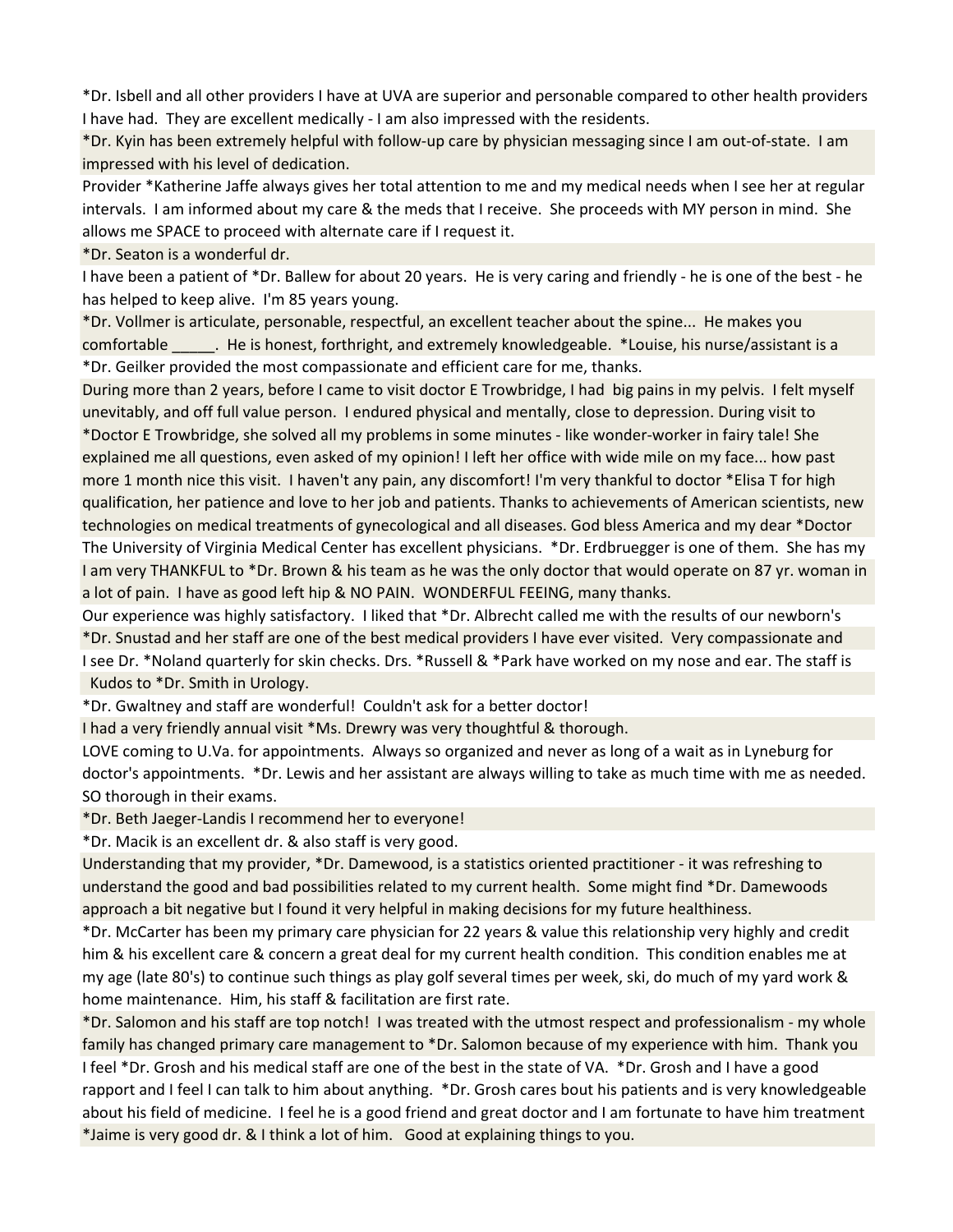\*Dr. McLaughlin is terrific - He is a wonderful dr. The staff at the clinic is also outstanding. I feel lucky to have \*Dr. Green is a very concerned & caring doctor. The staff works well together.

\*Dr. Jeffrey Potter IS an extreme valuable asset 2 UVA, he is a huge reason my wife & I both come to UVA. \*Dr. Potter CARES about his patients is ultra thorough & extremely professional. Kudos of praise to his staff as well. \*Dr. Escanellas and staff are the best at what they do. I've been going there regularly for many years and will continue to go there.

\*Dr. Cropley moved me up!! I've seen \*Dr. Cropley for the last 5 year for an auto-immune system problem - He's a very fine doctor.

\*Dr. Boyer is a great listener with empathy. He is so in tune to husbands needs & situation. We are so grateful that he is caring for us. Can't say enough good things about \*Dr. Boyer & so glad he is our physician. He is

\*Heather Quillian is wonderful and my children are blessed to have had her as their pediatrician since birth.

\*Dr. Dudhorodsky is an excellent physician. I'm happy to be one of his patients.

\*Dr. Santen is an excellent doctor and his nurse \*Sue is also.

I could not have had a better experience at this office with \*Dr. Thomas Brown. He answered my questions fully, explaining his recommendations. I feel I"m well on the way to recovery.

I visited both Zion **Rd. office and MVA - Hospital went complex for \*Mrs. Both - all exceptional!** \*Dr. Cantrell is a excellent doctor. Caring, so glad she is my doctor. Whole staff is wonderful. Would

\*Dr. Uthlaut is an extremely caring and considerate physician. The level of care he provides is of the highest Everyone including \*Dr. Ailawadi were very helpful to me during my stay in the hospital.

\*Mrs. Urban has been very helpful and is very knowledgeable in her field. She has made good recommendations to me for me to try w/o the use of medications. She listens and has helpful input. I look forward in seeing her \*Dr. Cherry is very nice.

I was at this establishment only for a flu shot on this date. \*Ms. Bargmann is an excellent doctor. Always ready I will miss \*Dr. McLaughlin very much. She is an excellent physician.

This was my very first appointment with a certified menopause specialist/OB-GYN provider - I did not what to expect exactly yet fearful of the symptoms I had been experiencing. \*Dr. Wilson and her team were so completely phenomenal that I've decided to transfer to her practice. Thank you SO MUCH, \*Dr. Wilson & team,

\*Dr. Kozower is world class surgeon!

\*Dr. Wilder has seen me on a regular basis to figure out my pain related to my fasciotomy surgery. What an awesome physician & staff!

I have an appt. every 8 wks. It is always run efficiently and they always are able to make the next appt. on schedule. \*Dr. Purow is always reachable and most recently I was on a cruise with an issue and he was able to Our child is 16 and \*Dr. Oldfield was very good with her and let her ask questions herself. We feel very good with the care we will get. Thank you to the office people for getting us seen so fast.

\*Dr. Weiss is brilliant, friendly, and has the best bedside manner out of every doctor I've ever met. He makes me feel comfortable and confident in my health.

We have been very pleased w/all the providers and nurses and staff @ Augusta Peds. \*Dr. Isbell is fantastic & we are sad to see her leaving the practice.

I can't say enough good things about \*Dr. Gander & his assistant he is a bright young man, and from being around him for a short time a very good doctor & person. Following my granddaughters surgery he called us 2 times to check up on \*Erica. I have no complaints at all. Keep up the good work, and please pass along our \*Dr. Sharma is a super good guy.

\*Dr. Wolf and all the staff at the Hope Center have been great and make you feel at ease during chemo I love \*Dr. Lynn, God bless her heart... Merry Xmas - Happy New Year everyone.

\*Dr. Gander showed kindness, empathy and respect for my son. I will recommend his services to those in need. One other person that needs to be recognized for their care and concern for my needs is \*Deborah Morley. She is always so caring and is very quick to contact me if I need something.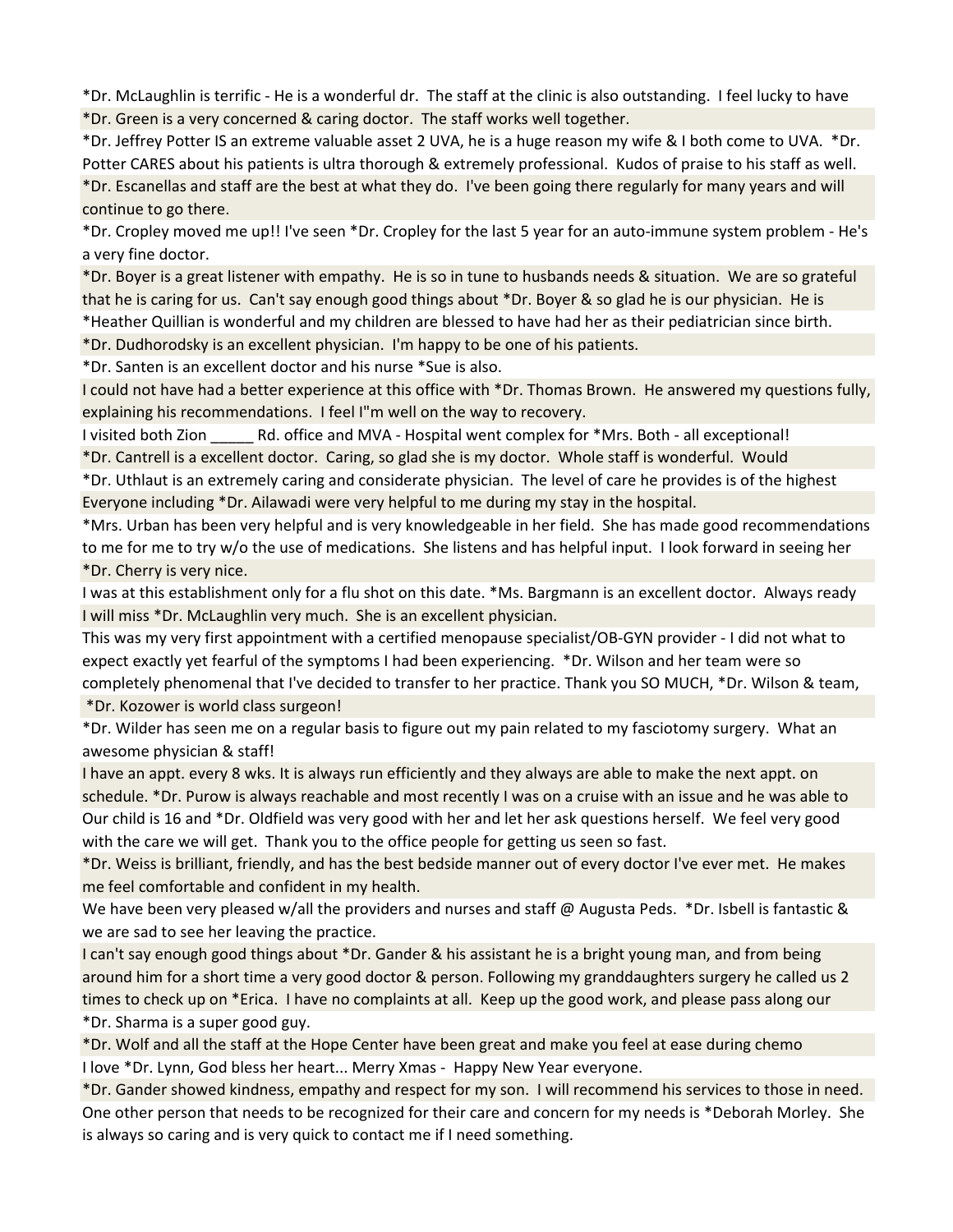\*Dr. Grice embodies all the attributes that I would deserve in a doctor. He is skillful, knowledgeable, personable and a good listener; and I hope he will be available to me as long as I am available.

\*Dr. Tucker is a very caring doctor. She truly listens to what you have to say and does her best to help. I feel very blessed \*Dr. Johns gave me to her when she returned. \*Dr. Johns hand-picked her for me - a perfect fit. I I feel that \*Dr. Williams and staff have closely monitored and treated my chronic cancer and have prevented an early death due to this disease.

\*Dr. Lim is very professional & attentive. On this visit I was also seen & treated by \*Dr. Bourque who is equally professional and has appropriate methods of working with me.

At a race, I had a totally unexpected collapse within yards of the finish line. I was revived and then whisked off by ambulance to U VA Hospital. There I learned I had a serious heart murmur and over the next few days I was tested, xrayed, ultra sounded and otherwise prepared for heart surgery. An aortic valve replacement. This took me by complete surprise! I am - 78 1/2 years old and had no idea there was any thing wrong with my heart. The medical staff at U VA took this all in stride and walked me gently but firmly through the whole process, preparing me for possible risks, for the immediate pain and discomfort as well as the eventual return to a renewal of energy, strength and endurance. Everyone who worked on me, from the team of surgeons and doctors, nurses and technicians and even volunteers, was kind, caring, patient, skilled and genuinely interested in my welfare. This was a scary operation for me - I was never unaware of fear eyeing me from the corner of the room. This procedure is not something once would undergo lightly but if it becomes necessary, I could not recommend a \*Kathleen Fuchs is a top-notch asset to the UVA Health System. My visit exceeded my expectations in EVERY We love \*Dr. Corbett! He is a wonderful doctor!

I have never had such a great experience as this recent care. \*Dr. Brenin is the most compassionate doctor I have ever been to. He made me feel so comfortable that I did not even have my "white coat syndrome" during my last visit & during my surgery. He is such a wonderful doctor & his whole staff was so good to me. I will refer I really think a lot about my care to get at UVA and it has always been very good. After going to UVA since 2004. \*Dr. Gwathmey see be for the first time in 2012 ? or 2013 and right away she said what kind of Musical \_\_\_\_\_ I have and & the blood test it was confirmed. Thank you \*Dr. Kelly.

\*Dr. Battle and \*Adrienne Garo and the rest of the staff are awesome! Thank, you all and God Bless!

\*Dr. Heald is terrific. I have suggested \*Dr. Heald as a primary care MD for a close friend. I am impressed at the communication among all of the people involved in my health care.

\*Dr. Loughran & his staff were extraordinarily caring & helpful in every imaginable way.

\*Dr. Cui is so very nice he made us feel so very at ease about John's condition an so very professional but makes you so at ease \*Dr. Cui & his assistants were so very nice. Thank you. Calhut family

\*Dr. Ballew has been my PCP for 22 years. I could not ask for a more qualified, thoughtful, and friendly MD than him. He has always been there for me - No matter the reason or how busy he is. He's the best! \*Dr. Shim is the best.

\*Dr. Kirzhner is among the very best! She is a wonderful surgeon, physician and healer!

\*Dr. Lisa Braden did singularly outstanding job in helping me with my care, the only one on the VA staff that showed cont. concern.

\*Dr. Singh and staff are exceptional medical providers.

\*Dr. Davidson is an excellent doctor. Her concerns for my health were evident when she personally called to check on my status about a week after my appointment.

Overall \*Dr. Targonski is very knowledgeable about my respiratory problems, and has prescribed medications that have helped. I believe I need to visit him soon and maybe be recommended to a breathing specialist. All in all my care at UVA Medical Center has been top notch. Thank you!

I am an aging athlete in martial arts. UVA has been my "go to place in Sports Medicine. \*Dr. John MacKnight is my personal physician. \*Claire Denny is my "go to" person for most all "fixes" that go with the territory of injury. \*Claire is the best of the best! I could not do without either of them!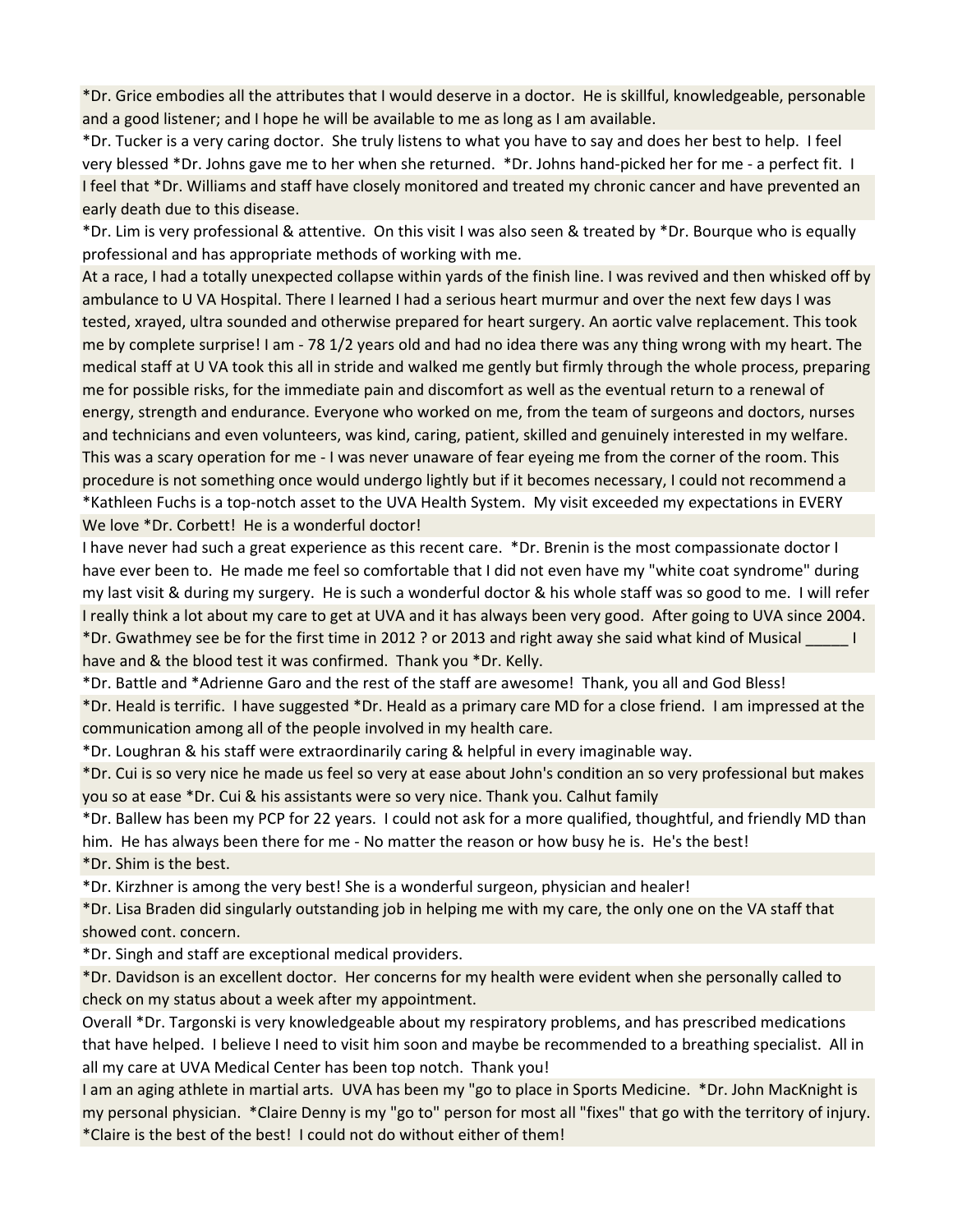I am blessed to have \*Dr. Whitehurst as my physician. Best provider in years. He is knowledgeable, caring & concerned. Great doctor.

I have emailed questions to \*Dr. McCall that he replies to promptly - Perhaps survey form should offer this choice (along with phone inquiries).

\*Dr. Bilchick is terrific. He listens and actually uses my input, actively.

My experience with \*Dr. Browne and his staff has been superb. I don't think I could have been in better hands. \*Dr. Burns is an exceptional physician, and I am thankful to be under his care. His secretary \*Pam is a wonderful, friendly person, and the receptionist and staff are excellent.

Ms. \*Finke did an excellent job!

\*Dr. Russell is probably the best physician I have ever known. He is consistency attentive and concerned and he acts decisively and effectively to address my problems.

UVA Hospital, doctors & staff are among the best in USA and set the standard for others to follow. I would strongly encourage family & friends to see \*Dr. Dreicer for cancer treatment. He is one of the best doctors I've \*Dr. Gaughan is outstanding! Can not say enough good things about her!!!

\*Lori is Superwoman and goes above & beyond to help. The whole staff is great.

\*Monte at the front desk was superb!

\*Dr. Oldfield's knowledge and wisdom were demonstrated through conversation, but clearly he seemed like a friend you had known throughout life. What a teacher and role model for future doctors! God lead him to the profession... helping others as we are missioned to do. Thank you!

\*Dr. Shonka is caring, patient, never rushed, warm, and incredibly talented as a surgeon. Had no idea what a "big deal" he is in the medical world until later, because he acts like the patient is the big deal and never him.

Feel great courtesy of registration staff and great knowledge of \*Dr. Barrett and has the ability to keep patient at ease by explaining information of my medical provider.

\*Dr. Worrall is an excellent doctor. He is very knowledgeable in his field. He was very helpful.

We love \*Dr. Quillian

I love \*Rebekah Compton! Her care has been < superior to \*Dr. Seto whom I had before.

\*Dr. shildkrodt went above & beyond the call of duty by suggesting we rectify the problem here & now, it didn't require a return visit - if we wanted to wait awhile. We did & he did. Thank you, \*Dr. Shildkrot!

\*Dr. Wolf was absolutely outstanding treating Joe throughout his illness. Joe had the greatest respect for him.

\*Dr. Wolf explained Joe's condition to us and him in a thorough way and was sensitive to Joe's needs. We would highly recommend \*Dr. Wolf and his staff to anyone.

\*Dr. Russell and staff exhibit superior skill and competence in treating skin cancer lesions and skin graft procedures. All staff persons are exceptional. Pain control was given highest priority. Great outcome from this Super nice registration people. \*Kate Robertson very good.

Felt very comfortable with everyone at the Hand Center. That's why I'm having \*Dr. Deal do my elbow surgery! My wife feels the same way. That's why she's having her hip replacement done by UVH.

The doctor (\*Dr. Kozower) and his nurse were exceptional - some of the best I have ever had.

Assume doctor (\*Dr. Christine Lau) and facility all providers should be operated like this!

\*Dr. Sheehan is excellent.

All the staff and \*Dr. Rindos were pleasant and professional.

\*Dr. Linda Duska is smart and caring. She actually holds your hand when she sees that it will help during a procedure. And it does! On my visits I meet a new resident each time and they all do an excellent job. \*Dr. Linda Duska is outstanding. My surgery was in June 2013 and I've had follow up visits since. Each one a pleasure (as

\*Dr. Wilson is one of the finest doctors I have encountered in my 13 yrs here in L'ville.

I'm very satisfied with \*Dr. Lucar as my kidney doctor. She's the best doctor I've ever had.

This \*Dr. Pudhorodsky has been my dr. - am very glad he is UVA now.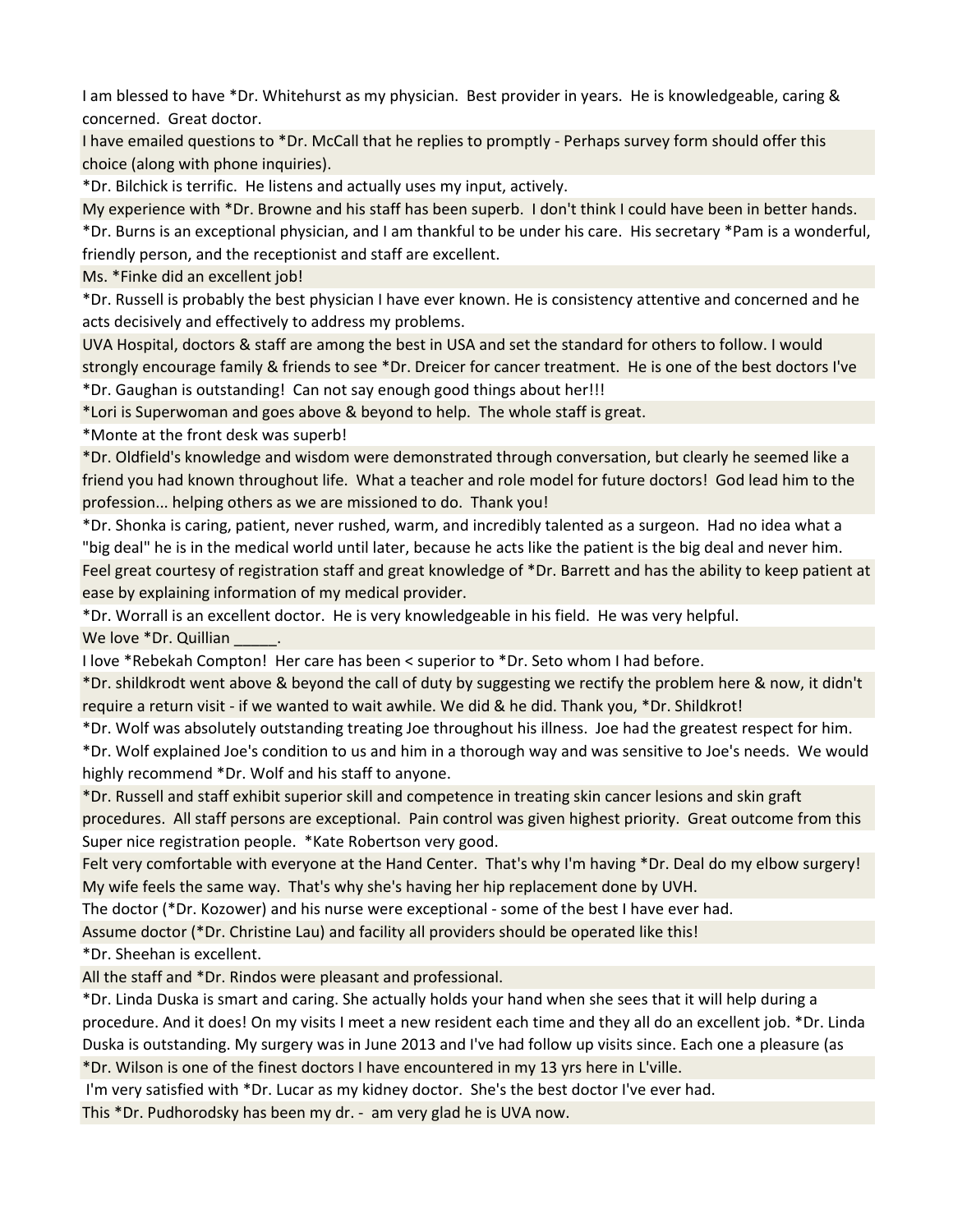I saw \*Dr. Shen as a follow up from being seen in the E.R. It was my first visit to see him & he was very nice. I made an appointment to see him again in a year.

Thus far \*Dr. L\_\_\_\_\_\_\_ and staff are excellent care providers.

Great people. \*Dr. Gypson excellent!

We called during office hours and talked to \*Karen in regard to an appointment for our daughter with \*Helen Molnar. \*Helen Molnar called us at home that night at 7:30 p.m. She asked us questions about our daughter's symptoms which we could not answer. She then got our daughter's phone number and called her immediately. \*Helen Molnar listened to our daughter as she answered her questions about her symptoms and made her an appointment. We are so impressed with \*Helen Molnar's dedication and exceptional health care that she provides for her patients. We feel very fortunate to have \*Helen Molnar as our health care provider.

We (my husband & I) are VERY happy with our care from \*Dr. Plews-Ogan as well as other physicians seen - \*Dr. Darby, \*Dr. Olsakovsky, & the Hand Clinic.

This is an excellent practice and has been for all the years I've been getting dental care with them. \*Dr. Leinbach, the hygienists & office staff. #6. Hygienists \*Evelyn Grant & \*Carolyn Jones.

\*Dr. Sharma listened as I talked about symptoms and ordered tests for me. His suspected diagnosis was confirmed by tests. I was thrilled by his knowledge.

Have no complaints, \*Dr. Weiss is a great dr. His staff is great & caring. I would not have been able to use my arm at all if not for him.

I love \*Dr. Dalkin - he has great bedside manner and has humor!

\*Dr. Pinkerton and staff made this visit VERY helpful - relieved my STRESS.

\*Dr. Gaughan and her nurse, \*Lisa Palumbo, are not only amazingly competent, but wonderfully caring, as well. \*Dr. O is an excellent caring physician.

We were nervous about our first visit at a new oncologist (we moved from GA). \*Dr. Petersen made us feel so comfortable. We can tell that he is going to take excellent care of our little boy. We are very happy.

I travel over an hour to see \*Dr. Goldman and \*Margaret Keller because of the outstanding care that I receive! \*Dr. Campbell has the best bed side manner I have ever seen - so kind and educated. I have a new dx breast cancer - he is very compassionate.

\*Dr. Brenin is very knowledgeable & compassionate she sits with you, and is not rushed - ensures you feel comfortable with our decisions.

My appt to see \*Dr. Flickinger was a pre-op appt with an EKG. My answers to this survey are connected to that appt. My regular physician at University Physicians in Orange is \*Dr. Eve Bargmann, Internist. I have been seeing her for about 10 years. She is the most wonderful and devoted doctor I have ever seen. She is a beautiful person inside and out. She cares deeply for her patients and their health and well being!

I see \*Michelle Beard or \*Dr. Wolf once a year for a status port melanoma excision. All staff is polite and \*Dr. Beitinjaneh is an excellent doctor and I have recommended him to others who were trying to decide between hospitals - Mainly Duke, \_\_\_\_\_ or UVA. All of the staff I've dealt with at UVA are friendly, professional \*Dr. Grice is fantastic - really listened to my needs regarding my back & I finally have relief from constant pair \*Dr. Yates and his people are great.

\*Dr. Kirk is a treasure! I feel secure as a patient under her care.

Another doctor actually wanted me to see \*Dr. Hamill-Ruth. She thinks outside the box. I am confident that she will be the one to help me where others have failed.

\*Dr. Pedia & her nurse \*Jill are the best. I have been very healthy up to the last 6 years and have seen more doctors than one should need. \*Dr. Pedia is by far in the correct field. I am thankful I found her. I look forward

\*Dr. Padia is the best dr. I have seen in 50 years & I have seen many! Her nurse \*Jill is also wonderful helpful & very caring person. They make a great team & I have never looked forward to a dr. appt. but my visit to them every 3 months is always a great experience.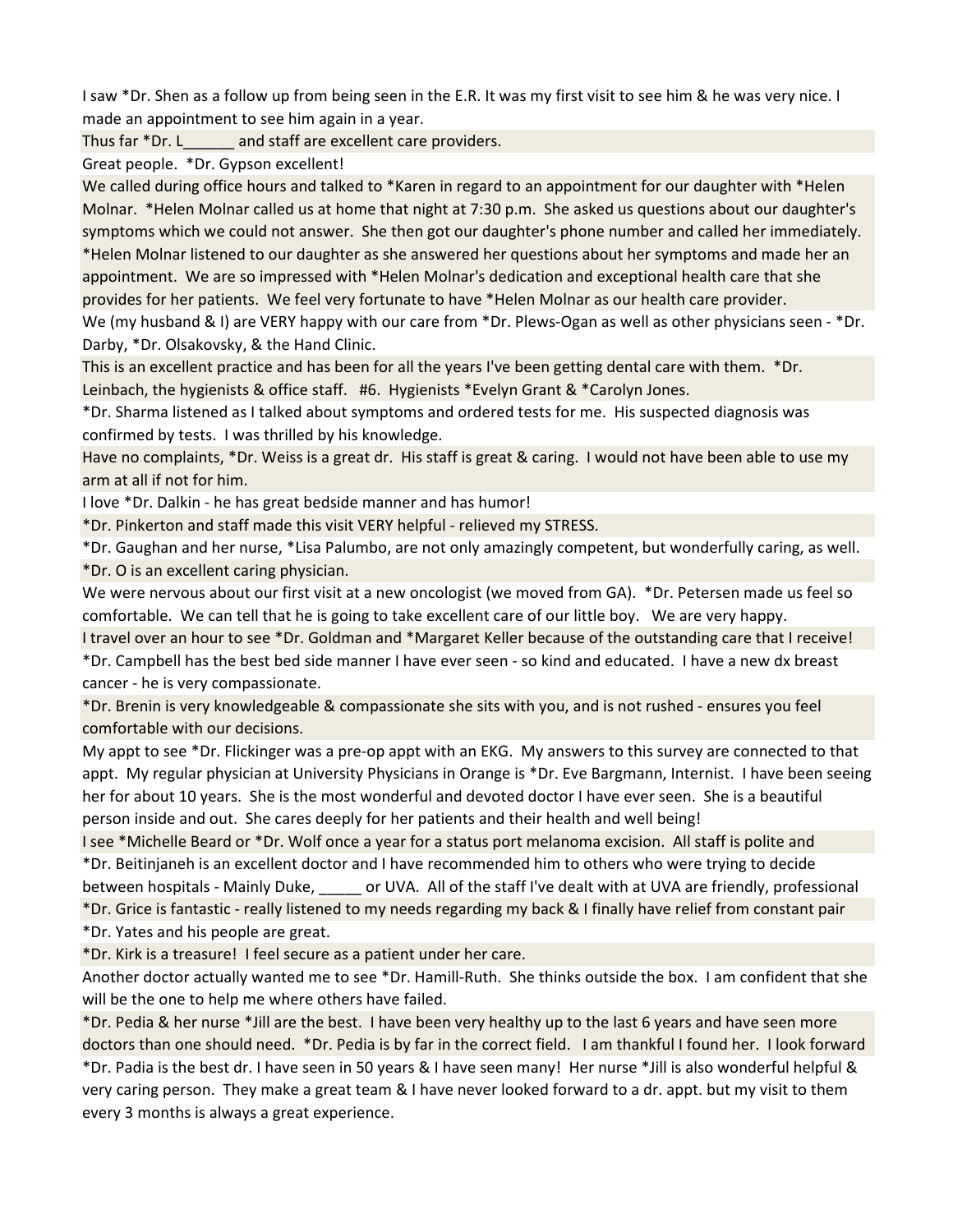\*Dr. Duska is an excellent physician, when it was determined that I required surgical intervention she did everything possible to arrange for an early date for the surgery. Her partner \*Dr. Cantrell performed the surgery in a competent, expert manner. She found the time to speak to my family and update them on my prognosis. \*Dr. Dalkin is superior - concerned about my issues, how to HELP & how he will remain in touch in the future very important - gives confidence in many areas: he's concerned & doesn't just prescribe medication!! \*Dr. Balogun is an excellent \_\_\_\_\_ and I am delighted to have her as my primary doctor.

\*Dr. DeBoer's intern did a wonderful job. We appreciated her manner, her knowledge, her ability to explain her diagnosis, and our options. We felt she spent ample time listening, explaining and interacting with us. We appreciate the thoroughness from both doctors and are confident with how to approach our son's issue and My visit to \*Dr. Duska & \*Dr. Baker at Emily Courie was fantastic! Everyone responded to our needs, arranged "on the spot" tests & meetings and made sure we were helped through the entire process. They were amazingly timely with info & calls, caring and made the process pleasant! \*Martha Thomas, of Genetic Testing, was part of our visit and rearranged her schedule to help us - fabulous experience!!

The doctor was very relational and understanding of my child's migraines and gave great care and direction for treating her with a detailed plan of treatment. Thank you so much \*Dr. Ramirez.

\*Dr. Christiana Brenin was extremely thorough, compassionate, and knowledgeable; I felt VERY understood, and had total trust in her care.

I quit answering the survey. The only few things I have to say, my provider is the best. I couldn't ask for a better, smarter, kind, listening, understanding, person. I was and still am very impressed with \*Beth Jaeger-Landis. She WE love \*Dr Froh & \*Jackie Brown!

\*Ms. Sullivan is a true asset to your org. She was prompt, cordial, knowledgeable in her field, thorough in her examination and its analysis. She possesses an outgoing personality and I would recommend her to anyone needed medical attention. And, last but not least, if she worked for me, I would give her a pay raise.

\*Dr. Tripathi was very very helpful to me about my illness. I wish every dr. was like her. Don't ever loose her I feel good knowing she is there for me. Thanks. Mr. Meak.

\*Dr. Shonka spent a great deal of time with me & answered all my questions(a lot) very PATIENT doctor! We are very happy with everyone at \*Dr. Clebah's office. We feel very comfortable going there.

We are happy with \*Dr. Martinson!

We have nothing but praise for \*Dr. Jansen and the entire staff in Children's Neuro. Everyone deserves the kind of courtesy, respect, and attention we have received each time we have used UVA Health System.

Since my son has been coming to \*Dr. Julia Wisniewski his skin has cleared up, he doesn't throw up everything he eats. I have learned what he can and can't eat. I am very satisfied with his care.

\*Dr. Kesser did a great job all 3 times my son was in his care.

I have never experienced such a facility where EVERYONE did their job and were totally courteous and professional - My experience with \*Dr. David Brenin and his staff was exceptionally outstanding!!

\*Dr. Brenton is very caring and shows compassion for my son Blake. He offers advice and suggestions and allows us to make decisions regarding his health. We are very impressed with \*Dr. Brenton. His nurse \*Brooke Henry is \*Barbara Post is an outstanding physician. Her knowledge is always up-to-date; she is wholly attentive throughout a visit; she is thoroughly professional without being any the less warm and friendly. She has an excellent sense of humor and yet is very serious. I am so lucky that she is my physician.

\*Dr. Thomas is one of the best she sits and listens to patients she really helped me out a lot. I would like for her to be my regular provider. She listens to all your concerns and she really helps to accommodate the patient's needs. I would recommend \*Dr. Thomas to anyone. They need more providers like her.

I feel so lucky to be treated by \*Dr Weiss. He saved my ankle. He is such a caring, knowledgeable, and skillful \*DR. MATTHEW BARRETT is very knowledgeable and professional. He is constantly looking AT OPTIONS that might benefit me in his treatment of my Parkinson's Disease. He is thoughtful and COMPASSIONATE. I AM very I have already recommended \*Dr. Christophel to someone.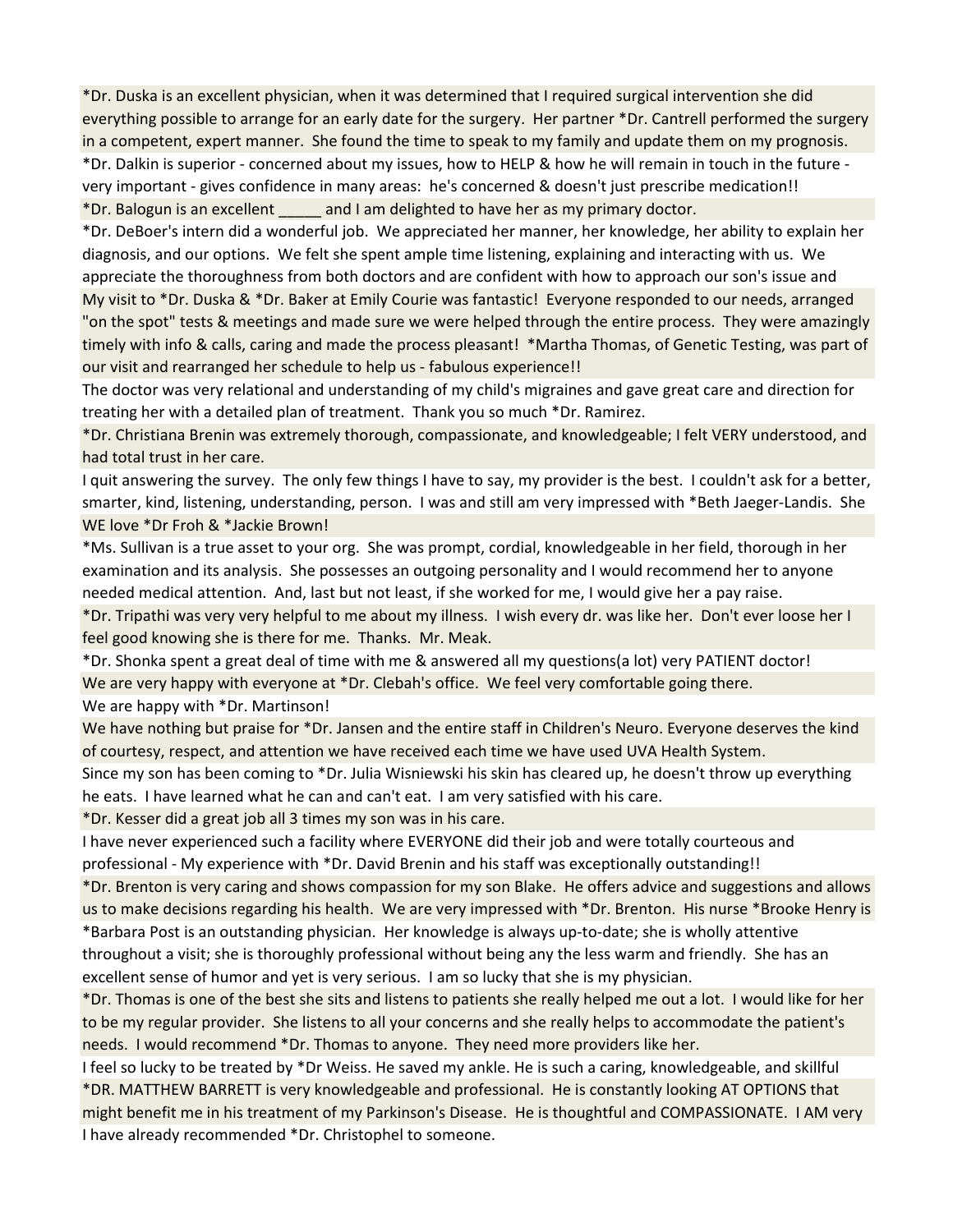\*Dr. Mihalek gives you his undivided attention, makes you feel unrushed and concerned. He's wonderful!

\*Dr. Stephens has been wonderful for our entire family. She takes wonderful care of us.

\*Dr. Davie does an outstanding job of putting his patient at ease; listening ( and remembering); inspiring confidence; reassuring the patient; and educating the patient. A superlative model for doctor- patient

\*Dr. Crowley had created "shared" medical appointments for patients that want to participate. This has been very helpful in hearing other patients views and issues that have the same medical issues that I do. This is a All the doctors and nurses are wonderful! \*Caleb loves them all!

I would love to thank all the nurses and doctors at the delivery who took great care of me and for their sensitive approach especially nurse \*Shandra and \*Doctor Kimberly.

\*Dr. Erdbruegger is great and very much appreciated.

\*Chad has been exceptionally respectful & I feel lots of trust in his professionalism & true concern about my wellbeing. He is a great doctor.

\*Dr. Amy Tucker, \*Sue Wood and staff have been excellent each time I have had any problems w/my health, or even check ups I am so pleased with this facility!

Staff very welcoming and calming. They recognized me and asked how I was doing. \*Dr. Kyin was very thorough and presented various plans-of-action to choose from. He is a good listener and remembered what I had Thanks to have \*Dr. Escanellas as a partner in my health adventure. His attentiveness & the character also of his staff is a true blessing.

\*Dr. Dudley is a wonderful doctor and I would love for him and his team to work on me again.

I have stage 4 kidney Disease - This is all \*Dr. Bowman and his staff treat me for. I have blood drawn once a month and also take a shot (arnesp). The office found me a closer office to my home to get this done. I also go to \*Dr. Bowman's office every 6 months for a check up. I wouldn't want anyone else to treat me that could be I was very pleased with your staff and facility and I rate \*Dr. Hashisaki as an outstanding and caring doctor.

\*Dr. Lau is very straight forward with you, she doesn't sugar coat anything. I really like that in a doctor. She is I was pleasantly surprised & please regarding the efficiency and swiftness of my medical visit. \*Dr. Lewis spent ample time with me & I was very satisfied with her medical service.

Dr. Crowley is a valued respected member of my mothers care giving team. His office is always quick to respond to phone messages , very accommodating with quick appointments, very caring staff which has been a blessing during this difficult time. \*Alison Walton, NP has always been great to us.

34. Survey more from patients family perspective as patient has past stroke cognitive issues. Travis Rocks! The best nurse is \*Amber Tyree!

\*Dr. Urban is my pain psychologist that works with me at pain clinic where I see doctor for pain. She (\*Dr. Urban) has been kind, understanding, helpful, welcoming and fantastic at her job. I consider her one of very best health \*Dr. Adam Carlson is a knowledgeable, caring, diagnostician who assessed my history, prescribed treatments

with clear explanation of reasons and followed through with a phone call the next day (Saturday) to explain the results of my X-rays and asked questions about the Cortisone he administered in my right wrist and thumb. He instructed me to return in 2-3 months by making an appt. with his nurse & provided the phone number which was different than his office phone. He could not have been more thorough or helpful!

\*Dr. Mason is an outstanding doctor and a very caring person. Any hospital should be proud to have him on

\*Dr. Brenin is an excellent breast care provider & I totally trust him & I am thankful for all he has done for me. \*Dr. Anderson & staff are excellent.

I have improved n total mental & physical health since switching to \*Dr. Franklin. She is very easy to talk to I look forward to every appt. with her.

\*Dr. Tuskey & \*Susan are the best!! So thankful for them both.

I'm very happy with \*Dr. Shen & his staff!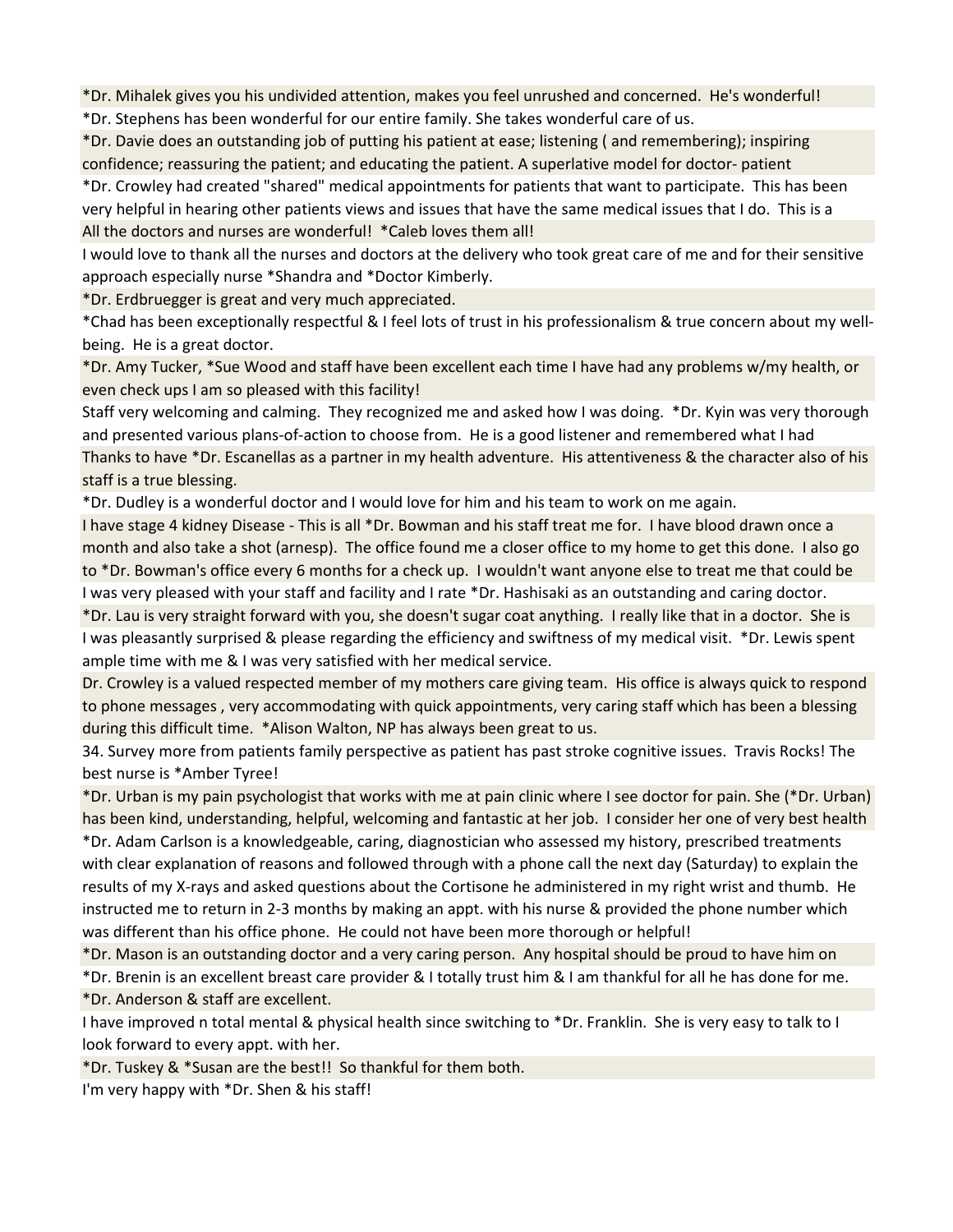By comparison to other health systems, AMAZING experience. Traveled 2 hours to see \*Dr.Fu and it was well worth it. UVA is a well organized system. There is NO COMPARISON. So impressed w/ ease to appt scheduling, directions, call backs, billing, & service at UVA! Love it.

\*Dr. Jose GURROLA he explain everything so that I could understand. Everyone was so friendly & understanding. \*Dr. Hatter he is the best. I've been going to him for years. I hate to go to anyone else.

I am very satisfied with \*Dr. Singer she is always ready to listen to my needs. She is compassionate, understanding and always ready to advise or help in every way.

I consider \*Dr. Madaline Harrison as one of the best physicians my husband and I have ever had. She is genuinely concerned about the needs of her patients and does everything she can to provide solutions for their problems. She is a credit to her profession.

\*Dr. Aaron was awesome, explaining everything, kind, \_\_\_\_\_ enjoyable. Would recommend to everyone! \*Dr. Showalter is an amazing doctor. I have the highest level of respect for her & value her medical opinion. I would highly recommend her.

\*Dr. Rose is a superb physician.

\*Dr. Goodman & his related staff \_\_\_\_\_ clerical assistance are always thorough, considerate, very professional. I am always satisfied with my medical needs. \*Dr. Chris Shaffrey is a very excellent surgeon.

\*Dr. Taylor is a outstanding doctor and a lovely person.

This was my 1st visit to Allergy Clinic to see \*Dr. Platts-Mills, my visit was great, friendly, polite & very caring. Even parking was excellent - drs. nurses & staff were excellent -

\*Dr. Grice & staff were wonderful.

Visit was to establish medical records and consult with \*Dr. Kron. Excellent experience and feel confident if have to be operated on for heart valve repair or replacement.

\*Dr. Mentore was knowledgeable, friendly & easy to understand.

I am very impressed with \*Dr. Smith & his associate. I like their openness & straight forward demeanor.

I have been very impressed with \*Dr. Babar and her staff.

\*Dr. Becker is a great, understanding and enjoyable to talk to Dr. I liked \*Dr. Becker -

We love \*Dr. Landas and his TEAM!! Always been great to us/my family.

\*Dr. Corbett and his staff are excellent. My son had to have a very uncomfortable surgery for a 16 y.o. boy, not just physically but also a little embarrassing. \*Dr. Corbett and his staff helped ease this process. They are professional and handled my son's case leaving him with his dignity intact! I would recommend him to anyone This has been a very difficult time for me, however, this clinic has made this difficult time very pleasant for me. I am very happy to be associated with such a great clinic. P.S. "\*Cookie" is an amazing nurse. She has been there to answer all of my questions and she really cares for the patients.

I am very pleased with both \*Dr. Potter and \*Suzanne Burge. I feel that I am in good hands.

\*Dr. P. Preston Reynolds is an exceptional doctor, MD PhD. Her attention to my medical needs is extraordinary. I am fortunate to have her for my primary care. I know she cares, and is doing the best job possible!

My husband and I have been seeing \*Dr. Hoard and \*Carolyn Jones since about 1994 we value their care and oversight about our dental health!

\*Dr. Pinkerton called me after my mammography came back with a spot on left breast showing after biopsy invasive ductal carcinoma found with tomography 3D. She also said that they wouldn't have found it on regular mammo. \*Dr. Pinkerton is my hero as the best dr. I have ever had.

My husband and I both like \*Dr. John MacKnight - He has when care of us for about 5 years.

I would highly recommend \*Dr. Radigan and her staff.

Very impressed by \*Dr. Yarboro and her staff. They helped ease my anxiety regarding upcoming surgery. \*Lorna, who has scheduled my tests is also great!

I really appreciate the care... from \*Amy she always gets right back to me with whatever question I may have. She never makes me feel rushed and always takes the time to answer all my questions.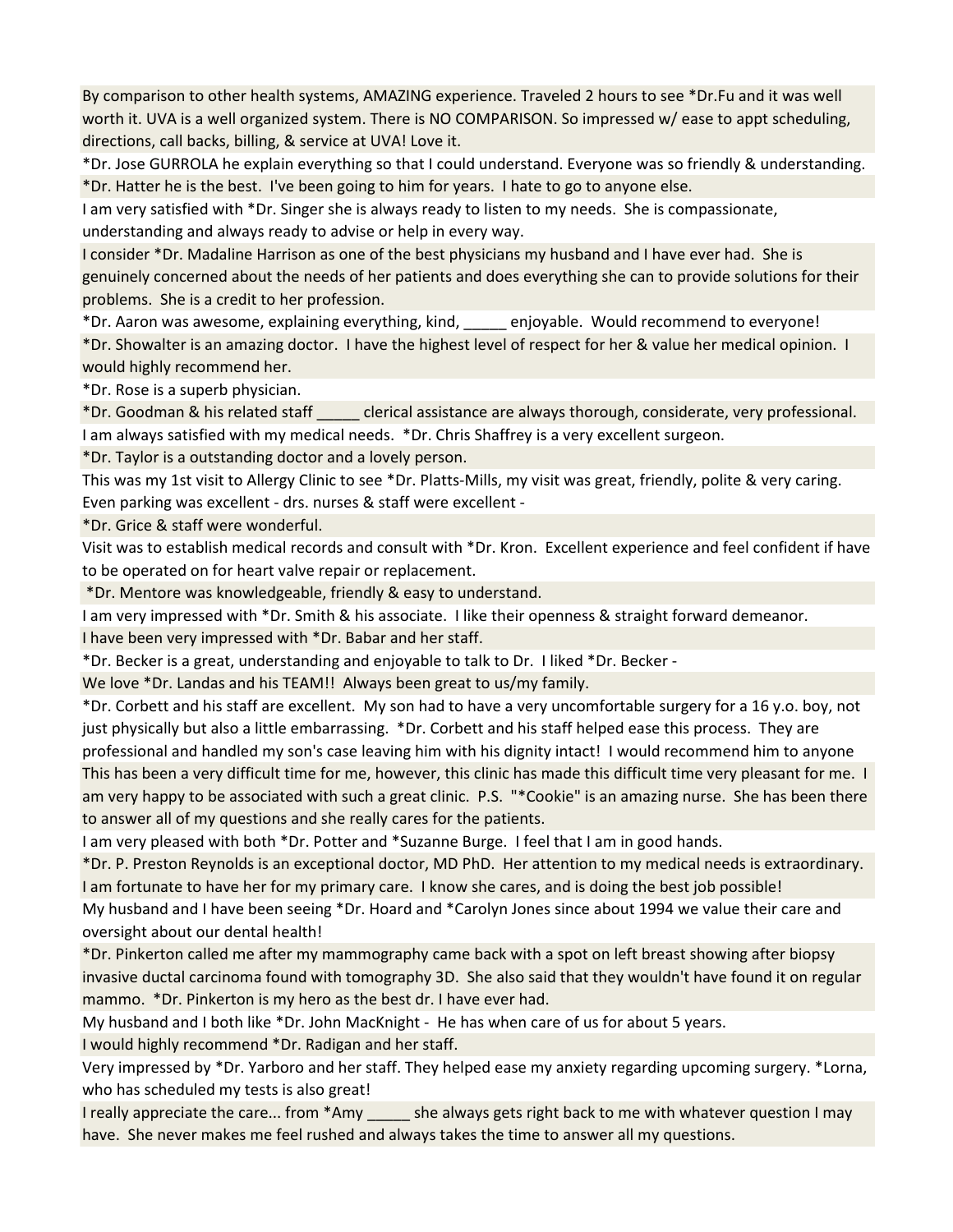\*Dr. Malhotra has an excellent rapport with his patients. He is kind and share important information in a way that is easy to understand.

I could never have had any better care & concern from those who took care of me. \*Dr. Bilichick exemplified a measure of care for me that far exceeded any care I have ever had. His patient care was exemplary. \*Dr.Bilichick is one in a million. I thanked \*Dr.Bove for sending me to him for the **Leause 1.** I have seen many doctors in my life time, and he is at the top of the crew. He certainly is excellent.

\*Victor Zaydfudim & all that go ask and helped me all they could thank God for UVA with special doctors & I think \*Dr. Hostetter and staff are excellent for my medical needs I rate them at a 100 percent.

Developed pain in hip. Difficult walking & exercising. Was thrilled to get an appointment with \*Dr. Shu-Man Fu. The advice and exercises he recommend have helped me return to normal activities. His nursing assistant was \*Dr. Gaughan is always on top of newest medicines, procedures, cancer study results. Problems are always handled without delay. I feel safe and well taken care of in her hands. I believe I am getting the best care Thank God for \*Dr. Brenin & the breast center nurses, radiologists, staff etc. Three years ago I had breast cancer in the right breast & I received excellent care. Now I have to have a mastectomy on the left & trust \*Dr. Brenin I have always been happy with the care given to me by \*Dr. Joel Schectman and the staff.

ALways very \_\_\_\_\_\_ and informative. Go for blood work every 6 mos. to a year. \*Dr. Paphitis is ALWAYS VERY thorough and kind. Hope center.

I work at a medical facility and was VERY FAVORABLY impressed by the hospital and heart center and especially \*Dr. Mangrums crew. Everything actually ran early. All the personnel were great. \*Dr. Mangrum is both very \*Dr. Craig Portell is an amazing physician! He truly cares about me as a patient. He is a good listener and explains things in simple terms. I have been blessed to have met \*Dr. Portell. The care I have received from \*Dr. Portell has been outstanding!! \*Sarah Kirby, RN, has also been a job to work with. \*Sarah has a calming influence and always answers all of my questions. \*Dr. Portell and staff are highly recommended! Overall, I had a very good experience. Most important, \*Dr. Vollman made my back problem 1000% better. I'd hug him, if he'd let me.

\*Dr. Purow is very conscientious to our needs. Mark has numerous problems (brain tumors & blood disorders. I credit \*Dr. Purow with Mark's continued good health & well being. We couldn't ask for a better more qualified

\*Dr. Stevenson - excellent patient care!

\*Dr. Shaffrey & \*Dr. Schiff are the best! Not just because they have been able to always give me good news. They never rush my appointment and answer all my questions and concerns. In the event my brain tumor causes problems, I have every confidence in the care they would give me. I am fortunate to have them as my I think \*Dr. Prum is an excellent ophthalmologist-have been his patient for 17 years.

\*Dr. Vranic is excellent in every detail, he e-mailed my PCP to suggest re-test for my bone health even though he is a pulmonologist he is concerned about my total health at age 82 with my... history recently. I do appreciate his total care and concern.

\*Dr. MacKnight is an outstanding MD - I am very pleased & fortunate to have him as my PCP.

Visit was for routine physical with my primary provider. \*Dr. Lepsch is extremely well-informed and up-to-date on anything medical and explains it well as it relates to my health condition. He has also made numerous referrals for specialists for me which have been very helpful. How very fortunate I am to have this exceptional \*Dr. Wilson, my very knowledgeable dermatologist, prescribed a medication which had impeded the occurrence of a worrisome skin irritation. Now I only require an annual appointment.

I travel from Texas to visit \*Dr. Loughran due to my unusual medical condition. It is well worth the time and expense. You have a lovely, well run facility. Thank you.

\*Dr. Mihalek is a pleasant, delightful young man. Like \*Dr. Enfiela was he wants to help me in any way possible. I feel well cared for by \*Dr. Shen and his staff and I would not hesitate to call if I had a problem.

\*Dr. Densmore has a quiet, thoughtful approach and is a good listener. He earns your confidence.

\*Dr. I's skill is remarkable. UVA Health is lucky to have her.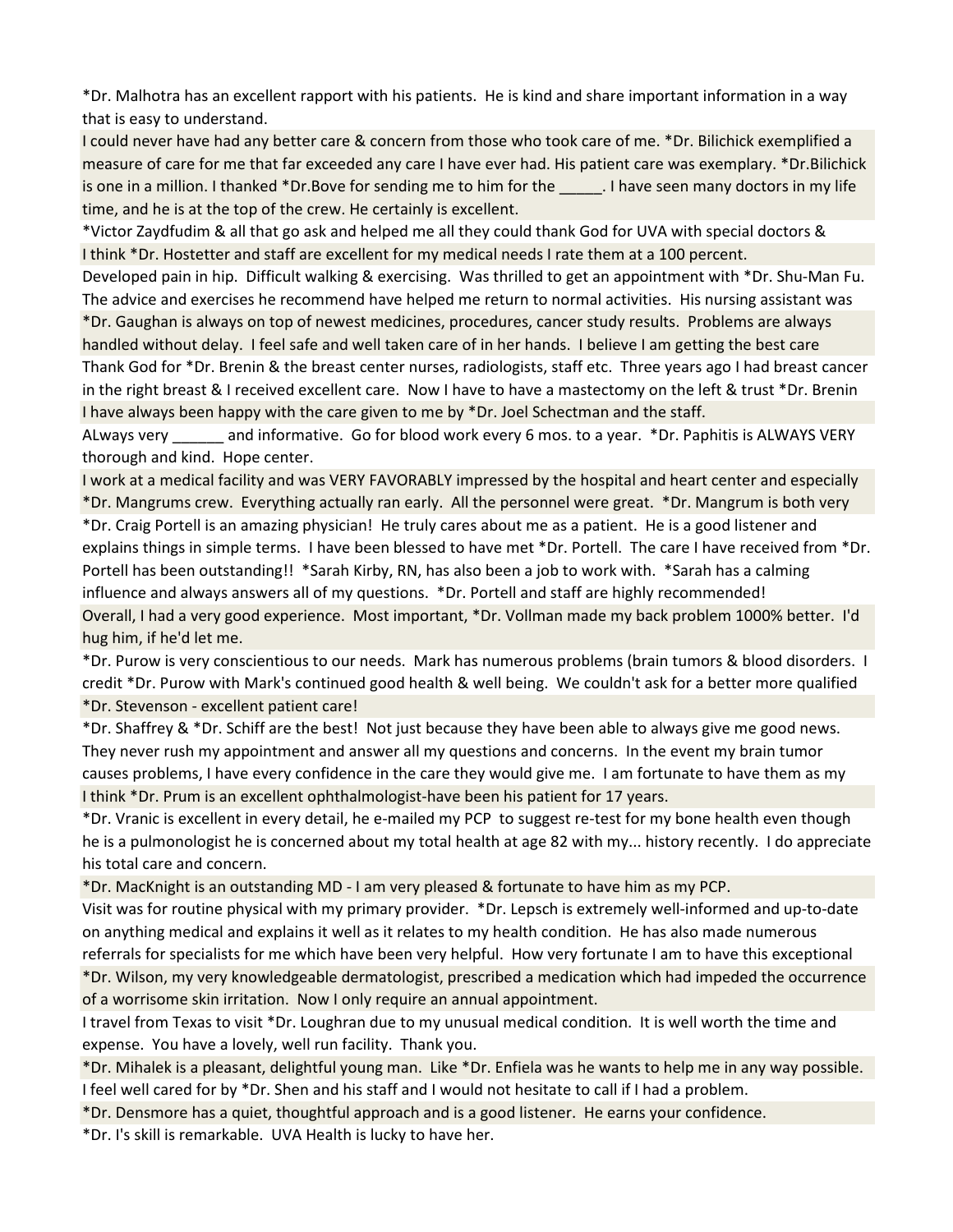Really feel like \*Dr. Lewis takes her time with me.

\*Dr. Wallace took the time to find, I may have a hernia. He sent me to a surgeon for confirmation. \*Dr. Wallace took the time to explain to me what a hernia was and what to do. I wish all doctors treat people as people not We are lucky to have \*Dr. Paphitis in our community fighting against breast cancer!!

I was in so much pain everyone showed much concern. \*Dr. Newman was old gracious self. He was so concerned about my pain. I could not have asked for better care.

\*Dr. Williams & his staff are excellent & so caring & professional: That's why I choose to travel 2 1/2 hrs. to see I have always received excellent care from \*Dr. Behm and the stuff at UVA.

This apt. seeing \*Dr. Bergmann was the first apt. w/her. I enjoyed her. She was thorough and amiable. I look forward to \*Dr. Bergmann help in the future.

I have complete trust in \*Dr. Mason she has operated on me three times and I feel 100% better since seeing her. \*Dr. Williams and his staff have always shown me the best professional and courteous care I could ask for. I feel their expertise gives me the best chance to manage my cancer for the best result possible.

Both providers are great, and the nurse, \*Bobby is very sweet. She jollies me, the patient along, and as the nature of my condition and visit are very intimate, I especially appreciate \*Bobby's warmth. The receptionist also are friendly and pleasant and jolly me out of nervousness.

I always receive excellent care at the pituitary clinic. \*Monte, the receptionist is fantastic. \*Dr. Hong is wonderful and always works with me for the best possible outcomes.

\*Dr. Humberson was kind and compassionate. She was extremely knowledgeable and had done the necessary research to be able to answer our questions. She is an asset to UVA!

\*Dr. Matthew Goodman is an excellent doctor and we are extremely pleased with his service -

\*Dr. Mark Shaffrey removed a meningoma from my right frontal lobe in 2006. I felt very fortunate that a doctor of his caliber was caring for me. I have received regular monitoring for nearly 10 years and have been very pleased with \*Dr. Shaffrey, his team & the UVA facilities. Thank you all.

We always ask for \*Mrs. Norko! She is always helpful. We live an hour away but come to UVA because you can tell they care about my daughter. Keep up the great work.

\*Dr. Jennifer Charlton and the renal team of Peds Neprology are the BEST! Hands down!

\*Dr. Cherry and his staff provide me with excellent care. I look forward to my next visit.

\*Dr. Gorsch performed his services in a very friendly and professional manner. He explained things in a very clear and understandable way.

Everyone is very nice to me \*Dr. Levine very good at what he dose been seeing him sent 2005.

\*Dr. Wilder and his entire staff were fantastic!

\*Dr. Park is a very caring and thorough doctor. He took the time to consult w/the radiologist about my ultrasound. He has also taken the time to answer emails & phone calls from my athletic trainer at college. \*Dr. Patel is a very attentive and nice physician. My experience at the Hope Center was pleasant from

registration, nurses and \*Dr. Patel.

\*Dr. Gloudeman, \_\_\_\_\_\_\_ responded quickly to my serious health issue - excellent care was given and appreciated. Staff is also to be commended - extremely helpful/professional. Also REALLY appreciated \*Dr. McCullouch's initial consult done so quickly and covering all concerns.

\*Dr. Hedrick was very helpful and very informed about my condition. It was obvious that she had reviewed my medical records and talked to \*Dr. Lippert about my situation. Very professional. I felt comfortable with her. I most definitely would recommend her to someone else for care. She seems genuinely interested in my care & \*Dr. Brackmeier & team are top-notch. \*Dr. Brockmeier worked closely with my daughter's referring physician to keep him informed. Never felt ill at ease with decisions/recommendations. Hope to never have another surgical need but will seek this surgeons expertise if ever needed. Thank you!

\*Dr. Pudhorodsky is one of the best doctors ever. Knowledgeable - Caring - Concerned. Office staff is great also - I receive very good care from \*Dr. Goodman.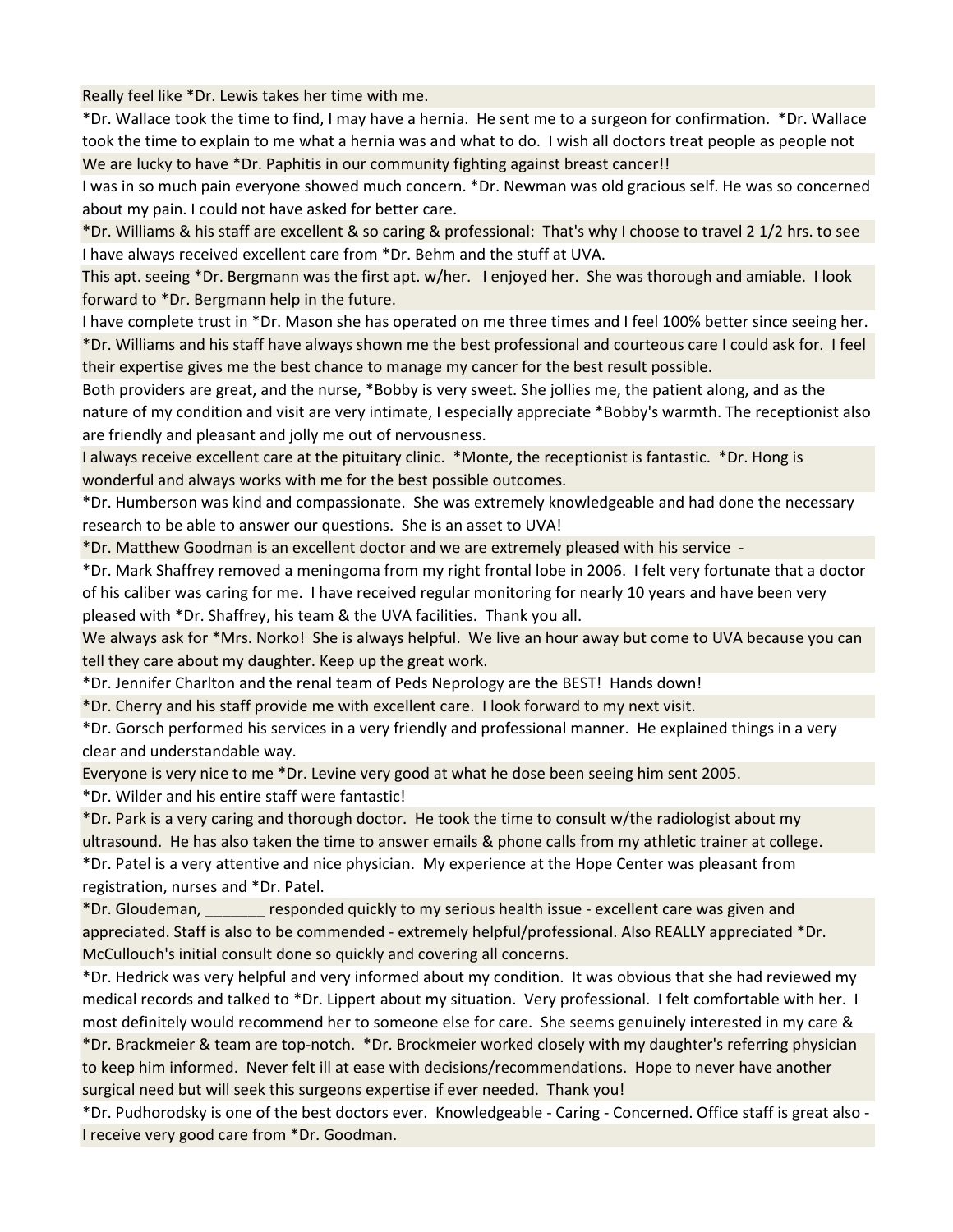My visit was very productive and handled efficiently. The nurses/techs were a very knowledgable, caring and worked to general efficiency. I felt that I received excellent care from \*Dr. Shim's group. Thank YOU.

I have the greatest confidence in \*Dr. Lippert.

\*Charlene Exline is the best. She obviously cares about her patients. She is always in good spirits and makes me feel confident about my treatment and outcome. Excellent bedside manner.

Would tell any one about \*Dr. Upchurch & your hospital for excellent care & services.

I two say \*Andrew Wolf and staff have been very helpful. Thank you!

\*Dr. Gravatte is the best, you should be lucky to have him!

Thus far am completely satisfied with \*Dr. Kim and staff's performance and care.

\*Dr. Shaffrey and team work like a well oiled fine tune engine. Once or twice I have waited longer than 15 mins. Things happen and I think acceptable considering the multitude of things he and his staff do exceptionally well. The important things that  $\cdots$  my quality of life. I can not thank them enough. When I'm in the hospital make his care he and staff checked on me every day, ind. weekends.

\*Christine Shannon rocks! She is the most attentive, thorough and knowledgeable nurse practitioner I have ever dealt with. She exemplifies working WITH her patients. I especially appreciate the fact that she understands and appreciates that I am well-educated and am informed medical consumer.

\*Dr. Werner is always pleasant, knowledgeable, and respectful. We're grateful to have such wonderful care for our daughters in Culpepper. Thank you.

\*Dr. Southerland is a very good dr. He explain everything to you. Can talk to the other doctor and explain to I was very pleased with everyone I came in contact with, especially \*Drs. Ailwadi, \*Ragosta, \*Lim, \*Gimple. All the nurses were very professional. I felt I was in very good hands for the TAVR procedure.

\*Dr. Schectman has been the most wonderful doctor - saving my life a few times - Always the perfect Southern gentleman. He is kind and good.

My experience with \*Dr. Rembold, his nurse and front desk staff was professional, caring and reassuring. I left UVA knowing what I needed to do and felt confident that I could reach the goals discussed. Thank you for expert \*Dr. Lien Dame she very sweet and very nice person and her nurse they very nice and they took good of me.

I would recommend UVA to anyone seeking medical help. The staff is very courteous & helpful. \*Dr. Park explained in detail what I needed to know about the foot surgery I needed & calmed my fears. I felt like I was surrounded by family when I entered the operating room.

I am so grateful to \*Dr. Christopher Shaffrey & his staff & to UVA Health System for all they have done for me. \*Dr. Liu and his staff were very friendly and knowledgeable. His personal follow up was very helpful and calming. \*Dr. Kron and his staff are amazing. He's my super hero.

My experience during my visits to \*Dr. Shimer's office, surgery & hospital 1 stay have to this point been a very positive experience. My 5 hr drives (one way) have been worth it.

\*Dr. Kirzhner had a fantastic rapport with my two year old. She worked very well with him and at an age appropriate level. She took the time to put him at ease, and developed a connection with him by saying hello to him several times in the waiting room. The optometrist who performed the bulk of the eye exam was also very well versed in how to successfully examine a 2 yr. old's eyes. I was extremely impressed with both of their skills \*David Strider, \*Debbie Cason and the rest of the staff in his office and the hospital were top notch. Traveling to

see a doctor I can't imagine my care being any better.

Have worked directly with \*Nancy Johnson, NP for my cardiology needs. The entire team has always been excellent and very professional. Awesome staff! (\*Nancy Johnson, especially).

I have 4 doctors whom I see at North Ridge and each of them is excellent: \*Barbara Post, \*JoAnn Pinkerton,

\*Dr.Platz-Mills & \*Dr.Dameron. I receive superb care from each of them and am grateful to have them.

I care of how concern \*Dr. Kirzhner took care of me and also her nurses, that took care of me.

\*Dr. Williams & staff are wonderful and I do not see this changing.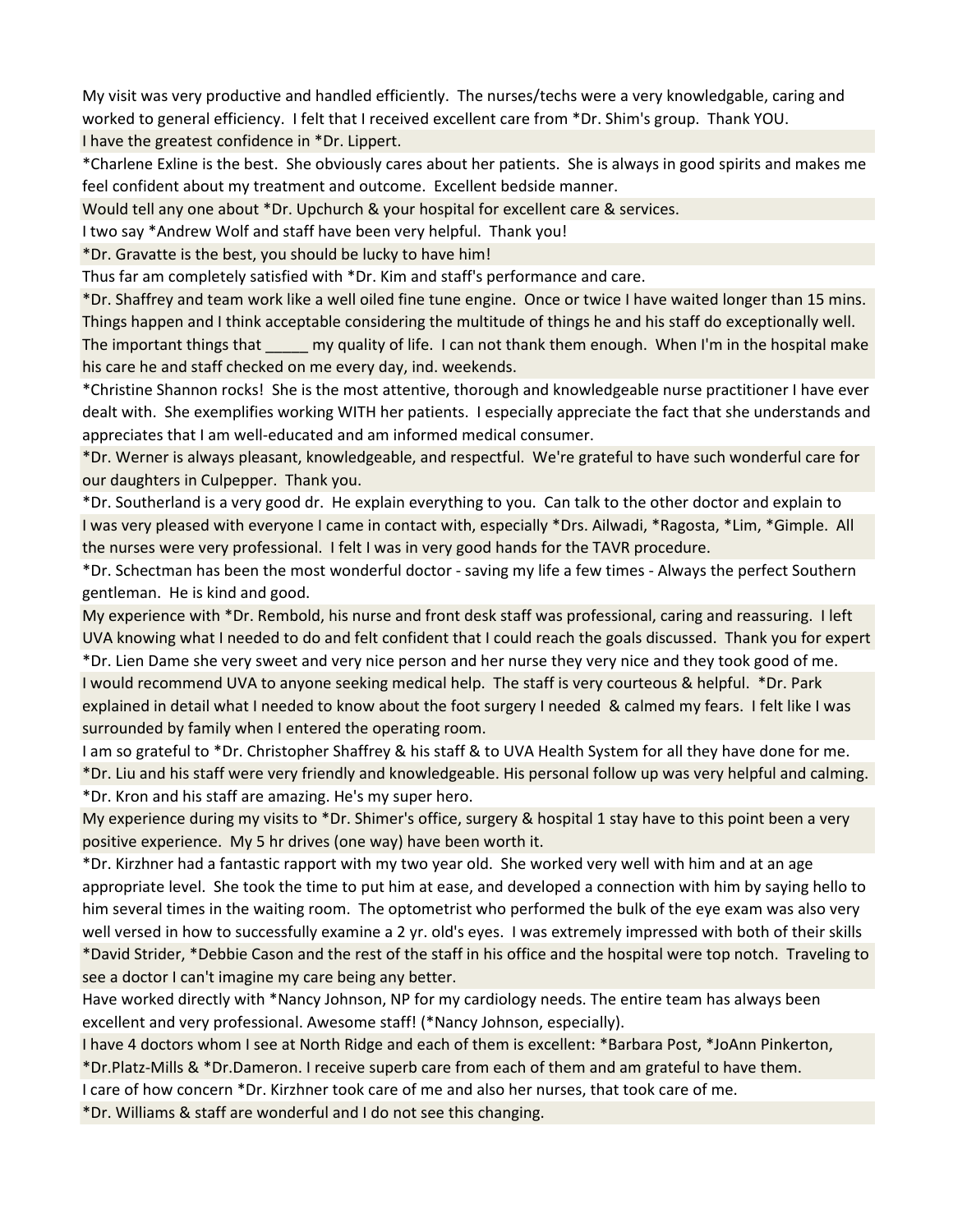This was my first visit to your facility for myself. \*Dr. Krupski helped me by answering questions and concerns that no other physician has done. When I left there, I had a feeling of great relief that someone was going to help me with my health problems that I have been dealing with for a very long time.

I have enormous respect for \*Dr. B - his skill as a surgeon his compassion and kindness to his patients. I would have no other dr. His staff and nurses are professional and friendly.

When I had to call for advice re: my graft site care on a Sat. night, the resident on call responded immediately & was very courteous & helpful. Believe his name was \*Dr. O lirish sounding I didn't write it down.

\*Doctor Hatter has been my physician for many years, he always been courteous & concerned about my health and has taken excellent care of me. I am 81 years old and I think he has kept me in good health. I recommend \*Dr. Langer, \*Dr. Brenner & staff have been a blessing to Nicha's situation.

\*Dr. Adams is exceptional!! A++.

I've been seeing \*Dr. W. Grosh since 2004. He's the Best Dr. I've every had! Cut & dried.

I am very satisfied with "family practice" and have every confidence in \*Dana Hannah's care for me!

\*Dr. Mangrum is an outstanding physician!

I have trusted my life to \*Dr. Gimple in several heart stent operations. I would do it again, if necessary I would recommend his surgeon services to others.

\*Dr. Hedrick is amazing. Be proud she is on your staff.

\*Colleen Green has been the most helpful NP that I've had. I tell everyone about her.

\*Dr. Smith is very kind, very knowledgeable about my spine problems. His staff is extremely helpful.

\*Kathleen Haden makes me feel so comfortable, I look forward to seeing her.

I feel this provider provides above average service. And I mean \*Dr. Larry Borish himself. Feel he works above average in his training of the person working as his assistant. He is working to find best solution to a health issue My experience with \*Dr. Park was impressive. His medical expertise and compassionate care was demonstrated at each of my medical visits. I appreciate his bedside manner.

\*Dr. Perumal instilled confidence on my first visit.

\*Dr. Whitehurst is the BEST! He is so knowledgeable - and if for some reason he's not available, wait until he is. I KNOW he will always take care of any problem or injury.

\*Dr. Schirmer & his team removed my gallbladder emergently. He was great at explaining the situation I was in & on the follow up. I appreciate his expertise & believe he was the reason I avoided a septic situation. Great diagnostic & surgical skills. Thank you.

I appreciated the imediate appointment and concern of \*Dr. Solomon. This facility is excellent! I am thinking of having \*Dr. Solomon as my family doctor.

It was a "good" visit with \*Dr. Dent, basically to find that everything was still okay - verified by having an "echo" done. He did get in touch with my N.P. @ Stoney Creek.

Very pleased w/\*Dr. Goodman's care and his attention to others involved in my health care team both within UVA and external to UVA.

\*Dr. Upchurch SAVED my life!

Always a good visit w/\*Dr. Grice. Very pleasant while maintaining professionalism.

\*Kim Leake is a kind, caring, professional nurse practitioner. She has been with \*Dr. Michael E. Williams (oncology) since I was diagnosed with leukemia, (CLL) in 2008. she helped me with chemo therapy in 2011... Couldn't have got through it without her encouragement! \*Kim and \*Dr. Williams are top notch and I am truly I will miss \*Amy Hull's care & expertise. Good luck to her!

\*Carmel N\_\_\_\_\_ is "outstanding."

\*Kimberly Drewry was great. Very personable. Good listener. Took time to answer questions. A+. Love \*Dr. Shaffrey and his group! Gets an A + from me!

I have been a patient of \*Dr. Beebe's for years. He is an excellent PCP. he will be retiring as I have done after marking 37 years at UVA. He is caring, compassionate & very attentive. He never gives you an Rx you don't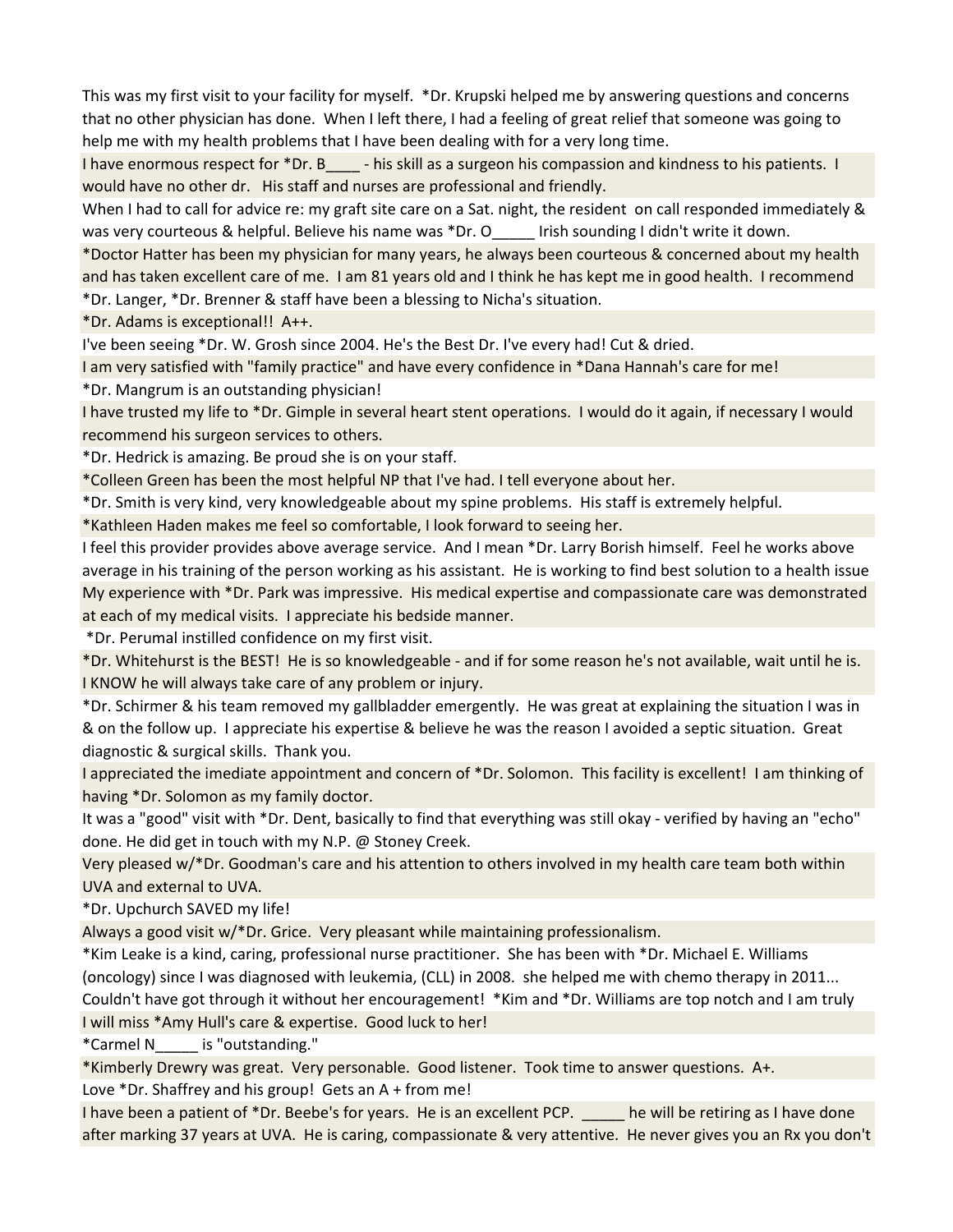\*Dr Balogun was great and we were very pleased with the appointment.

\*Dr. Landen and his team were some of the best doctor I ever had to deal with. Other than giving birth to my kids this was my first experience with surgery and Dr. Landen, \*Dr. Baker and the rest of the team really help to put me at easy and reassured me that every thing would be OK.

The \*Doctor Shah and his assistants were very nice and friendly and I felt confident in her work.

\*Dr. Green and staff provided excellent, caring service -

\*Dr. Ghanta and his staff/office were wonderful, especially while an inpatient. If one needs to have surgery they could ask for no better team of doctor/nurses than was experienced by myself.

I have been extremely pleased with \*Dr.Belyea and his team at UVA. I would recommend \*Dr.Belyea to any friends, family or associates that required his specialty.

This visit was at the Lexington office, so some responses reflect that. I am grateful that \*Dr. Upchurch came all the way to Lexington for this appointment. You have an outstanding medical care facility. Staff work very well \*Dr. Thomas Brown, his staff and clerical staff are excellent. I thank god for these professionals every time I My visit to \*Dr. Schorling was very pleasing. He put me through tests that I really needed. i am so please.

\*Ms. Green's team is awesome, dedicated, attentive and compassionate and exemplifies what all health care I have been seeing \*Dr. Wooten for a number of years - he is always the same caring and dedicated physician.

\*Dr. Shamba is a very nice doctor. He listen to what I've to talk about & he cares about what I'm feeling. \*Doctor Nadkarni is a great doctor. Very thoughtful praises you when you \_\_\_\_\_ good. Very understanding

explains pro's and con's of changing meds. Very nice man.

\*Mrs. McLaughlin was thorough & efficient in the adm. of the sonogram test.

\*Dr. Loughran is a world-class physician. My wife & I were very impressed with him.

Our son born at U. VA at 32 wks with major problems. He sees numerous Drs. at U. VA. \*Dr. Rogers has been there since day one. The surgeries he has done saved his life. He will always be #1 in his life. We respect & love him like family. We hope he will be there forever.

\*Dr. Patrick Dillon did a wonderful job. I just do not understand why I'm feeling weak and tired. I have to go back with physical therapy maybe that will help me some. Thank you!

Congratulations to \*Ms. Sutton-Wallace at  $\qquad$  for "  $\qquad$  " such caring and brilliant physician as \*Dr. Eric Davis and for the training of a good, supportive staff.

\*Dr. Santen is outstanding - one of the most comprehensive & thorough doctors in my experience - but over the past few visit he has appeared under pressure to complete everything quickly. I miss the little extra time & little extra caring and little extra thoroughness.

\*Dr. McKnight is the best!

It was a first visit with \*Dr. Dowdell as my regular doctor retired. I had been with him for almost 50 yrs. I found her very friendly and easy to talk to. Also she checked me and examined all my records and medical history. I \*Dr. Pumphrey is one of the best doctors in this practice. From the moment meeting her, when my now 5 year old was born, I have felt a personal connection with her. She always listen with real concern & a open ear on We greatly appreciate \*Dr. Martinson's professional manner yet friendly, easy way with children. My children look FORWARD to doctor visits because they all just adore her. I trust her opinion/advice and appreciate that \*Dr. Borowitz is the most caring, compassionate and respectful doctors we have had. \*Rachel has seen lots of doctors but none compare to the level of care that \*Doctor B has shown her. He is a gift to the children he My experience has been fantastic. Not just \*Dr. Diduch & his staff but all who helped with Allyson's surgery. I have recommended your facility to everyone. \*Dr. Diduch is amazing and I am grateful he can care for my child. \*Dr. Keliams & her team are amazing! They have been an invaluable resource in helping me figure out the challenges of breastfeeding!

\*Dr. Kindwall-Keller and her staff are amazing. The dr.'s nurses' in the Infusion Center are outstanding. Not only am I grateful for all of them you should be honored to have such intelligent and caring associates working for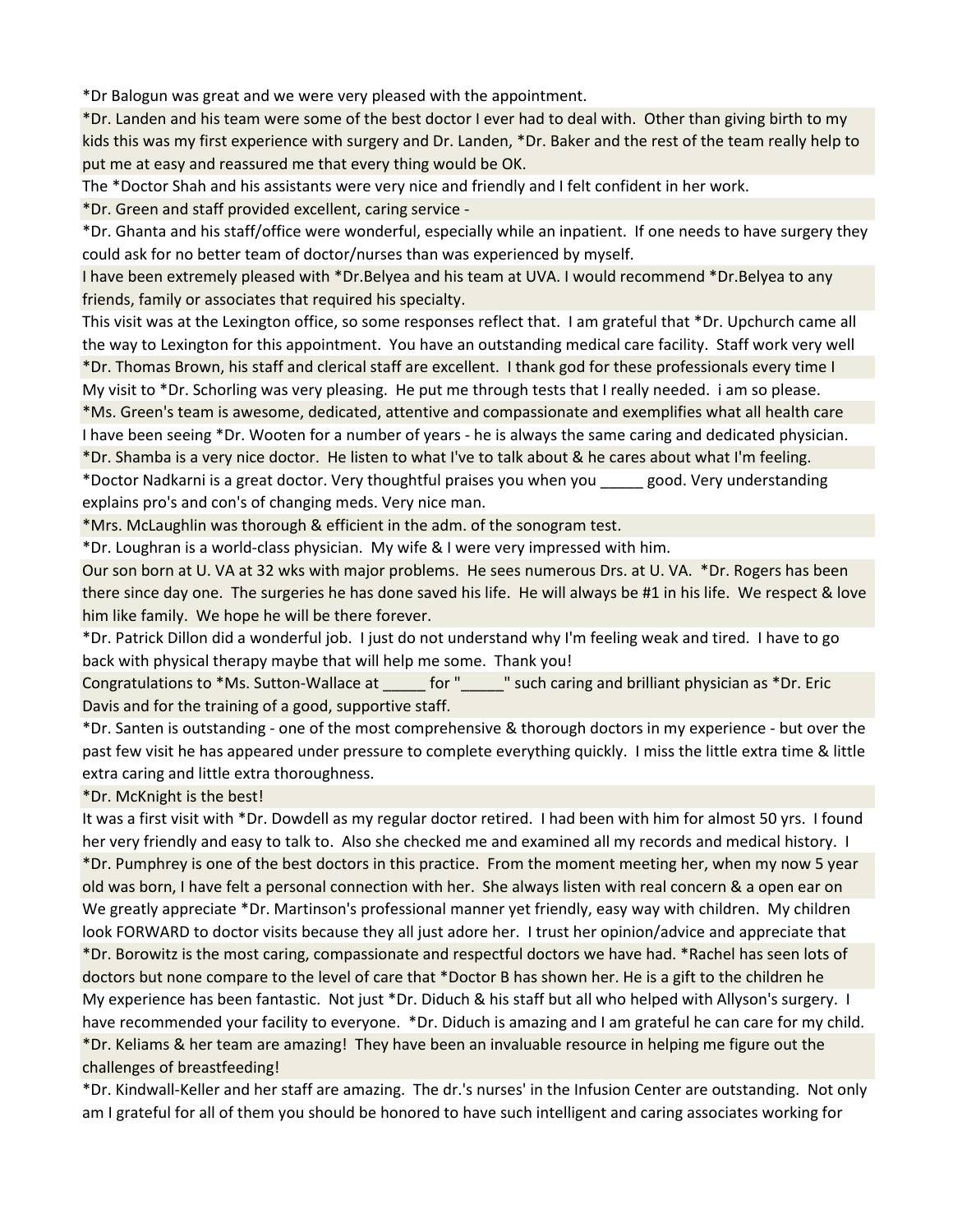\*Dr. Cropley is a really great dermatologist, doctor, and teacher. I like how he includes me and his medical students in the same conversation - like we are all working together!

I cannot say enough good things regarding \*Dr. Todd Wolf, his professionalism, extensive knowledge,

personality, and excellent care provision. I wish there had been a circle to mark excellent. I am forever grateful This office is great and so is \*Dr. Martinson. I refer all my friends with newborns.

It was the best possible experience considering the procedure. I was treated with the best care and quickly calming my fears. Thank you \*Dr. Hayes and \*Dr. Warren. I will always be grateful.

I am blessed to have \*Dr. Ferguson and staff. The university of Virginia Medical Center (all staff) are wonderful. My health is good because of them and God above and I am thankful.

\*Dr. David Shanka is a genuinely caring professional. I value his expertise with my health concerns. My trust in his judgment and follow up to my health concerns means a lot to me. I know i was very fortunate to have found \*Dr. Landen has been very concerned about my health from the first time he saw me. June 6 2015 until Sept. 23 2015. I've had the best care from UVA to his office and from Radiation Dept. wonderful doctor and nurses and everyone who took care of me. Thank you all.

I value the expertise that \*Dr. Santeen always displays... to my health needs. I completely depend on him for guidance in keeping me well.

I visited University Physicians twice within the last two months. \*Eileen Donne, the nurse on my second visit - \*Dr. Boris is one of my most valued, likeable and approachable doctors I have. His staff, and the residents, are \*Dr. Abbott continues to be exceptional! MOST knowledgeable and open to discussion.

I am very happy about the surgery. The results were great. Will continue to see \*Dr. Knox for more procedures To whom it may concern \*Juanita Reigle is the best doctor and the sweetest person that I see in VVA thank you very much she is GREAT.

Hate to see \*Kathy leave! Excel. ENT.

\*Dr. Gentzler was the most accessable doctor I have ever experienced.

\*Dr. Ashok Ashok Asthagiri and the other teams that helped him help me are the best UVA Medical Center has in my opinion. Very professional, very smart & treated me like I was a real human being. I'm blessed to know them! \*Dr. Tom is one of the best doctors I have seen that took his time to go over my concerns.

Always enjoy my visits to \*Dr. Hoard and \*Peggy, I'm always comfortable with them and their entire team. \*Dr. Crowley very competent and caring provider.

\*Dr. Keeley spent a great deal of time explaining the procedure and my condition. \*Dr. Keeley went so far as to draw me a diagram of my heart and existing condition. Several days later \*Dr. Keeley called me at home on her lunch hour just to check on my condition and answer any questions I was about to send her a copy. Never before has a physician ever called me at home. Please relay this note to \*Dr. Ellen Keeley as I would like her to \*Dr. Matt Green is a very personable and professional physician. I like the practice a lot.

I started seeing \*Dr. Patel in Apr. for DVT, since then he discovered other problems, PE cysts on liver, nodule on lung. His treatments and recommendations have been excellent.

\*Dr. McLaughlin is a very caring doctor, and always talks to me so that I can understand what he's saying, his nursing staff is very kind & caring people and they always make you feel as they care about you as a person, there is nothing I would change at Crozet Specialty Clinic, they are the type of people we could LIVE WITH!! The front desk people are great as well, they are prompt and caring as well, and when ever I've had to call the office \*Dr. McLaughlin has always got my message and called me back the same day. THEY ARE GREAT PEOPLE & CARE

 \*Dr. Michael Douvas (have been seeing over 7 yrs.) takes excellent care of me, as well as his NP's. \*Dr. Kudwar Singh and \*Dr. Brendan Bowan take excellent care of me, also.

\*Dr. MacKnight is a top notch doctor. Wouldn't trade him for nothing in this world. Medical field needs more \*Dr. Slingluff made me feel very comfortable. I am really pleased I selected him and drove from Richmond to have him take care of me.

Impressed with \*Dr. Cooper.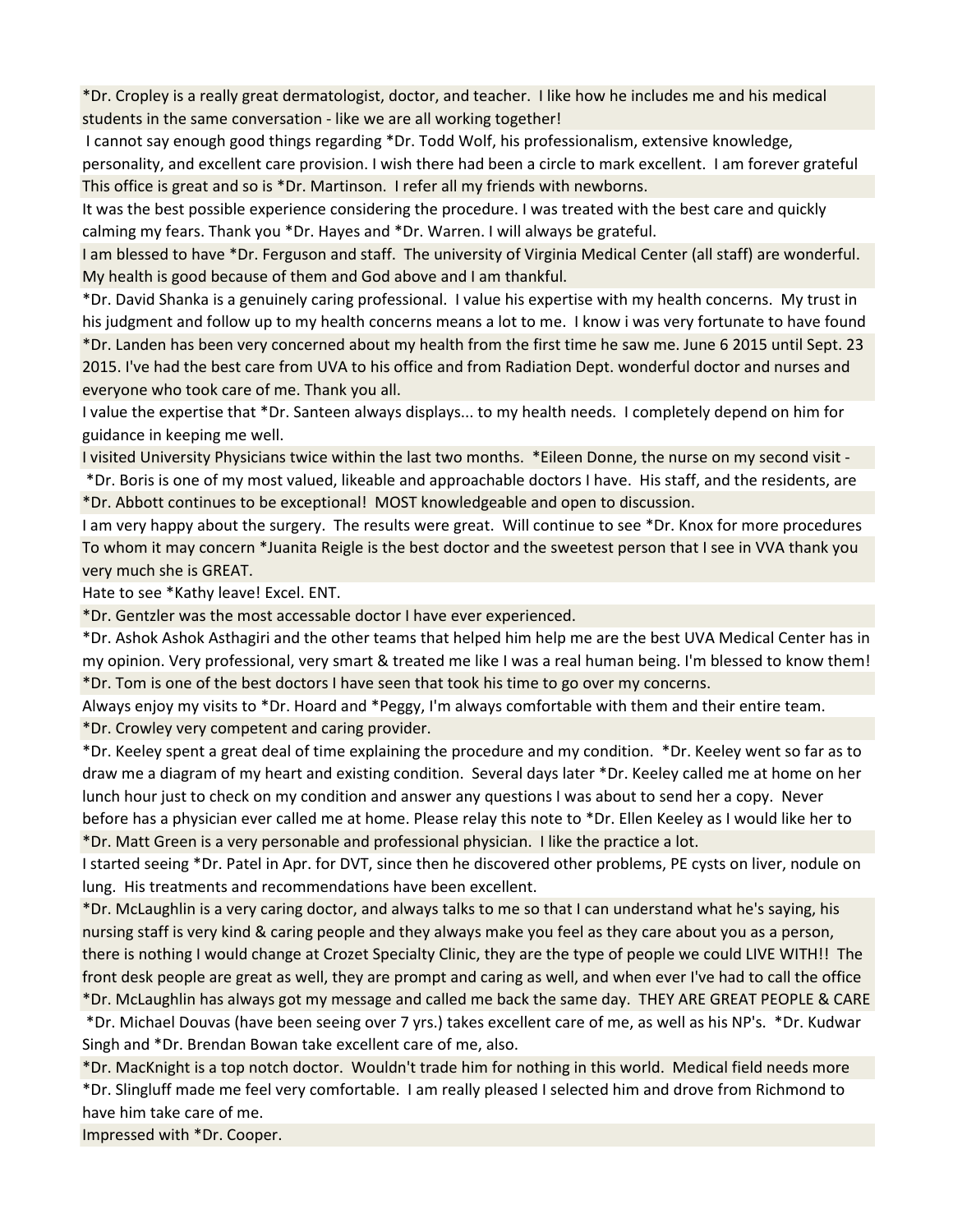I can't tell enough how grateful I am regarding the level and quality of care that I have received from \*Dr. Jaffee and \*Mary Jo Rajeh OT. They are both on top of the latest innovations which has proved most beneficial for my I have been a patient of \*Dr. Barbara Post for the past twenty years. She has been the best doctor and I feel very fortunate that we have grown old together. I always feel she is very engaged in my visits, never in a rush, \*Dr. Lyons is an exceptional physician I am fortunate to have her as my primary care physician.

I am most fortunate to have \*Dr. Kirk as my doctor.

\*Dr. Yarboro performed emergency triple bypass surgery on my heart. It was life saving surgery. She is an Always find nothing but top dr.'s at UVA and will always recommend \*Dr. Renold \*Dr. Greer \*Dr. Brown Dr. I was a patient of \*Dr. Frick before to become associated with UVA, and was always pleased with his care. Very pleased with \*Dr. Engel - She is outstanding in every way -

I am fortunate to have \*Dr. Dillon as one of my health care providers. He is compassionate, knowledgeable and accessible. I tease him about looking 12 years old, but all my doctors look like teen-agers (I'm 76!). UVA is very lucky to have him on staff and I'm lucky to have him as a resource in my care. He is one of the best!

\*Dr. Densmore and my internist \*Dr. Barbara Post are gifts. They are extraordinary doctors and human beings. I feel lucky to have such high quality care.

\*Dr. Kellam was wonderful. I am so appreciative of both her & staff.

My surgeon was \*Dr. Winsten Gwathney and he and his staff have been so good to me.

\*Dr Foff and her staff at neurology are the best among could expect or hope for. I am totally confident in their \*Dr. Keng is excellent. I have been 100% happy with his care thus far.

I have put my full - what's needed - in \*Mr. Gentzler. He seen to be on top of his job & my problems.

\*Dr. McCarter and the staff at Stoney Creek have always been responsive to my medical well being.

\*Dr. Shen, as well as all nurses & staff went over & above all my expectations.

\*Dr. Barrett is very understanding and helpful to those dealing with the issues of diabetes. He is an advocate for helping bring the cost issues to the attention of gov't agencies.

I live in WV. My family doctor referred me to \*Dr. Adams my problem needed to be seen from a MRI condition yearly follow with MRI to simply watch. VERY PLEASED with everyone involved a UVA.

I can not say enough good things about \*Kathleen Lee. An absolutely wonderful provider.

We (I) have been \*Dr. Barrett's diabetic patient for years. He works well with my family physician, \*Dr. John McGovern and between them my diabetes has been controlled! I think \*Dr. Barrett cares about me.

Wonderful team from secretary, students, NP & doctors - \*Ann secretary is wonderfully pleasant.

\*Dr. Lockman and staff are awesome. They have been very informative and supportive.

I travel a great distance to see \*Dr. Westfield because she was provided consistent, quality, professional care to me and my family for many years.

Received MRI & blood work prior to seeing \*Charlene Exline at Fontaine. I don't know the names of the three that helped me, but they were wonderful from the desk to the blood work to the MRI technician. I often receive MRI's & CT scans & these 3 were the best. Especially the blood work nurse. Wish I knew the names! My husband Courtney Snyder and I are very pleased with the care we have received at \_\_\_\_\_ at the Medical Center - kudos to \*Dr. DeVincentis.

\*Dr. Shaffrey is my doctor and \*Tanya Nguyen, NP saw me on this visit. She is a very good NP. She answered my \*Dr. Newberry is a great doctor she listen to you. She helps you with all your issues and situations. If she don't have an answer at the time she will call you later and give the answer to your question she's the best gyn. dr. I've I thank \*Dr. Dalkin is a credit to the University, and you're lucky to have him. I've seen many doctors in my 33 years, as a Type 1 Diabetic with numerous complications and he by far is the best.

\*Dr. Park and his team is an asset to UVA.

\*Dr. Foff has been amazingly along with everyone else there. She takes time to explain my condition and I feel she truly cares about me as a patient. I hate to think of where I would be now if I had not gotten help at the UVA Health System. Feel truly blessed to be a patient of this wonderful group.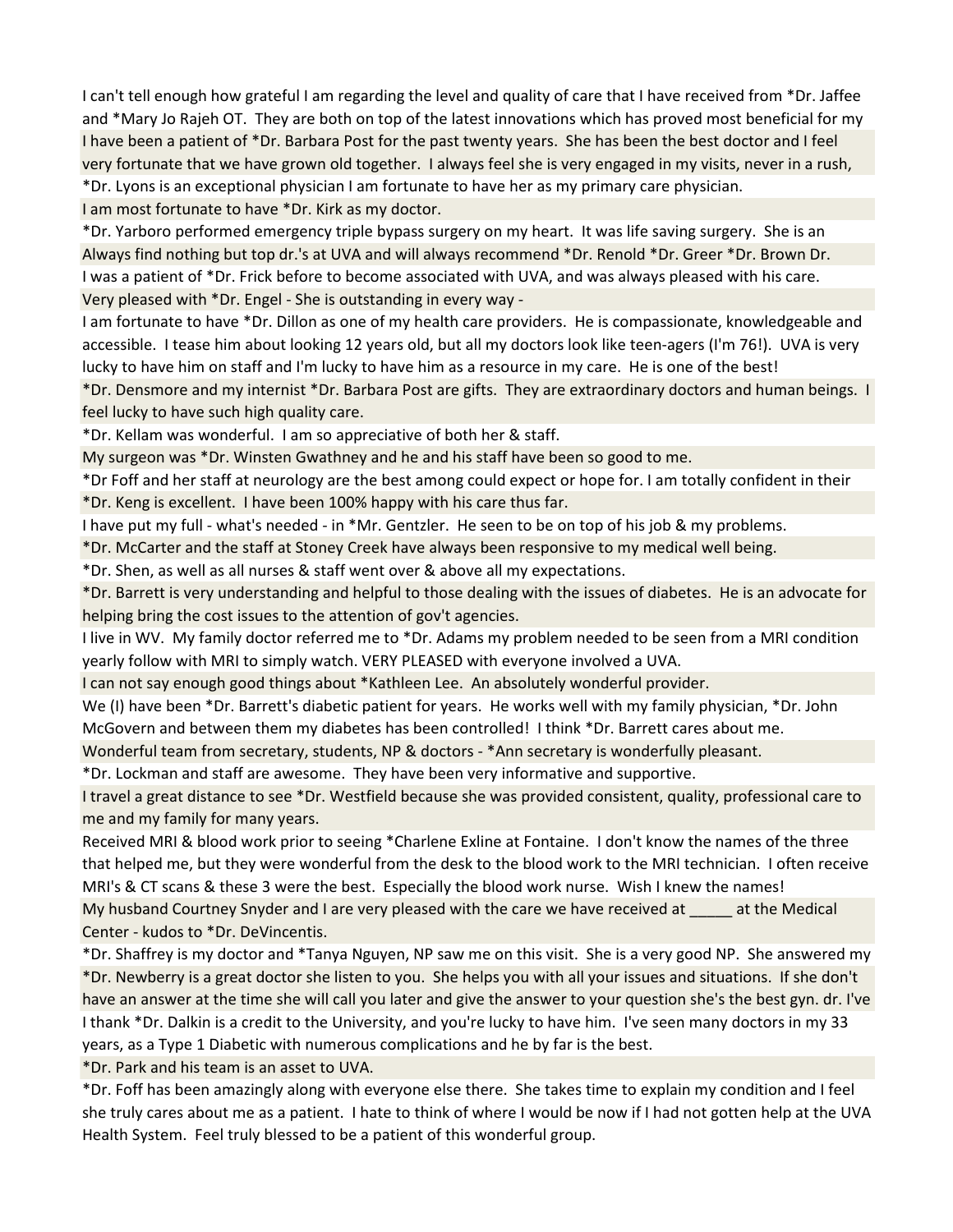\*Dr. Swan referred me for a second opinion. Everyone was was very nice and I was very pleased with the overall \*Dr. Fred Whooten was very thorough and pleasant.

\*Dr. Dalkin is an excellent doctor & a very good man. We are glad he comes to the \_\_\_\_\_ office to see patients. We really haven't had any problems with UVA doctors. They have always been excellent.

\*Miss Lee was very caring and concern about my health and helping me understand the surgery and conditions I would be facing. I really respect her and would her to any one. She is an asset to the UVA staff. Don't let \*Dr. Hatter is one of the few drs. that have been here a number of years that is personable & cares about his patients. His experiences are invaluable I recommend him highly!

I wish all my health care experiences were as positive as those I've had under \*Dr. Burns' care at UVA. The support staff has been efficient, professional, and polite. Ever since my first visit in 2009, right after my initial diagnosis of MG, I have felt completely confident in the excellence of my care.

I thank \*Dr. Humberson of this office for providing the lifesaving care I need! Her diagnosis and treatment, and willingness to help me is a miracle. With out her I would not be doing as well as I am!

Very happy with \*Dr. Engel & the staff.

Everything event very well & quickly. had a great MRI. \*Dr. Vollner was the dr. following up for \*Dr. Jane.

\*Dr. Hostetter is the one I turn to for help & he is always there. Both my husband & I sense his concern & care for us. We have been his patients for 15 years & are more than satisfied. He is a fine man & a knowledgeable I'm grateful for \*Carolyn Brady's knowledge and personal concern for my health. She has helped me extend my

\*Dr. Paphitis and all of his nurses and staff are excellent. The nurses give exceptional care. They are all a wonderful group of people. I recommend anyone to seek their care.

\*Dr. Siriboe is an excellent, caring doctor! She comes highly recommended by me! My kids love her.

We have rarely had an issue with UVA; \*Dr. Charlton has been an incredibly kind part of Silas' care, and we can't think all of UVA nephrology, GI & cardiology enough!

Truly value \*Dr. Lepsch - - he takes time and listens to my concerns & issues.

 \*Dr. Platts-Mills is a fantastic doctor and I don't mind waiting to see him. I would rate him higher just for the fact that he DOES take time to be with a patient. Also, he teaches, & with all the new trainees, the time required with each patient goes up considerably. That should be factored into the time allotted with each patient - - \*UVa is a teaching hospital/facility. \*Dr. Platts-Mills does an extraordinary job and is brilliant. I do worry about

transferring my care should he retire. He is irreplaceable & a gem.

Have been a patient of \*Dr. Geilker for a number of years. I really respect her opinions of my medical need.

\*Dr. Vance really understands my disease, Cushing's. I have been very misunderstood in the Richmond area. I am beyond relieved to be under her care. I am so thankful for her!

I've never had a bad experience at this clinic, and \*Michele is probably the BEST health care professional that I have ever come into contact with.

Very impressed with \*Dr. Early & his residents & staff. Facility was wonderful for children.

I have nothing but good things to say about \*Dr. Ghanta your staff and your hospital. I was there for a week after open-heart surgery and was treated great.

My experience with \*Dr. McLaughlin as my primary care doctor has been very satisfactory and comfortable. His staff seems to be very friendly and efficient.

Love \*Dr. Nolan and staff. Friendly, thorough and very competent. Thought the receptionist was a little brusque in directing me at sign in. Perhaps she was having a bad day or new to job.

\*Dr. Culp is a very good doctor.

\*Sarah Roberts and \*Kelly Mahaney are two amazing doctors. I highly recommend! Two of the best doctors I

\*Dr. Liu is FANTASTIC! I see him once a year and it's always a positive experience.

\*Dr. Hall and his entire staff are wonderful from \*Dr. Hall himself to \*Melissa to \_\_\_\_\_ (who greets folks at the main office desk). I am so fortunate to be in their capable hands.

\*Dr. Snustad is always listening, attentive and all one could ask for in a physician!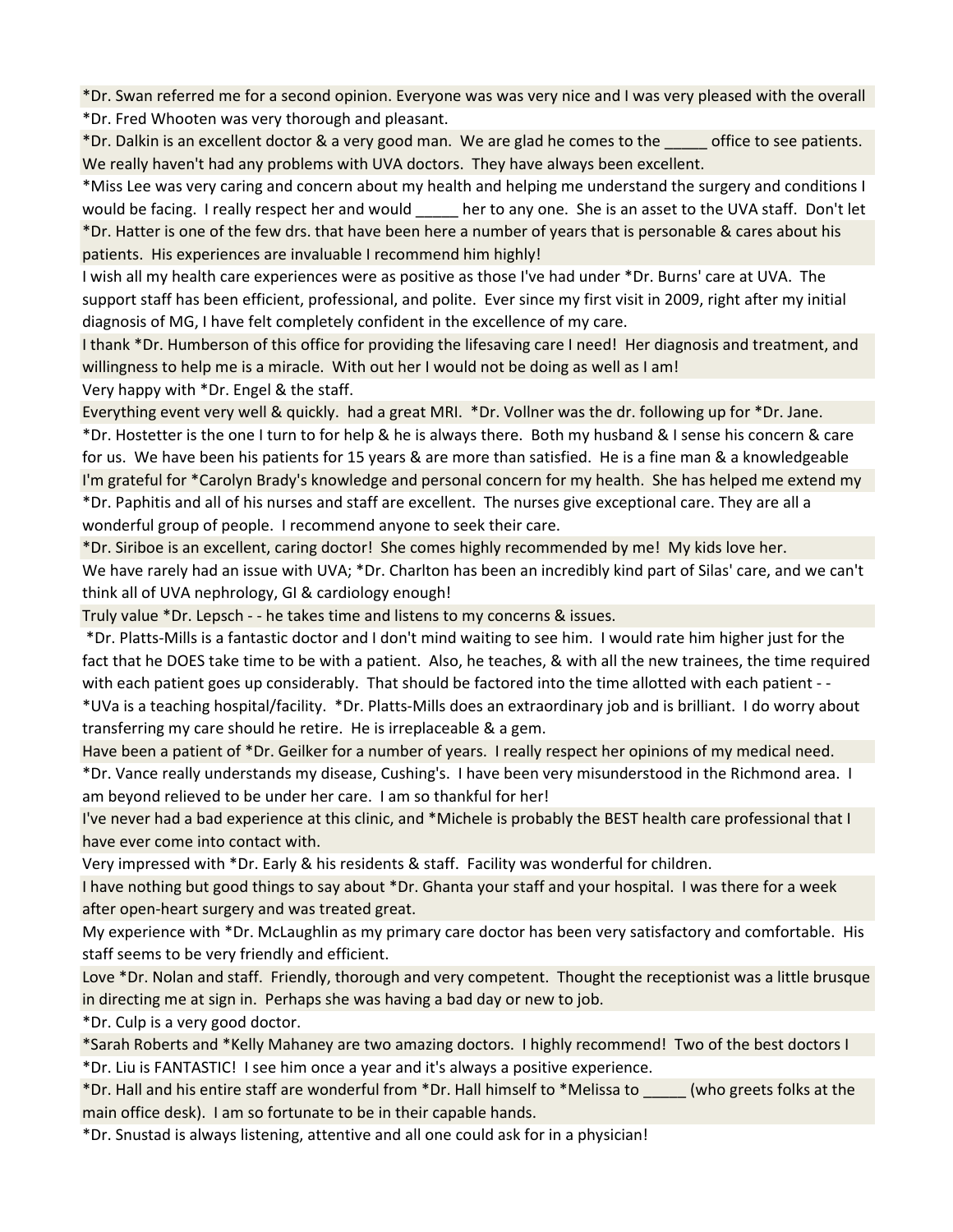My experience  $w/*Dr$ . Balogun and her staff is always good. She shows a  $\Box$  of care and concern for my medical problems, and is, in my opinion, an excellent physician, also.

Your team with \*Dr. Adams are an exceptionally GREAT group of Health Care Providers!! I felt so secure in the hands of the team as a whole - \*Dr. Reid Adams exemplifies what an exceptional surgeon should be in all aspects This was my first visit - everyone was very nice I will continue to go back for all my misits - \*My \*Dr. Laurie Archbald was one of nicest dr. I have seen - have lots respect for her.

\*Dr. Early was AWESOME & made my son's experience the best yet!!!

\*Dr. Macknight is very concerned doctor & some very good nurses.

I broke my leg/ankle on right side and the team of \*Dr. Joseph park & \*Dr. Park are excellent. \*Andrea helped me & her team get ready to be with \*Dr. Park.

\*Dr. Park is excellent. Many thanks to \*Joseph Park, MD & all his team!

\*Michele Hamrick and staff were very courteous and helpful. \*Ms. Hamrick showed genuine concern for my well being and health issues. She was the consummate professional. Her skills, abilities and knowledge leaves me secure that my best interests are at heart and professionally being taken care of.

Excellent doctor. Excellent experience. Wish I had seen \*Donowitz a year ago.

With \*Dr. Bertram my wife and I feel very safe and are 100% certain that we are getting the best care possible. \*Dr. Bertram is a great doctor and friend who is always there when we need him.

\*Dr. Shildkrot is a tremendous asset to the great UVA medical staff - I am so grateful for his focus and long-term campaign to stay on top complex retina issues. I give all credit to \*Dr. Shildkrot for \_\_\_\_\_ long-term program how we are attacking the root cause and future cure. He is also caring and concerned with his vast technical I'm extremely happy the \*D.-Kozower had the knowledge and competent staff to allow me to regain my life. Nurse/assistant was humorous and put my son at ease. \*Dr. Albrecht is so down to Earth and warm and friendly - spent great deal of time w/us.

UVA hospital staff & cancer center staff have always been great to me. All of the doctors & nurses I have seen have been wonderful. \*Doctor Andrew Romano in hematology/oncology has been my dr. since Nov. 2013. He has been a wonderful dr. & always so helpful to all my families questions.

This is the second time we have seen \*Dr. Lather for broken bones w/my daughter. She was fantastic both times. She even gave us her cell phone number and offered to meet us at the office on Saturday if we had complications. This was an exceptional gesture, one not many physicians would offer! We are new to Charlottesville and things like this have made us feel very good about our move.

We are very happy with the care received from \*Dr. Heinan. We have recommended her and would In 1998 I was hit in the eye while working on my job. I was sent to \*Dr. Prum, he operated on my eye and saved my sight. Since then he has operated on both eyes and kept me with good vision. He has always been courteous and helpful and done his best for me, and I thank God for him -

I have had very good care since 1999 in cancer center and \*Dr.Cui's office. Thank you -

\*Dr. MacKnight has been the primary care physician for me any all my family far 10+ years. We have found him to be knowledgeable, caring, attentive and reachable. We couldn't ask for better care.

\*Dr. Deal is an excellent doctor with an excellent staff.

I have MS I particularly like that a variety of health care workers are available when I come in for routine check ups at MS Clinic. I particularly like \*Myla \_\_\_\_\_\_ \*Denise B\_\_\_\_\_, & \*Leigh Sato. Thank you all!!

\*Dr. Tracey Hoke's visit was one of the best experiences I have had with a doctor in my life

I had emergency surgery for a detached retina, & \*Dr. Lin was outstanding! He was confident, explained the situation & what would be done to take care of it, and was very professional & caring. A very good experience I am always amazed at how fast I am called back to the exam room and how well informed the fellows are that interview me before I speak with \*Dr. Caldwell. My condition has been brought under control with amazing speed and I am grateful for the treatment I have been given at UVA.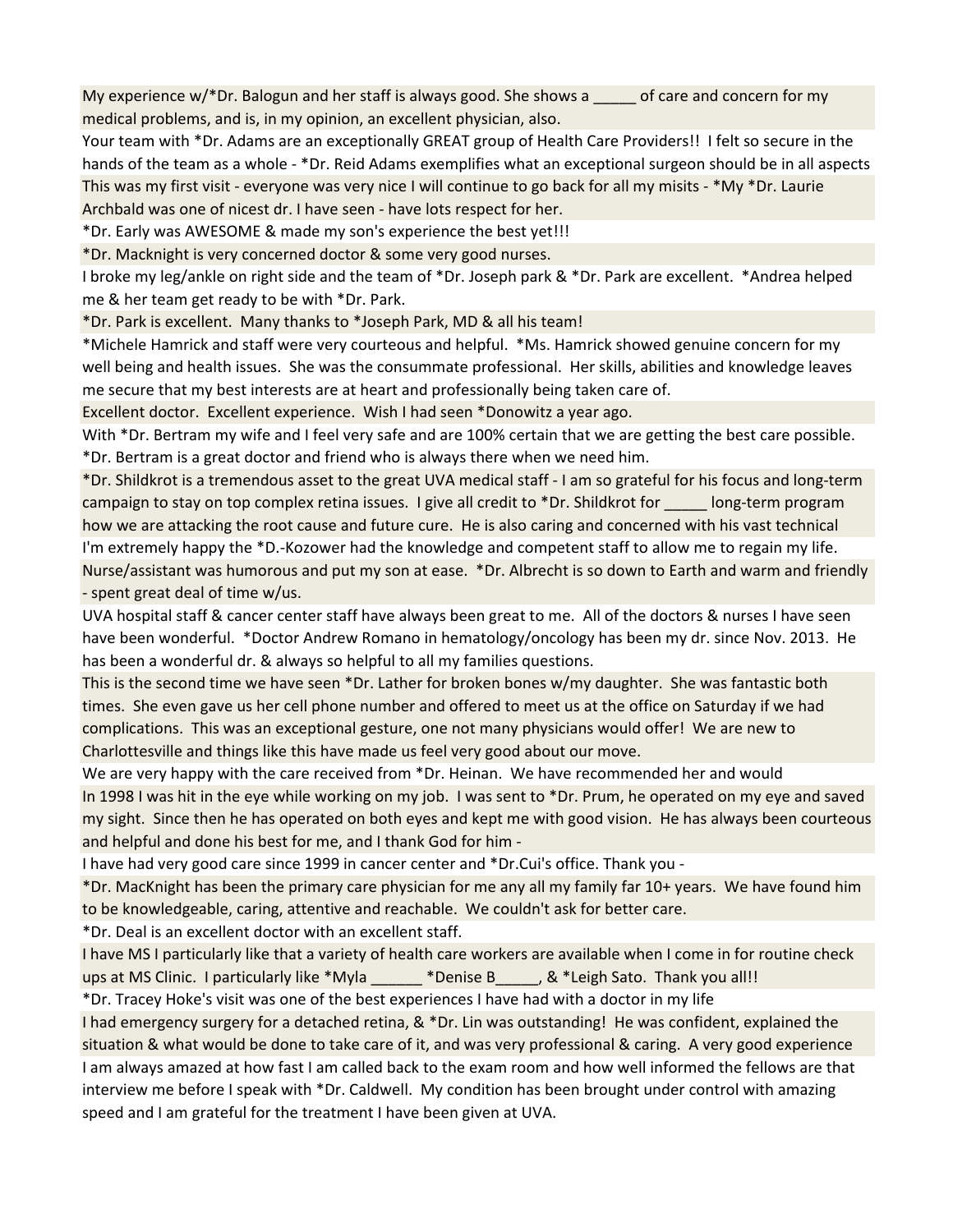\*Dr. Vranic was one of the best doctors I have seen in years!! Very thorough - kind and well informed. He was prepared for my visit by reading my records PRIOR to the visit - took his time and was gracious to my needs.

\*Dr. Lewis is a professional, caring & compassionate doctor - first saw her in 1995!

\*Louise Norko and the entire Endocrinology team has been wonderful and I appreciate everything they have done for my daughter.

I would just like to say what outstanding care I have received from \*Dr. Lin and all of his staff. I would also like to say what an exceptional resident, \*Dr. Kassandra Hanna, truly is. She has gone above and beyond for me. I would hope that if \*Dr. Hanna ever applied for an attending position; that she would receive it.

\*Dr. Dinsmare is wonderful! Her 2 nurse practitioners, \*Evelyn & \*Margi, are great as well.

I was very pleased with \*Dr. Uta Endbruegger and her staff. They were extremely efficient and worked with me to get other appointments before I left their office. I would HIGHLY recommend them to anyone.

The three providers I saw at UVA - \*Drs. Jenkins, S\_\_\_\_\_ and \*Miller, were all extremely professional,

knowledgeable and thorough. I had wonderful and productive care at UVA! Thank you!

Your staff has always been courteous, compassionate and professional. \*Dr. Kohan is the best doctor I have ever seen. I have seen quite a few of the doctors at UVA and so pleased with all of them that I will not seek health care anywhere else. But, \*Dr. Kohan always takes extra steps to make sure that I am getting the best care possible in pain management as well as referring me to other doctors. At UVA that she feels confident will be able to provide me with the best health care for the problem I ask her about. She listens to me fully, cares, shows concerns, and compassion. She has actually followed up by calling me personally. She is amazing doctor Other than my general practitioner, all of my doctors are at UVA, and I am extremely happy with all of them. \*Dr. Lin was very professional and made me feel very much at easy discussing the necessity for the procedure and the choices for an end result. He did a wonderful surgery that helped me both physically and emotionally almost immediately and I couldn't be happier with \*Dr. Lin and the procedure. I refer MANY people to UVA. Very pleased with \*Dr. Rindos and staff.

\*Dr. Nadkarni has been a great help to me now for over 3 years & his residents & the best I've ever had. I have multiple medical problems & the doctors have done all they can to make my life as tolerable & comfortable as possible. I appreciate \*Dr. Nadkarni's no-nonsense, straight forward approach. He was kept me on the right path since day one & is exactly who I trust to keep me on my feet. My deepest thanks to all of them.

\*Dr. Singh is an excellent doctor. My husband is a dialysis patient. He had a session that day so \*Dr. Singh took him early because he knows that he is tired. He is very caring and knowledgeable. Because of him my husband did not lose his food. I say a prayer everyday for this.

I have always been very pleased with the over-all care of \*Dr.'s \*Whitehurst & \*Gravatte. They answer all questions thoroughly & respect my input as a mother when the visit is with my children.

I saw \*David Strider - (He is a very valuable part of this team - Most of my office visits I see him - He is very caring I just changed to this office with \*Dr. Engel and I personally love her bedside manner and how very well she explains how to handle these issues.

We appreciate \*Dr. Garrod SO much! We were also extremely impressed with her resident, \*Zach Coffman. He \*Dr. Didelch is a great doctor. Happy and thankful for his work and care of my son. Very professional,

All the staff are excellent! However, \*Dr. Vergales & \*Leslie Peregay are absolutely amazing! Their care & concern for my daughter is top notch!

\*Dr. Vergales & \*Leslie Peregay are top notch. I could not ask for a better team to care for my daughter. She is here because of their exceptional care!

I love UVA and \*Dr. John Voss. He is the greats. \*Dr. Hillary Maitland is the best.

We were so pleased with \*Dr.Sara Rasmussen and how helpful, informative, and nice that she was to our son and to us as his parents.

We love \*Dr. Pinkston - She is very thorough and has always taken excellent care of our children.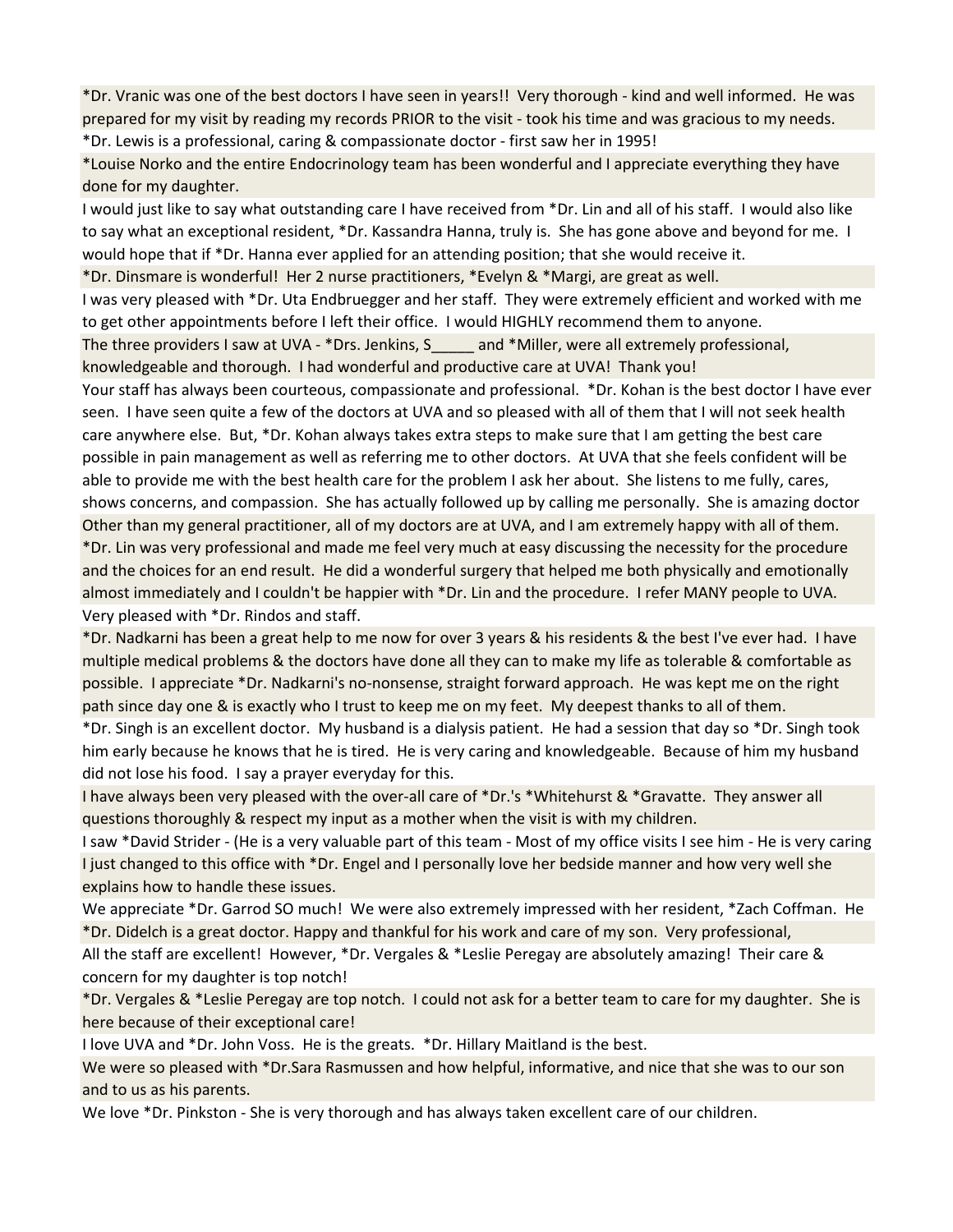\*Dr. Ratliff and staff have been totally caring and attentive to my needs I would highly recommend her to all and her staff there is none better \*Terri \*Minor \*Penney. Thanks to them.

\*Dr. Garwood is a good dr. Very nice & friendly. Deserves a raise would like him to be in my community of \*Dr. Hamill-Ruth has been most helpful and has gone to extra length to care for me. In my opinion she is a top I had heard great things about \*Dr. Srivastava & am currently working with her to resolve long standing issues. I think \*Leigh Isenhower is a great provider. I am very blessed & thankful I have her taken care of me. I am 77 yrs. old & trust her completely.

It the best hospital, I had every be at. \*Dr. Victor Zaydfudim and \*Dr. Daniel Straub are good drs. I tell everyone about your hospital, if I have to go to the hospital again it will be UVA. I got the best care there from every one. \*Dr. Browne is EXCELLENT. I found all of the staff at UVA Medical to be wonderful. I have no comments to help improve a fabulous staff and facility!

\*Dr Rembold and his assistants are excellent - great @ follow up & knowledgeable about my condition.

\*Terri \*Teresa Artale moved her services from Culpeper, VA to Orange, VA and because I feel she is EQUAL to any doctor's care, I now drive 40 miles round trip, to continue seeing \*Mrs. Artale. The staff and environment This was a visit to the nurse practitioner of my regular doctor, \*Dr. Angela Taylor. She sees me once a year. I now see my regular doctor once a year. Both providers are excellent.

As a military dependent, I have had many provides I visited Johns Hopkins, VCU, and Dana Farber Cancer Institute during my diagnosis with breast cancer, \*Dr. Patrick Dillon he is the BEST! Compassionate, caring, always LISTENS to his patients. His entire staff is empathetic and listens to every patient.

My son's visit was with \*Dr. Denny as a follow up after knee surgery on both knees to have his sutures removed. It was very difficult with my son's surgery on both knees and travelling from Newport News. \*Dr. Denny was very professional and very warm/comforting. She took care of his medical needs, filled out his paperwork for homebound studies, made us laugh and even took a family picture for us. \*Dr. Denny, \*Dr. Li, \*Dr. Mark Miller \*Dr. Kirzhner was very caring & compassionate and LISTENED to my situation. She h as a great connection with her patients. I would highly recommend her!

\*Dr. Fu saved my life. What more can I say.

How fortunate I was to have been \*Dr. Black's patient!! His manner AND interaction with his patient is excellent and, he is so enthusiastic about his work. I would definitely request \*Dr. Black again.

I am only 48 years old and have been dealing with this office for over 5 years. I am chronically ill and have been dramatically declining at a rapid rate. I truly wouldn't still be alive if it were not for \*Dr. Campbell and his wonderful nurses and staff. I would and have recommended this office with the highest rating possible. Thank Exceptional care! Everyone we encountered was very nice and professional, and they explained all procedures and testing. \*Dr. Dean was very thorough in explaining all details of condition. Extremely happy and satisfied I have never had a better physician than \*Dr. Duska & her assistant. Everyone was extremely professional. Love. \*Dr. Diduch and staff were always professional. HE ALWAYS explained things thoroughly to my family and I and would even sit down to explain things.

 I live in Edgewater, MD, 1 mi. from Annapolis, moving from VA 2 1/2 yrs. ago, and intend to continue to travel to UVA for all, or most of my medical care, for as long as humanly possible. \*Dr. Schectman has been my primary for approximately 14 yrs. & is the ABSOLUTE BEST, and MOST thorough (& most compassionate) I've encountered in my lifetime. You're fortunate to have him on staff! Thank you.

\*Dr. Taylor and her team are amazing. She is the best doctor I've ever been to. I wish I could find other doctors In my opinion, the Breast Cancer Clinic has to be the best and friendliest clinic in the UVA system! Thank you \*Dr. Showalter and everyone in that place!

\*Dr. Cirenza and the team at the HOPE/Pantop's office ware AWESOME! Thoughtful, professional, willing to collaborate w/colleagues to arrive at the best options for treatment. I speak highly of my care providers whenever the opportunity presents itself.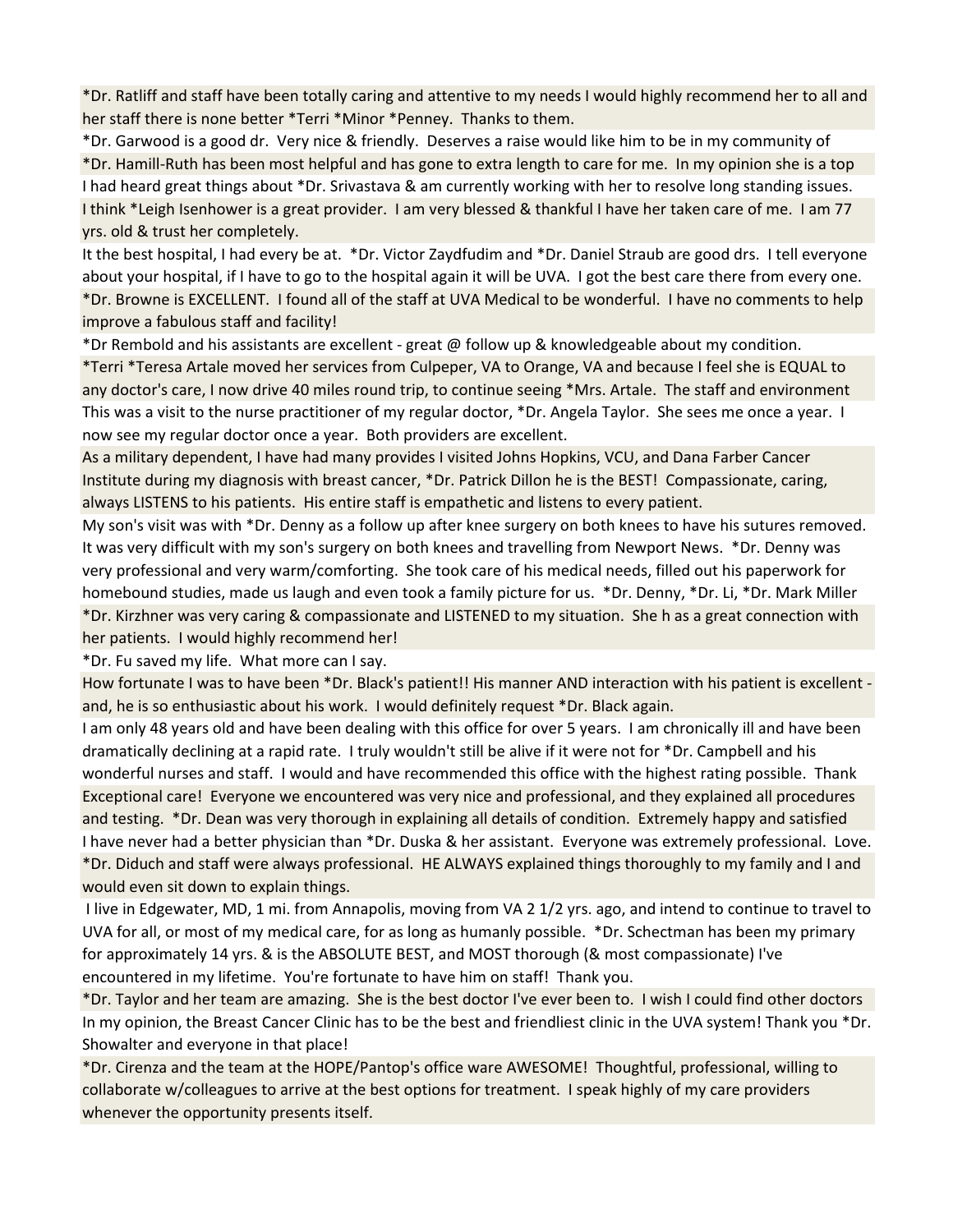We have received excellent care from \*Dr. Cooper - from our very first visit, through the surgery & after care. I would not hesitate referring him to family & friends as well as perfect strangers! We traveled from Fredericksburg, VA after seeing 2 other doctors. I am so thankful that I trusted my "mothers instinct" & had another opinion. My daughter has healed perfectly with the guidance of \*Dr. Cooper & the staff at UVA. Thank Always happy to see \*Dr. Post and her staff after 26 years as her patient, I have only the best to say about her care. I consider her a friend as well as a physician.

I have absolute faith in \*Beth Landis. Thank you.

 I have been going to UMA for about 12 yrs. now. I go to Coag nurse once a month & doctors appt. every 3 to 6 months, so I know everyone pretty good there. Everyone @ UMA is very professional & treats me with respect I am so very happy to have this UVA branch (Locust Grove) so near to my home. Saves a 1 hr. (round trip) drive to Culpeper or an even longer drive to C'ville. Really, really like and appreciate \*Elizabeth Sullivan. Working with \*Dr. Fernandez & \*Dr. Sperling and associated staff has been excellent.

I am very impressed & pleased with all the staff & especially \*Dr. De Vincentis. It is so refreshing to finally find a doctor who COMMUNICATES so well with her patient; who spends an appropriate amount of time DISCUSSING the patient's concern; & who actually LISTENS to the patient & answers questions/concerns with interest. WOW! \*Dr. D. & her staff get all "thumbs up" from me.

\*Dr. Gloudeman has cared for my mother 15-20 yrs. ago. Complicated surgery with great care & compassion. I have been treated annually for 15-20 yrs. He has been involved in other matters. Always insist on \*Dr.

\*Dr. Loughran is a great doctor. Many thanks for his direction and assistance.

My visits to this office with \*Dr. Venkat Perumal, where the most efficient and friendly visits I ever had! The staff, all staff was very caring and informed. Thank you for making this experience so fast and safe for me. I My child has an appt. once a year. The appt. for the next year is made when we leave or is mailed to me shortly afterward. \*Dr. McDaniel is always respectful and cheerful. She had a student with her last appt. and she was just as nice as \*Dr. McDaniel. She always answers any questions we have and she addresses my son and never \*Dr. Snustad & staff make me feel at home & very well taken care of.

\*Dr. Patterson is excellent - personable, friendly, enthusiastic and very knowledgeable and thorough. I feel I'm getting the best possible heart care.

\*Dr. Courtney is very knowledgeable! Love her!

\*Dr. Scott Seaton is outstanding. I feel very fortunate that my wife and I have him as our PCP.

Dealing with specialists in following clinics: Eye, Dermatology, ENT & my own personal physician (\*Dr. Ballen in University Physicians). I have undergone numerous procedures and it is with sincere gratitude & appreciation I have for all members of the hospital staff.

\*Dr. Barrett & staff are very professional - He seems to have concern for me as a pt.

Have been going to Family Practice and \*Dr. Gonzalez for OVER 20 years! \*Dr. Gonzalez is the BEST in all areas! \*Dr. Martof and his assistant always made me feel comfortable during my visits. The staff in the reception area are always courteous and helpful.

\*Dr. Whitehurst is an excellent dr. and takes time with me. His office staff are very friendly and professional.

\*Dr. Karen Johnston is an excellent provider of information and an empathetic, caring doc with a sense of humor that lightens a difficult situation without minimizing the seriousness. She is a super clinician!! The area receptionist is so good with making patients comfortable and is exceedingly helpful.

\*Dr. Sarah Jones is an outstanding doctor and person.

\*Dr. Russell and his staff provide excellent care are pleasant and thoughtful. This was a \_\_\_\_\_ procedure. He is an excellent surgeon and follows up as my wounds heal.

I've been going to UVA Neurology for 28 yrs. (1987) I have always been treated very well. I rate \*Dr. Goldman right up there with \*Dr. James \_\_\_\_\_ Miller.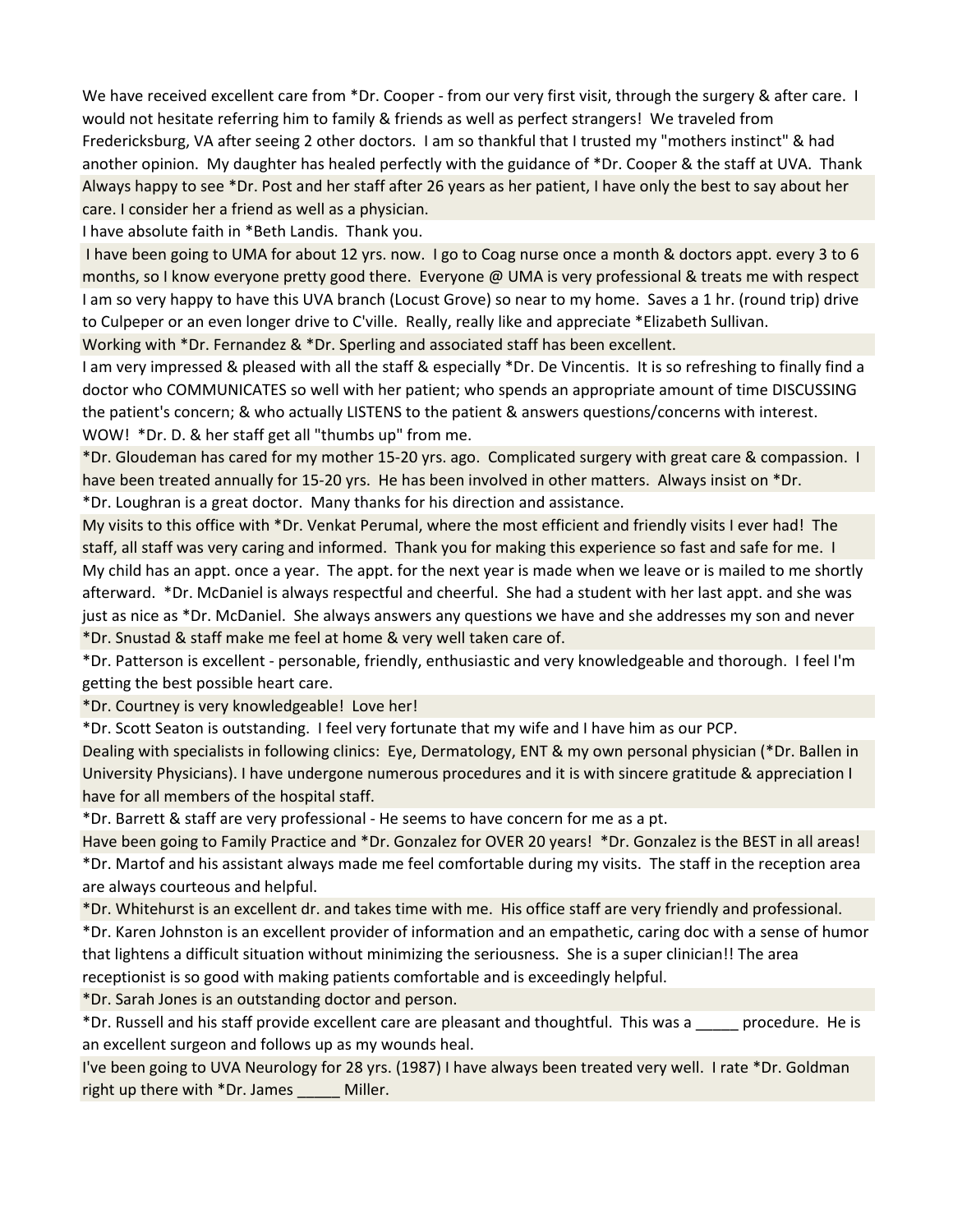\*Dr. DeGeorge was the doctor on duty. She is excellent to \_\_\_\_\_ about all ways. Professional, personal, caring, well informed, concerned attitude, etc. Usually I meet with \*Dr. Hamm. I always feel that he is concerned and a good listener and is well informed about me as a patient. Highly skilled!

\*Dr. Ham & his staff are very friendly & professional. They are response to my needs. 4 or more times @ year I see \*Dr. Rambodt. He and his nurse \*Lee are great & generous with their time.

I am extremely pleased with the care I received from \*Dr. Snustad.

Best dr. I've had -> \*Dr. Pollart.

\*Dr. Arenza has been my physician for a blood disorder for 10 years. Outstanding in all aspects of his specialty. \*Dr. Barrett and the other lady physician were very attentive, listened to my & my wife's concerns & answered our concerns clearly & kindly. They are both easy to talk to and attentive to us.

We are very happy with \*Dr. Singer and all the staff.

\*Dr. Lem was excellent in all respects. \_\_\_\_\_

\*Dr. Casey is a first class family care practitioner and the support staff at \_\_\_\_\_ also perform very well.

\*Carmel Nail is a wonderful, caring practitioner. She has been great during my cancer journey. Wish there were more like her. Her staff is great too. I made a good choice when I chose UVA for my cancer surgery.

Love \*Dr. DeGeorge and the ladies at Plank Rd as they are knowledgeable and personable.

\*Dr. Christina Brenin is an excellent physician.

\*Dr. Boyle is very positive, friendly & easy to talk to. She shows genuine concern for patients. Would highly We appreciate the good car form \*Dr. Payne his partner doctors and his medical staff. Very friendly, very helpful. Certainly hope they will continue to show good are as my son recovers from surgery.

\*Dr. Kollins established a good dr./patient relationship with my 15 yr. old son. He felt comfortable in telling \*Dr. Kollins about himself and his goals for getting in better physical health.

\*Dr. Romness & his staff were amazing. They gave helpful advice for navigating MRI process and provided quick follow up. When the results were inconclusive they consulted with another doctor to get us on the right We really like \*Dr. Repaske - he has good rapport with my son, who's a senior in high school. Working with a male dr. is more comfortable for my son.

Not only does \*Dr. Cummins communicate well with the parents, he is EXCELLENT, with our daughter. That \*Dr. Burns is an excellent physician.

\*Dr. Russell is very professional. Great team!

\*Dr. Shen always shows compassion & care. He works to resolve my problems. His nurse, \*Abby is so responsive, compassionate, & caring. She was very helpful to navigate to a resolution for my problems and to Wonderful staff, always friendly and helpful. \*Dr. Post is the best physician I've had - ever.

\*Mary made me feel very comfortable. She was easy to talk with.

\*Dr. Lyons is a wonderful physician. She has excellent bedside manner and has made me feel very supported through a frustrating experience with a condition I am dealing with.

\*Dr. Rozycki and staff were flexible in order to address my needs, attentive and friendly.

We loved \*Dr. Rodgers, he did a great job explaining surgery, process... and really put at ease!!! We love \*Dr. Ranney and have always been pleased w/visit w/other providers in the practice as well -

\*Dr. Johnson is the best pediatrician in this area. Always pays close attention to detail and is very good with kids. I trust him and that is reassuring for a new mother.

\*Dr. Krupski took the time to evaluate condition and test results so she could give the advice about surgery but took in to consideration by blood pressure and how surgery could present a risk and also talked about quality of life issues. I liked her very much.

Everyone @ the Emily Clinic Cancer Center is consistently friendly, helpful & professional. \*Dr. Dillian is full of knowledge & compassion!! LOVE him!

\*Dr. Diduch is the BEST!!!

\*Dr. Saten is truly excellent I am impressed every time.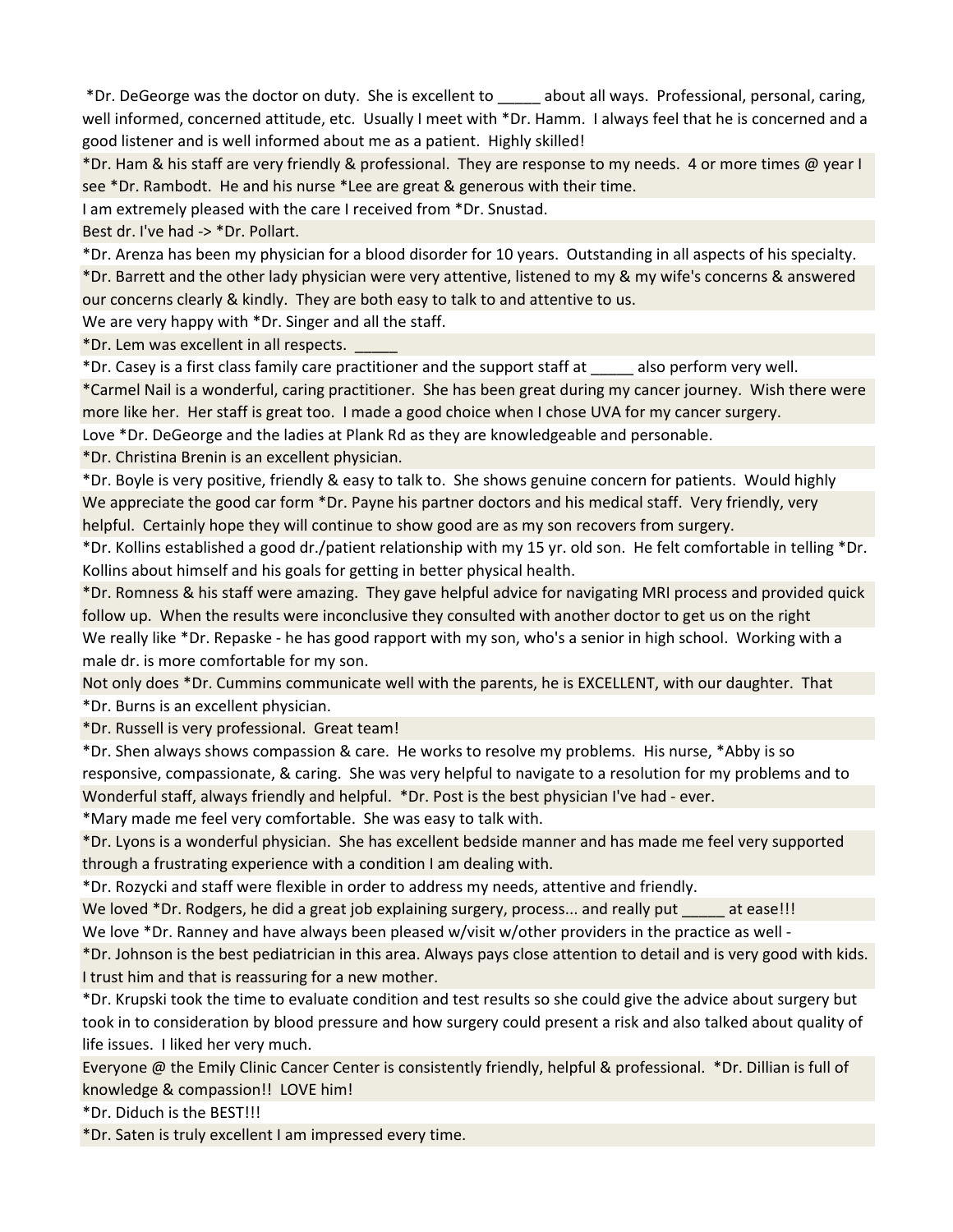\*Dr. Volodin has been meticulous in covering all issues I have and explained carefully and fully every aspect of what I need to do and that I have choices. He gave me the choices to make my own decisions.

Really happy with \*Terra Sims!!

\*Donna Markey is caring, professional & sensitive to patients needs - Very positive attitude & apparent concern I very much like the neurological team. Very impressive . \*Dr. Shah is outstanding; cordial, informative, answered all my questions. I will be back!

\*Dr. McCall is an excellent specialist of diabetes - Also his staff are excellent - Always show consideration & All my visits to the Culpeper UVA Hospital has been good experience's for me especially with the help from \*Emma lady with S. services there. She is always helpful to me and my husband as well Dewey Becket. She is through in her work at the Hope Center she is pleasant and easy to communicate with!

\*Dr. Dacus was amazing! His staff, esp. cast techs were really great to. Love the UVA hand center!!! I think UVA hospital has done a great job with me. UVA hospital is a God's blessing. Thank you very much Seen at the University of Virginia Health System for a CT scan, and then an appointment with \*Dr. Michael Williams. I could not be more satisfied with my experiences at either office. The medical imaging staff (especially \*Shana) were extremely professional, courteous and helpful, and I consider myself very fortunate to be seeing \*Dr. Williams, who is obviously extremely knowledgeable, informative, caring and supportive. \*Dr. Brenin was great in every way.

\*Dr. Fu & staff listened to my questions & helped me with my understanding of my problem.

\*Dr. Rasmussen was incredibly easy to understand & communicate with, and shared immense concern for our daughter's health. SHe was an absolute joy to work with despite being as busy as she is!

\*Dr. Anneka Schroon is the best provider I have ever been to. I felt safe in her care and knew that she was looking out for what was best for me. Her complete professionalism couple wit her compassion is priceless. My husband has Progressive Supranuclear Palsy and needs my assistance, as well as others, at all times. Our experience with \*Dr. Shah and the staff was excellent.

\*dr. D'Souza was wonderful. She was filling in for my regular doc \*Dr. Fu. I have 2 hours to see \*Dr. Fu and will continue to do so. He is outstanding.

\*Dr. Pinkston gave prompt and serious attention to my son's chest pains. She ordered an EKG and chest x-ray. She followed up an abnormal EKG by scheduling an appointment with UVA pediatric cardiologist. All this was My husband and I are grateful beyond words for the care our son receives from \*Dr. Hainstock. Kudos!

\*David Mercer is a man that really cares. Explains things very well and is ready for questions.

I really appreciate \*Dr. Pollart's care of the whole person & sensitivity to my stressors/factors that would affect my care outside of my medical history.

Outstanding treatment & care. \*Dr. Gwathmey is an outstanding surgeon and asset to UVA.

\*John MacKnight was very attentive to my injury & made a great referral to Pontops PJ to get me back on track!! Would refer him to my friends & family.

\*Erika is terrific. Concerned, knowledgeable and patient with questions!

\*Dr. James Browne is a world class surgeon!

Always a great medical experience - \*Dr. Miller is an excellent doctor - I'm glad to be in her care.

\*Dr. Cui was wonderful, I had gone to another orthopedic group, that quickly wanted to replace a body part.

\*Dr. Cui follow up with previous exams gave/explained a cortisone shot we should try first. I am a very active athletic 54 year old and knee replacement needed to be my last resort. I have been pain free and walking/running swimming, (skiing) soon I hope since my visit. Thanks.

\*Dr. Perumal's assistant was fabulous.

Excellent care - being treated for Melanoma @ UVA all staff - excellent. Always willing to listen about my concerns & help. Met \*Dr. Slingluff once for procedure and cannot say enough good things about him & staff! So far, \*Dr. Nass is a really good dr. He has helped me so much with my diabetes and weight loss and help me to change my way of eating healthy.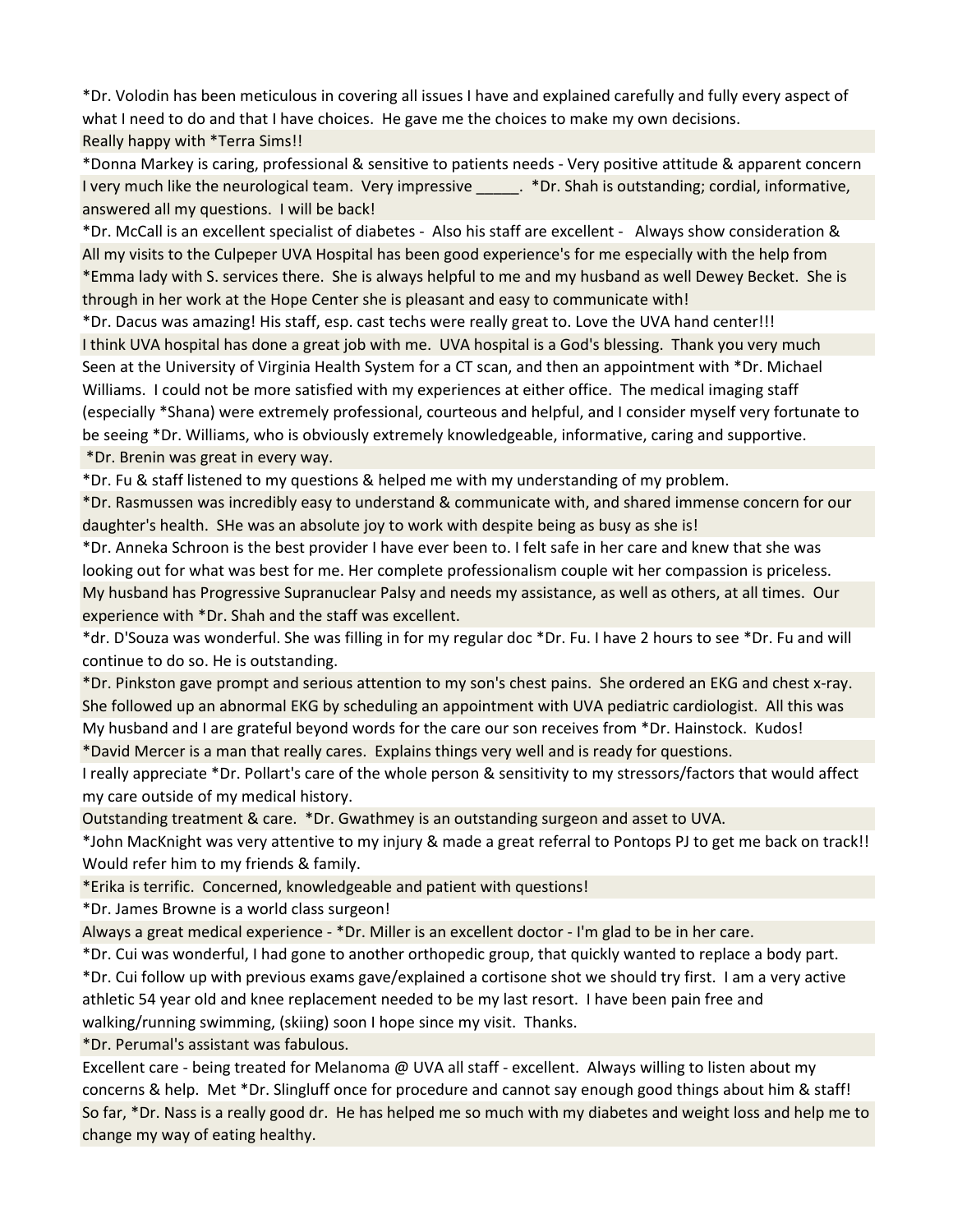I have seen many orthopedics at UVA in the last 30 years including the Klige Center as a child. \*Dr. Parks has been the one dr. I have felt comfortable enough to proceed with surgery. I am thankful and grateful for \*Dr.

\*Dr. Enfield & staff are always wonderful. He really cares about his pts.

\*Rachel Sapp in registration area was especially friendly, helpful and efficient!

This first time with \*Dr. D. she was really good. I like she called me after her working hrs. to let me know some things & ask how I was doing.

My overall visits to this office are always very good. \*Dr. Singer treats you as if you are her only patient. \*Paula - the social services worker was VERY helpful!

\*Dr. Wooten is knowledgeable, friendly, courteous. I have always received the best medical care from him. \*Dr. Linda Duska was wonderful!

\*Dr. Lepsch is a very caring doctor who provides excellent treatment. He listens well.

 When I found out \*Emily Girard was now at this office I starting coming here, she's the ONLY health care provider that hastruly listened and cared for me! I know many people who come to this office only because I have been a patient of \*Dr. Maughan for 19 years. She's top notch!!

\*Dr. Thu Le worked together with the other urologist/nephrologist in order to discuss my case and discuss treatment options. I felt good knowing they had previously met to discuss my medical history before making a The staff was extremely attentive: caring. \*Dr. Quillian was excellent.

\*Dr. Shen was great -

\*Dr. Ranney took plenty of time to speak to me and my son about his health she answered his questions as well \*Dr. Catherine Casey is a fantastic clinician! She listens to our concerns and provides answers in a timely manner. We recommend her to everyone.

\*Dr. Quillian is phenomenal! An asset to UVA! Take care of her!

\*Ms. Adam was just giving me information about what to expect at the sleep clinic at \_\_\_\_\_. She did her job well and followed up with a written report.

This was a one time visit with \*Dr. Potter to check on our daughter's Lyme disease. EVERYONE was very friendly & very helpful. We really appreciated \*Dr. Potter's quiet & straight-forward approach. We felt he cared & wanted to help. We are so glad that we were assigned to him. We appreciated his advice & thorough examine \*Dr. Snyder is great. Easily my favorite doctor at UMA.

\*Dr. Carlson is my rheumatologist and I would contact him with related questions.

As always \*Dr. Modesitt and personnel always provide the highest quality care, from the transportation folks at the front door to \*Dr. Modesitt herself. When you go in you know you are in good hands.

This visit was excellent. \*Dr. Hayden was wonderful.

Everyone was great, and very good at what they do. \*Chad Wilson is a great caring doctor, can talk to him like \*Cara Hanby is outstanding! \*Marcia Molnar, \*Amana Lane & \*Kristie Cole are wonderful too!

\*D. Carlson and all nursing staff are excellent in every way. Residents also first rate.

I used \*Dr. Miller for an epidural steroid injection in the lumbar region of my spine. I live in Augusta county and my primary physician is there I was very pleased with UVA facilities.

\*Dr. Gwathmey is amazing! Very caring but direct with what is going on. Could not be happier with his care.

This was my first visit with \*Dr. Hall due to inoperable cancer of the tongue. He was fabulous and I could hear & understand every word he said to me. (This is not always the case with some doctors). \*Dr. Hall was caring and very professional. I would recommend \*Dr. Hall to everyone I know with cancer. HE WAS EXCELLENT!!!

\*Dr. Waggoner-Fountain and \*Dr. Waterhouse provided thorough, compassionate care for my daughter. Thankful she is seen by such caring physicians!

Excellent service throughout my entire visit there. By thanks to all IC nurses they were great. Thank you \*Dr. Yarboro for all you did!!!

\*Suzanne Cassidy is a wonderful provider. She is kind and knowledgeable.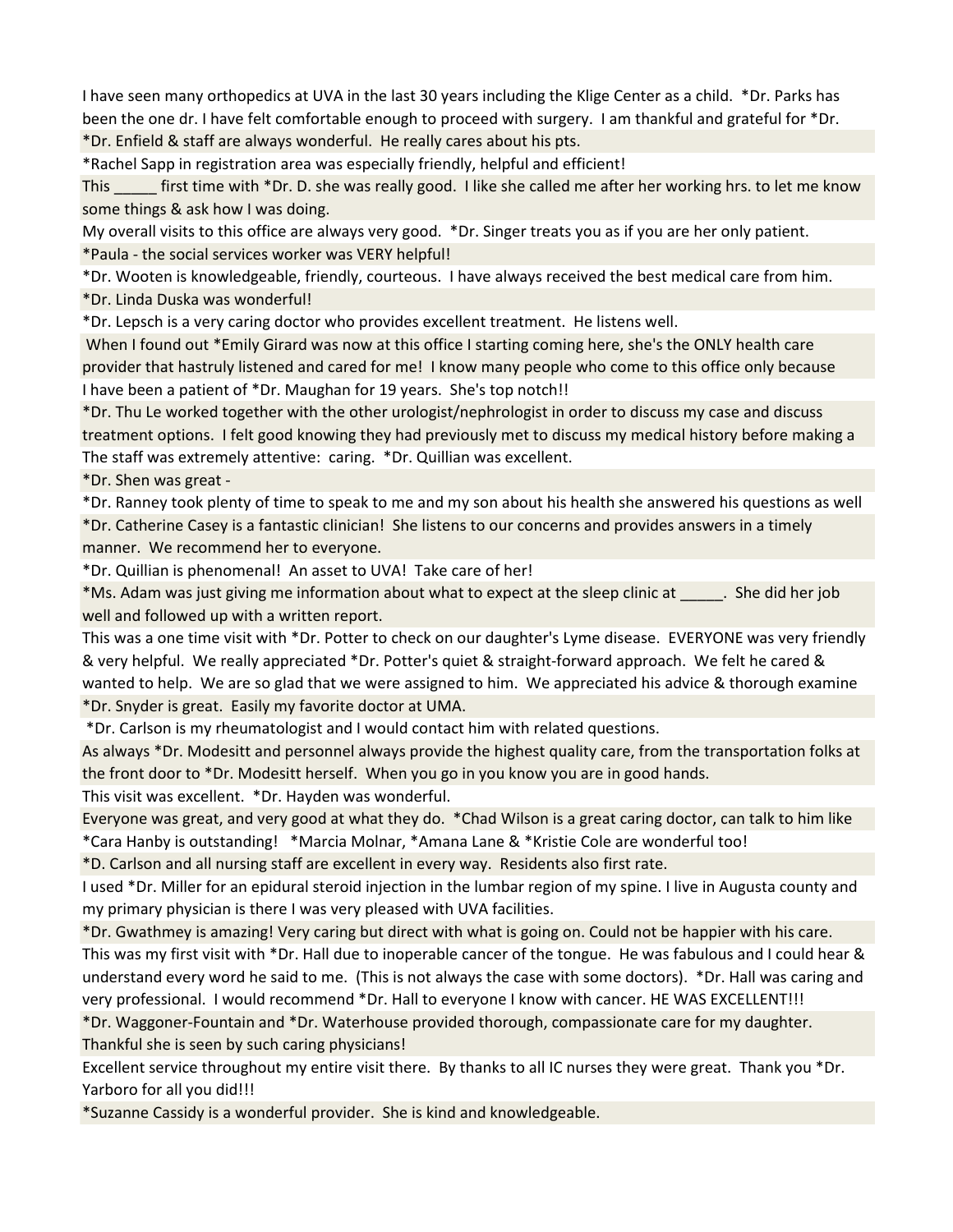\*Amanda & \*Valerie were great. They seem to have everything under control. What a great team. \*Amanda helped to explain my pre-op information to me in a way I feel comfortable for my surgery in Dec.

My visits with \*Dr. Phillips are very good. He and his staff are professional.

\*Dr. Kirk always listens to all my concerns and offers very helpful and sound information I never feel rushed and am very comfortable discussing my problems with her.

I am extremely grateful for the on-going professional care I receive from \*Dr. Manning.

\*Ken Bilcheck, MD is well respected and deserves that respect! I like trusting him -

Overall, very good to excellent experience, \*Dr. Repaske and her staff took time to explain complicated ideas & offer clean choices.

\*Ms. Sims is especially compassionate and well-trained.

\*Dr. Diduch and staff @ his office are always very professional.

\*Dawn Shaver & \*Ms. Vance. Are also included in the care for this visit and are wonderful caring compassionate. My visits with \*Dr. Brockmeier have been very satisfactory. I am to have a reverse, total shoulder arthroplasty & \*Dr. B. has explained the procedure to my satisfaction, gave me enough time, was courteous & respectful.

Although there was a long line @ Registration the clerks were incredibly courteous & VERY efficient & friendly. \*Dr. Hashisaki's resident was very professional & his "bedside manner" was wonderful! The audiologist test center was very kind & pleasant as well.

\*Gwen is always warm and friendly, as well as the nurses and \*Dr. Kollins but we love walking in to \*Glen's welcoming face! Great environment for kids to feel safe and not be scared!

I am over all extremely pleased with my experience. I will absolutely recommend \*Amy Radigan to my friends & \*Dr. Dalkin was very thorough and helped me understand my progression with post menopausal bone density issues and concerns.

\*Dr. Payne (and his residents/interns) were part of the team removing my pituitary tumor. I cannot imagine a better experience. Everyone was kind, knowledgeable, caring, and really took their time with explanations. I have been using UVA Dental Dept. for at least 25 years with \*Dr. Galbrath as my dentist. \*Dr. Galbrath and those who work with him have always helpful and pleasant and still are - I feel as though they're another family for me - I certainly have NOT any complaints. Thank you

Very pleased with \*Dr. Rahma.

We love \*Dr. Lisa Hainstock!

Excellent customer care & \*Cheryl has been great in scheduling tests & appointment to minimize trips because I \*Dr. Tucker is an EXCELLENT provider and I feel her care and concern for me threefold. She is an EXCELLENT listener and top notch cardiologist!

The results of \*Dr. Brockmeier's shoulder replacement are AMAZING! I'm looking forward to going back to teaching yoga without all the pain over the last decade or more!

\*Dr. Taylor is the best doctor I have ever met!

My husband and I love \*Dr. Romness! He explains everything so we can understand it and definitely spends time with our son! He always is smiling and has a great sense of humor! He is a great provider!

\*Dr. Patterson is very knowledgeable, patient, and shows serious concern about my well being.

I... NIH for many years - \_\_\_\_\_\_ \*Dr. Strand one of the best young doctors I have seen in years.

\*SHAWNA N. is the most efficient tech I have seen.

I have always enjoyed my check-up visits with \*Dr. Bolton.

Thanks so much to \*Dr. Dunsmore and Bailey's surgeon \*Dr. Mcgahren! Her breathing is so much better with no wheezing anymore. I'm so thankful for my healthy, energetic little girl and to UVA Children's Hospital.

\*Dr. Denton is an excellent dr. as well as his staff. Great job.

\*Dr. Rebecca Dillingham and \*Debbie Childs are excellent health providers. They have been wonderful to me. This was my initial visit to \*Dr. Baker. Since he had only the information I gave him and not the history from my prior doctor I was very satisfied as to how my visit went.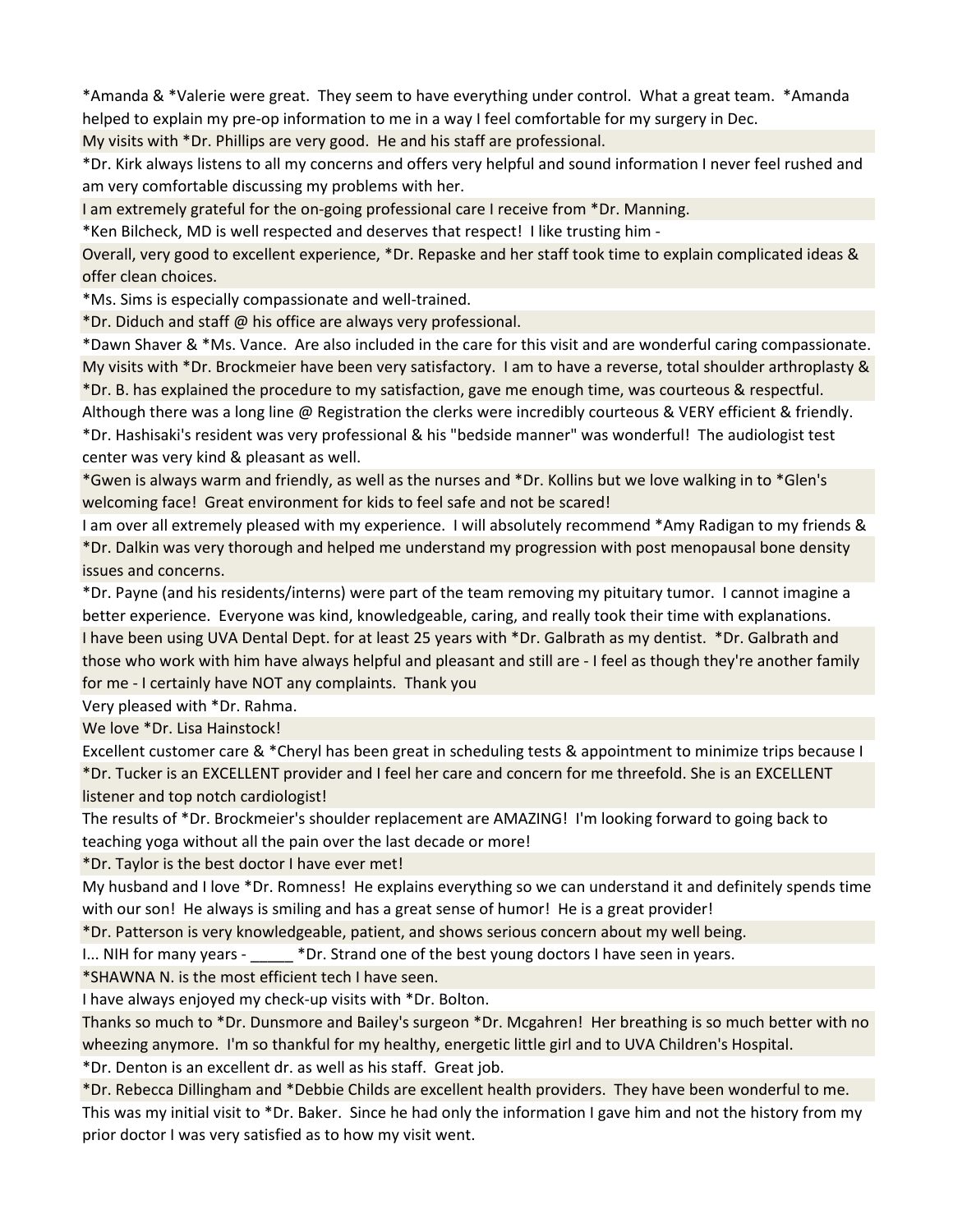\*Dr. Vance is excellent!

Staff is courtesy, nurse is gentle - \*Dr. Grice - professional, honest and explains & listens to concerns about me and has explained any ? ask her yet is also very - concerned when you talk she looks at your and talks about I am very satisfied with the service of \*Dr. Kramer and his staff. They are very professional and knowledgeable. \*Tiffany is very nice & helpful. \*Dr. Baber is careful to talk to patients \* explain \_\_\_\_\_. We are comfortable with I could not ask for better care. \*Leigh Ann is very caring and knows what she is doing.

\*Dr. Morgan is the best of the doctor at UVA and the best anywhere?? He is an asset to UVA!!

\*David and team all GREAT; so caring & wonderful & full of knowledge.

What a wonderful team at Hope Center Pantops. \*Dr. Cirenza is the most empathetic, humble, knowledgeable and professional doctor I have ever come in contact with. The nurses in the infusion center are all angels.

\*Dr. Jaffe has always been very helpful to me as to my general health situation.

This was my first visit w/ \*Dr. C I have high anxiety and was immediately @ ease w/ him. I appreciate his bedside manner and ability to speak to me as an adult. As long as I need an ENT. and \*Dr. C is around, he's the only one

\*Dr. Schiff and his whole team provide wonderful care. His nurse \*Kristie Coles is especially outstanding.

\*Dr. Blake Garmon is awesome!! I have avoiding getting any care for 10+ years. He listens & understands my

\*Dr. was polite and courteous of my child and myself not so much of the staff working around him.

\*Dr. Jennifer Kirby has been extremely helpful to me regarding diabetes.

\*Dr. Lokare was fantastic.

 \*Dr. Ramsdale is my oncologist. My primary care is \*Dr. Hahn. Cancer diagnosis but not emergent care. Same day as infusions. Further biopsy. Husband present. Don't believe really applicable as cancer treatment. Cancer. Losing \*Dr. Kane will definitely be a UVA loss.

\*Dr.Davis is wonderful has called to ask about my wait w/ cardiologist & to follow up! Wonderful bedside \*Dr. Mendelsohn was very helpful.

\*Elizabeth Sullivan was very attentive, caring and proactive about addressing my potentially very serious medical concern. Her follow up afterwards was above and beyond.

\*Dr. Dokun is wonderful and I feel blessed that he became my doctor while at UVA! I tell everyone how great he is and how concerned he is.

I always feel comfortable at this clinic. \*Dr. Moorman and NP \*Donna are wonderful.

\*Dr. Dame is the best GP I've ever had. Very thorough, personable, charming. I'd recommend her to anyone!!! I have the highest respect for the care I have received from \*Dr. Olsakovsky & her staff. I have recommended her to my family & friends.

Always good with \*Kim - EXCELLENT.

 I have found \*Dr. Brenin to be excellent, very caring and compassionate & very interested in my status with I am VERY FORTUNATE to be \*Dr. Shaffrey's patient!

I value \*Dr Todd Bauer greatly. He and his team show professionalism and expertise. They seem to sincerely care about me and my concerns.

\*Dr. Ferguson was great! We received the most information and positive feedback from her then anyone we've seen. He made sure we had all our questions answered and felt good before we left I look forward to seeing him This office is one of the most consistently greeted in a timely and efficient fashion - not long waits. \*Dr. Wilder spends plenty of time with me.

\*Dr. Portell is a specialist who is good at what he does.

\*Dr. Gwathmey is an excellent physician. He has helped me a great deal over the past year, listening to my concerns with sincerity, compassion; and he has responded to my needs with great skill. One of the best doctors I really love having \*Dr. Platts-Mills as my doctor.

First-class in every way. \*Dr. Santen is a treasure.

We really liked \*Dr. Smith.

\*Dr. Portell, the nurses & staff are great.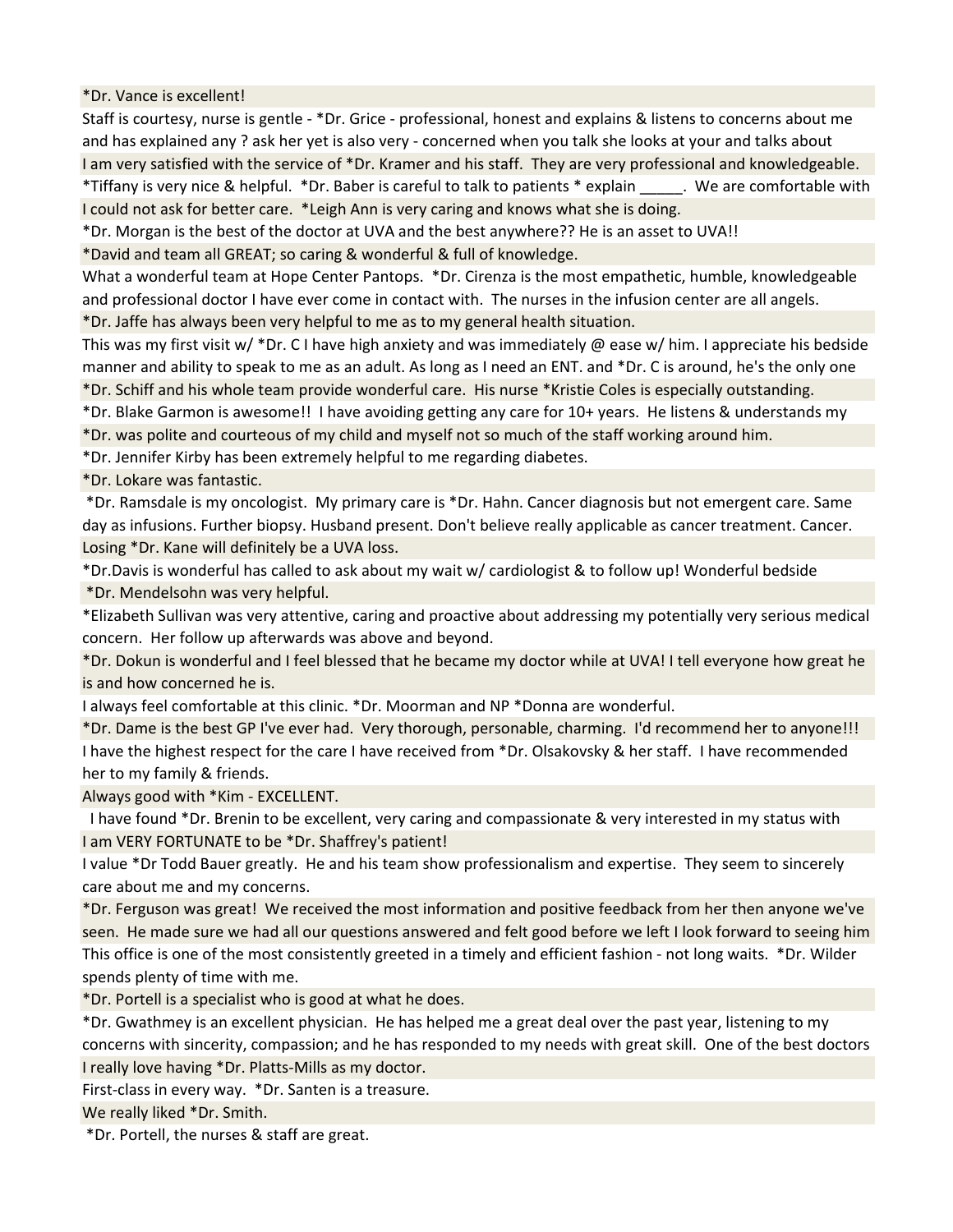I was impressed with everyone I dealt with during my visit there. All were friendly, polite, caring and went out of their way to help me. I really like \*Dr. Wang and his staff - all were patient and seemed focused on me and my issues. I left feeling a bit relieved about my up-coming procedure. I trust that I will be well cared for.

The staff was very courteous, efficient and very professional. \*Dr. Wilson is an excellent doctor and I appreciate her knowledge and professional manners.

\*Dr. Wooten is NEVER late & frequently early. He is very knowledgeable & shows utmost respect to patients & their caregivers. He is one of the best!

\*Kimberly is an excellent dr. and has outstanding care and concern for her patients.

Very pleased that \*Dr. Barnes was "so" informative. Although he was a substitute for \*Dr. Stephen, he expressed the differences in how they each would view her case and tests run... I respected the fact the "he/\*Dr. Barres" addressed this and showed respect for his colleague.

\*Dr. Pollart is absolutely outstanding. She always makes me feel important. She is very understanding and So sad that \*Andy M\_\_\_\_\_ has retired. He is THE BEST dentist my family & I have ever had!!!

We were looking for a cardiac surgeon. Our doctor referred us to \*Dr. Irving Kron. I think he is the BEST! We are so blessed to live with in a one hour drive of UVA Hospital.

I really liked \*Dr. Landen, he seemed really concerned about me. I can't thank him enough for what he did. Thank God for him & his staff.

My experience could not have been better. \*Dr. Bowman is a truly outstanding physician in every way - brilliant Very happy with \*Dr. Krupski and staff.

\*Dr. Blackhall was outstanding. Far exceeded expectations. The only DR. at UVA whom we felt that way about. \*Dr. Grice is one of the most outstanding doctors I have seen - his care, thoroughness, follow-up care - no waiting - he knows what needs to be done and does it!! All very efficient.

\*Dr. Leone is a excellent dr. and takes the time to listen to you, writes down and takes note about your health concern. Overall \*Dr. Leone really help me with my medical concerns and is a wonderful health care provider. \*Evelyn Grant & \*Ted Galbraith are the best! I have never had anything but great experiences with them.

\*Dr. Grice was awesome! She is by far the best doctor I have ever seen. Give her a raise.

\*Dr. Hays has an excellent TEAM. \*Dr. Hays her nurse & her PA are available, helpful, concerned & willing to I see \*Lori because I have sleep apnea. Everyone is very professional & polite.

\*Dr. Krupski has cared for me for years and is very forthcoming with her thoughts, concerns, plan of action. We love \*Dr. Lau. She is an amazing surgeon and person. Her team of doctors were very \_\_\_\_\_\_\_\_\_\_\_\_\_\_

I have my lab work done at my primary phys. office so as not to have to make the 3 hr. drive to UVA every 3 months so they (my primary phys.) gives me my lab results. But \*Dr. Argo's nurse does call me with any changes to medications that \*Dr. Argo prescribe I am very pleased with him & his staff -

Very impressed with \*Dr. Campbell - his concern, sensitivity and follow up - best I have had in years!! \*Dr. Harrison and the staff at UVA are outstanding medical professionals. In addition, they are a very kind and compassionate staff. The pleasant and relaxed atmosphere at UVA put my mind at ease during the visit.

\*Dr. Miller is an excellent doctor. I wish I had more doctors like her. The staff are very caring to me.

I felt very secure in \*Dr. Russell hands and was very please with the outcome of my surgery. He is a very skilled \*Kesser was very approachable, knowledgeable, and interested. Great dr.

\*Dr. Statuta is outstanding. Very thorough, listens well, clear with instructions. Lovely personality.

I have seen \*Joyce Geilker for abut 20 years and always have an excellent experience with her and her team, for routine visits and for emergency/urgent situations. \*Dr. Geilker's "bedside manner" is really excellent! She is genuinely concerned about her patients - Several of my friends go to her also and we always share out great

\*Dr. Dalkin has been an excellent physician for me.

My provider is \*Dr. Aumari Gonzalez.

\*Dr. Lepsch and his team are professional and caring. I trust \*Dr. Lepsch with my health & safety - In fact, I have referred several new co-workers to him over the past 10 years -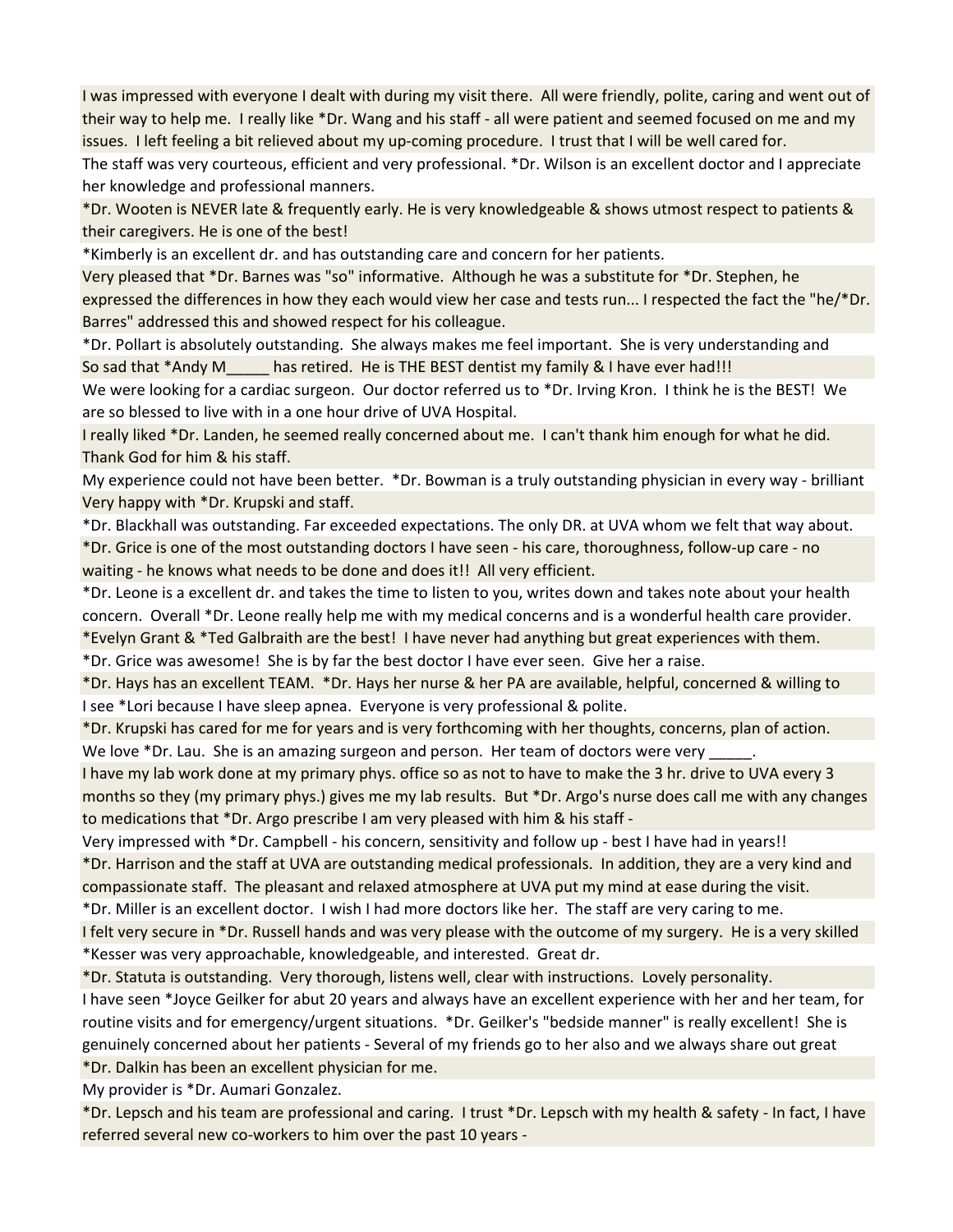This was the best doctor's visit. Within two days of contacting \*Dr. Liu's I had an appt. After the appt. my procedures were scheduled for that week. This was the most painless scheduling process I've ever had. The care was phenomenal, by not just the doctor but his assistant and nurses. I was beyond impressed after my first visit, which made me very relaxed for my procedures the following week w/\*Dr. Liu. \*Phenomenal. I will definitely refer UVA to everyone and make UVA my preferred facility. Thank-you.

This is an excellent practice and caring staff all around. I always feel well cared for and respected... NEVER rushed out the door, yet never late either! Not sure how they do it but keep up the great work. \*Dr. Hullfish is Internal medicine at Northridge has ALWAYS - (approx. 23 years) given me excellent care. Most especially \*Dr. B \*Dr. DeVincentis is one of the best in the medial profession. She has always met my needs to the utmost degree in every aspect of caring for me and my health requirement. We need more doctors like her.

\*Dr. Matthew Green is a very good dr. and I am glad to have him serving our community in Louisa County. I find \*Leigh Isenhower, to be a very caring, understanding of me and her job!

Thank you for everything! \*Doctor Mosteanu is a great doctor!

Love \*Kate Becker.

\*Dr. Dillon is not only a very knowledgeable and skilled doctor but also a very caring and compassionate one.

\*Dr. Cirenza is a wonderful doctor - so glad he's on my team.

We appreciate \*Dr. Pinkston's deep commitment to providing excellent care for both our sons.

\*Carolyn is great. Answers many questions and always follows up on test results.

\*Dr. Quillian referred past notes or conversations we had had and asked for updates on past issues, even those I had not thought about asking about. She is great!

\*Dr. Dillion is an excellent physician.

My life & health is much better because of the care of \*Pamela Oakley Whiting over the years.

I can't say enough good things about \*Dr. Wilson. She's the best. I have seen her at both of her offices and have been pleased. The UVA office is by far the most efficient office I have ever been to. The staff is great! I I can't say enough about \*Dr. Grosh and his team. I feel like I am in the best hands at each visit. He is very knowledgeable and concerned about my health. He always takes time to make sure I understand what is going

\*Dr. Black is very professional - He fully explained his procedure, and answered all my questions prior to I went to \*Dr. Brenin for a second opinion. \*Dr. Brenin has an excellent reputation and I was very impressed! \*Dr. Douvas is great. He is very thorough. He is a caring physician who always wants to communicate clearly and answer any questions.

I only saw \*Dr. Kindwall-Keller once for a consultation, but I will continue in her care as she is an excellent \*Dr. Black is very good & I would recommend him to anyone that needs \_\_\_\_\_ surgery!

Very impressed and pleased with \*Dr. Deal and her staff.

\*Dr. Zadrozny and his staff were kind compassionate and WONDERFUL!

\*Dr. Lewis is great! She is the 2nd MD I've seen for my health issue and she's been nothing but great.

I asked \*Dr. Brown if she knew of any studies for diabetics at UVA within 2 months I am part of a research study. A fantastic experience! I hope to be involved with more.

\*Dr. Volodin is very caring! He goes far beyond what I would have expected.

\*Dr. Hong showed exceptional kindness in fitting me in under difficult circumstances. He was highly professional. I am grateful for his care.

So VERY THANKFUL!!! For \*Dr. George McDaniel coming to Lynchburg, VA to continue follow-ups for our son. \*Dr. Brown is super!

Smart, talented, personable physician. \*Dr. Rubendall shows concern for my overall health and returning me back to excellent health. Easy to talk with, great explanations. One of the great ambassadors at UVA

\*Mrs. Jones is a great doctor and I respect her. She shows the she cares and that what I like about her.

\*Ms. White left me with the impression that she was well trained and had benefited from her association with

\*David Mercer is incredibly knowledgeable and human -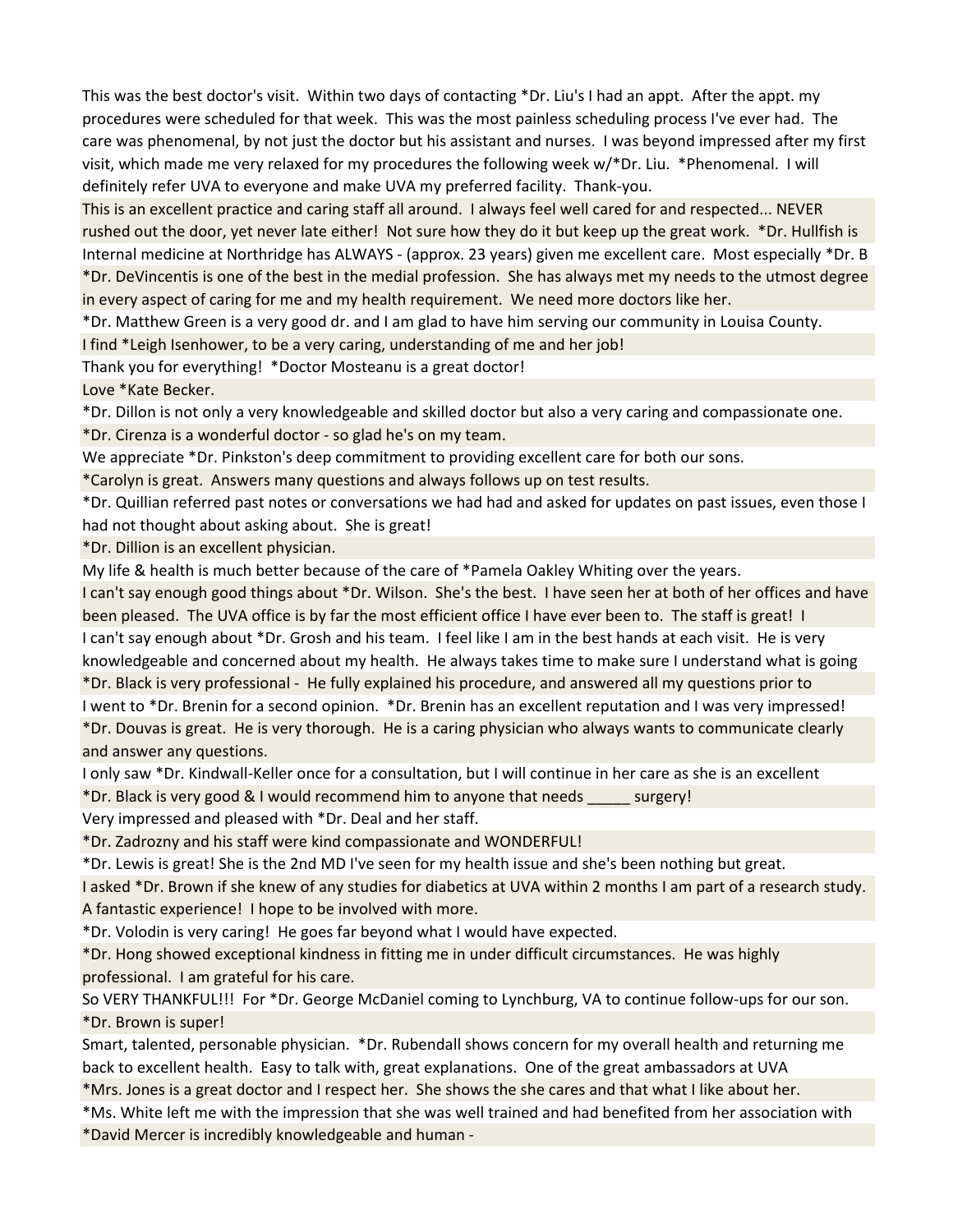\*Dr. Freilich and the residents, nurses and staff are excellent teamwork to take care a patient.

 \*Dr. Jeff Young (surgeon) is the single, most singular, congenial, affable, amble, personable, happiest man I have EVER met, AND he is a technically EXCELLENT surgeon and physician as well! He SAVED my life, resolved huge medical issues for me, and was an excellent teacher, mentor and guide to his students \*Dr. John Davis (surgical resident) and P and Z and Struck (3rd yr. med student)! His assistants \*Amy Bunts and \*Hope Hancock were INCREDIBLY helpful and supportive also. I thank him for his excellent surgical and follow up care, and THANK/THANK/THANK him for SAVING my life (and for taking SO MUCH long-time pain away!)!!! THANK YOU!!! \*Carmel Nail is excellent!

\*Doc Southerland is the best! Listens to everything.

\*Dr. Russell and his staff is very professional and caring. He listened to my concerns, and explained the procedure I was having performed. I felt very comfortable the entire time. I respect \*Dr. Russell immensely. \*Tanya was very professional and knowledgeable.

\*James Shorten - excellent, knowledgeable, personable.

\*Dr. Hainstock was fantastic! Our visit was also with \*Katie Heck - our lactation consultant. She was wonderful to work with. She helped us troubleshoot and anticipate future challenges. We had a great experience! \*Dr. Vergales took exceptional care to listen to my son and me and to explain what he was talking about and concerned about in a manner my 10 year-old could better understand.

The first visit with \*Dr. King, and it was great he answered all our questions and concerns, plus \*Mary is \*Dr. Rubendall is wonderful, he listens to my needs and is always available to help!

Dentistry at UVA is one of the best run clinics I've encountered. The front desk staff set the bar (\*Cindy in particular) & the professionalism & knowledge encountered there.

My daughter has been a patient of \*Dr. Johnson's since May 2014 and we have always been happy with him and \*Dionna. My daughter had the flu - this past November and they were always helpful when I called with concerns. Could not be happier with the care they provided.

I would highly recommend \*Dr. Grosch to anyone I know needing a hematologist and/or an oncologist. I was very happy with the care I received from \*Dr. Thompson. It was a very positive experience, which, in my experience with health care providers in the past, is unusual. I really appreciated the care and respect she We really like \*Dr. Uthlaut. He always calls with test results. Sometimes he calls just to ask how the patient is. I just prefer \*Dr. Richard Bentley Calhoun. I also prefer doctor's have an "actual" chart in hand other than computer/or go with a paper chart.

\*Dr. Reed and especially \*Dr. Gurrola are the best asthma related doctors I have encountered. Not to disrespect other excellent Drs. in my history, but \*Drs. Reed and Gurrola were ace-expert with the vision device in my sinuses. \*Reed and \*Gurrola were absolutely pain - free.

\*Dr. Mosteanu is a wonderful doctor who truly cares about me as a person. He didn't make me feel like just a patient. I have been battling an illness since June 2, 2015 and he has gone above and beyond to get me back to being healthy again!! Truly one of the best doctors I have ever had!!

\*Dr. Douvas EXCEEDS all expectations in every category you want to measure!

I see \*Dr. Densmore 2 X/yr. He is excellent: smart/caring/listens well. Other aspects of UVA are good to very We adore \*Dr. Roberson & feel she does a great job in helping us provide the best care for our daughter. I would not go anywhere else unless forced to. Love \*Dr. Mason and this practice & staff. Most definitely would refer \*Dr. Deake.

I feel very fortunate that \*Dr. Asthagiri was assigned to me when I needed brain surgery 2 1/2 years ago. It could have been a very frightening experience, but in his capable care, I felt safe and well cared for. Thank you! I am a new patient of \*Dr. Daniero, and is far I am happy with the care that he and his staff are giving me. Everyone has been polite, friendly, & professional. It is wonderful to have a dr. with his expertise, this close to \*Dr. Jenkins is super.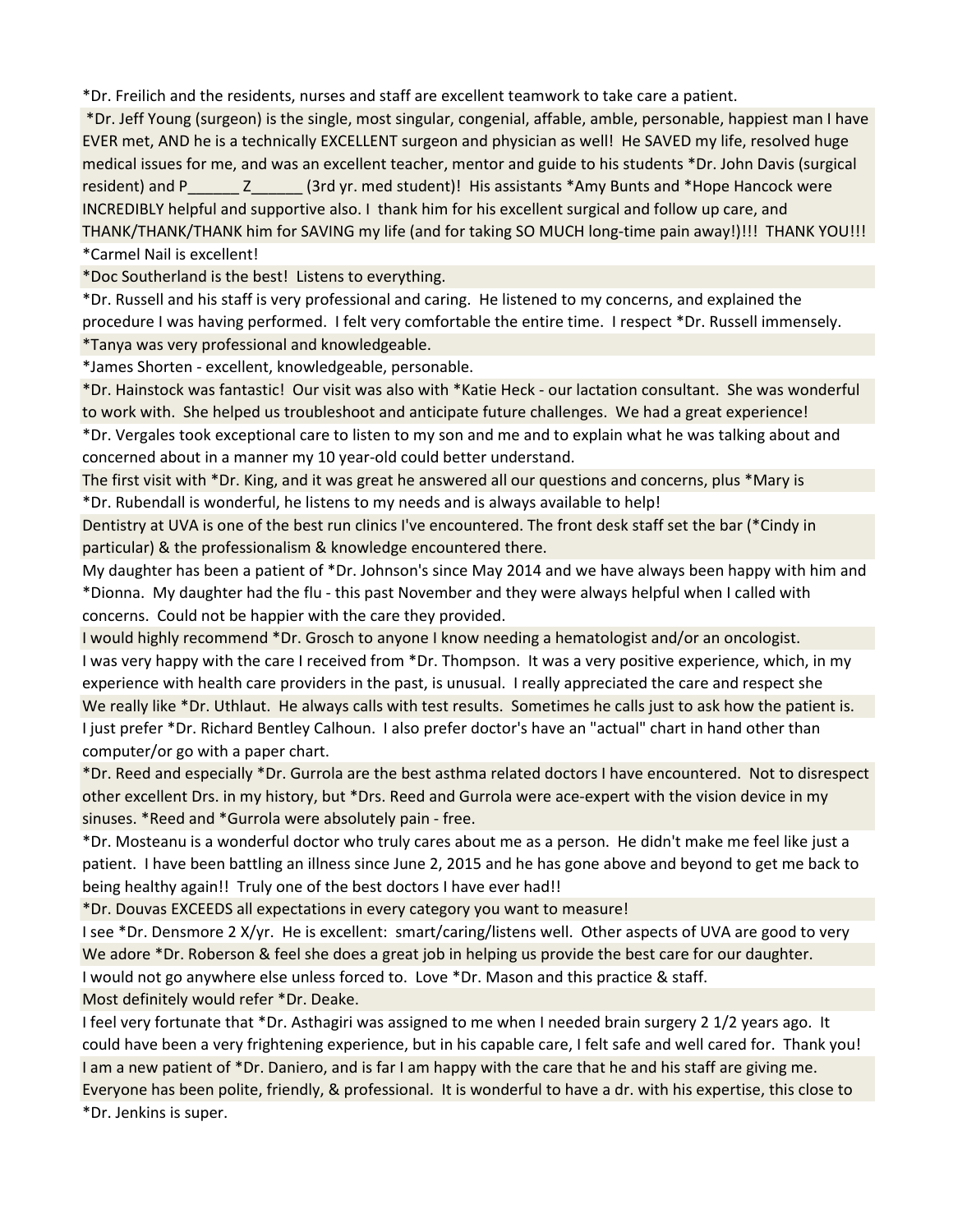I have been pleasantly surprised by the ease of getting an appointment with \*Dr. Gwathmey. I am accustomed to waiting weeks or even months to see similar specialists and have gotten in within days every time that I

\*Kathleen has provided me with excellent care! I would highly recommend her to any prospective patients. She's a outstanding care provider.

I felt very well taken care of by \*Dr. Rubendall, his resident, and the entire team; I would highly recommend this facility to anyone!

NP \*Helen Molnar is a very caring and professional. Very good at asking questions about my health. And answering my questions about medicines and other nutrition questions.

I think \*Dr. James Mann is a very good doctor & \*Stephanie is also very helpful to me. Everyone treated me with \*Dr. Park has been caring for our injured daughter for 4 months and always had her best at heart. He's top rate, compassionate, and full of medical knowledge.

\*Dr. Ira Stephens is responsive to our concerns and questions, whether it's during all office visit or after hours. She is caring, considerate, and knowledgeable. We are very happy with the care she has provided our daughter. \*Dr. Harrison and \*Dr. Elias are great. They are caring for your needs.

I also had an MRI at UVA Imaging at Fontaine. The technologist was \*Nancy M. She was very kind and had a \*Dr. Sharma's nurse was fantastic! Gave me a number to call with questions and calls are returned the same \*Christine Lau was very nice and completely professional.

This appointment was easy to schedule, had friendly staff, and a doctor who treated my child with respect. I appreciated how \*Dr. McDaniel spoke directly to my child instead of me. Excellent visit!

I needed to have this appointment scheduled in one week from my previous visit. The receptionist office staff worked with me to find a time that worked for me at one week from my previous appt even though it was Thanksgiving week and the office and doctor were already busy. Great work! \*Dr. Deal was very nice, polite and explained me in detail all I needed to know about my treatment. Thank you!

\*Dr. Slingluff was amazing - explained things well -

I feel that \*Dr. Kohan went out of her way to make me feel safe in her hands and that she would do her best to treat me. I feel very fortunate that she was in charge of my procedure.

\*Dr. Vance always provides highest quality attention - taking great interest in two way discussion of my condition and gives me confidence in her diagnosis.

\*Dr. Harrison spent all the time needed to ascertain a diagnosis - QUALITY time, much appreciated!

Very informative & I was given options. \*Dr. Morgan is very personable which accounts a lot for a patient.

We love \*Dr. Schneider and we love the Battle Building! So much more convenient to get in and out of.

"My \*Doctor Macik, she is great doctor and person I like her very much+++...

\*Dr. Padia, is very nice and caring to my mother. Also to myself & my concerns for my mother. Need MORE LIKE \*Dr. Olsakovsky - 100% success record re: cataract operations.

This was a follow-up for sudden and severe kidney function degradation about 18 months ago. \*Dr. Erdbruegger was up to speed on my history, including interim routine check ups and blood tests with other doctors. She had my records open in front of her in the exam room, which I appreciated.

\*Dr. Wilson is an excellent, compassionate and friendly doctor!

\*Dr. Lather was excellent and listened to our concerns and needs we are very happy with her care! Thank you! Very impressed with \*Dr. Rindos. Wish she could be my primary doctor.

\*Dr. Brenton is absolutely wonderful - one of the best physicians we have for our child.

\*Dr. James Browne & his staff are phenomenal!

I was impressed how much time \*Dr. Darby spend with me. He seemed interested & explained my options for possible procedures.

\*David Mercer is very good at his job! My son has had a difficult time with getting his ostomy pouches to stay on. \*David took one look at his storia and gave my son the solution to fix the problem with keeping the pouches on. My son is relieved and thankful \*David could help him.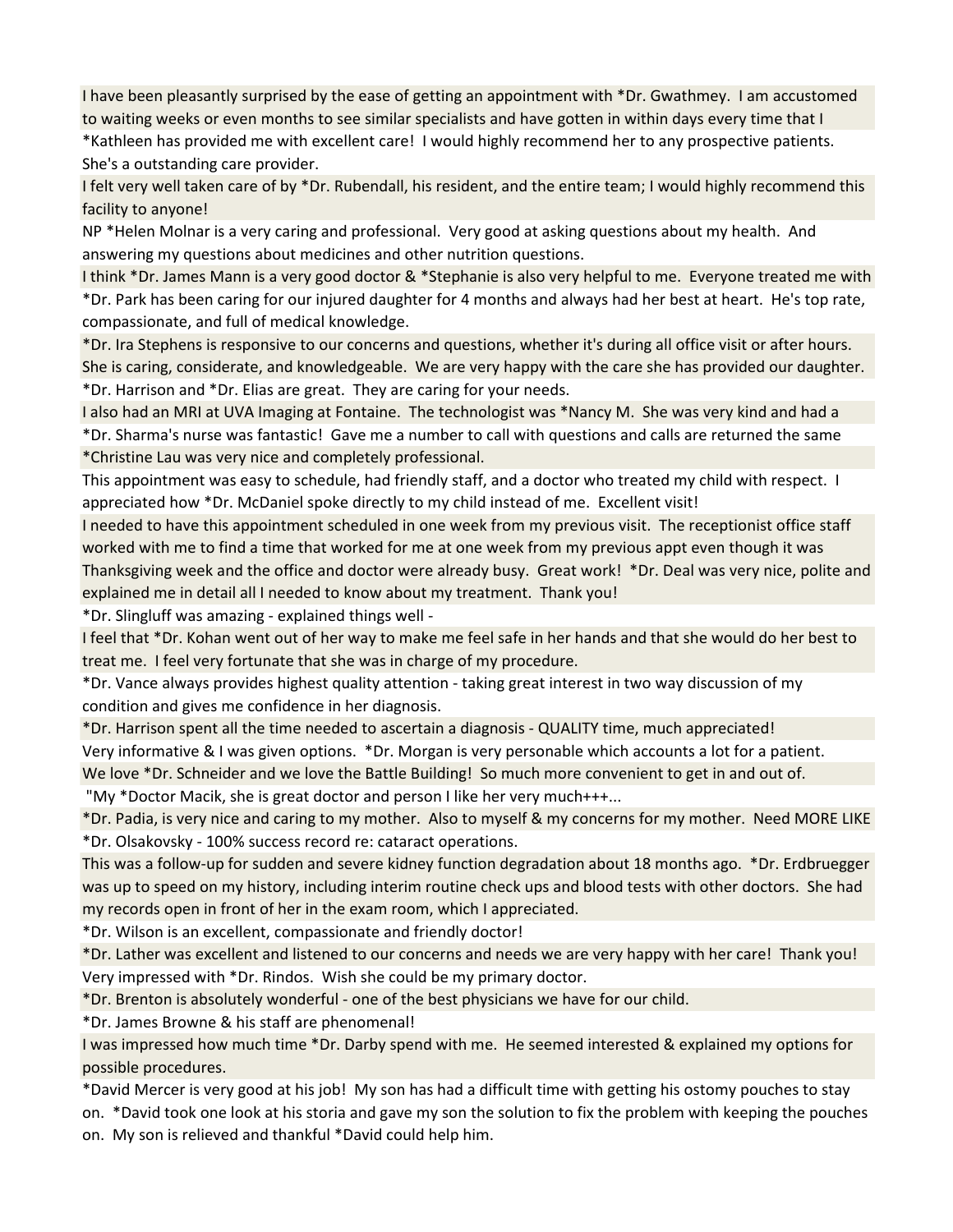I was delighted by the courtesy & care shown by all staff & providers. \*Dr. Shen in a very special man, professional & caring plus he is amazing surgeon!

 \*Dr. Lau was very responsive to our concerns, listened with an open \_\_\_\_\_ attitude, and was not only obviously extremely competent, but THE most INVESTED doctor in charge of my husbands health following surgery. MOST My experience with UVA was outstanding. Thanks to \*Dr. Shehan and his staff for outstanding surgical

 I felt that neither the team nor my attending physician (\*Showalter) felt themselves to be rushed or frazzled in \*Liz is extremely professional and takes the time to explain everything. She is caring and very competent. In the office area, \*Tiffany is always nice and pleasant. Love them both!

I thought the entire staff was excellent. The care given to me by the recovery nurse, \*Kathy Critchfield, RN was Very good hospital. Especially \*Dr. Duska. Clean, knowledgeable. Very good doctor. Nice. Great wonderful doctors. And \* Anita who works with \*Dr. Duska.

\*Wanda was very helpful & greeted me warmly when I entered.

Technologist \*Sara was wonderful - gentle, reassuring, competent.

\*Wanda check up in as soon as we arrived. Made us feel right at home.

\*Brenda, \*Evelyn, \*Sheila and \*Mary help to make these tests so much better for my husband.

My compliments to \*Bethany - professional, friendly - "spot on."

\*Kevin was outstanding. He researched solutions, presented options, and was very friendly & helpful. He is an asset to the health system.

\*Wanda saw to our every need. Check on us several time. Friendly.

\*Allison was a very special nurse - perfect in her job - 5 stars. \*Nancy in MRI was excellent also friendly and kind. \*Dr. Hendon's office staff are the best.

\*Donna was my nurse for the last 2 treatments - and she is great - But everyone has been so kind and so helpful \*Dr. Lobo and his staff are very knowledgeable and are supportive of transplant patient.

\*Mary worked with me on the date stated on front. The week before it was \*Tracy. Both were very helpful and did an excellent job.

\*Greg in \_\_\_\_\_ recovery did an excellent job of making sure I was comfortable.

\*Dr. Sheehan and his staff were great to work with.

From \*Angela at the registration desk, to \*Elizabeth (RN) who drew blood and set up IV, to the wonderful \*Kale who did the CT scan, experience couldn't be better -

I was very impressed with this facility and would return there and also recommend it to others. \*Dr. Z was awesome! Wish he could be my regular physician!

\*Ralph B. was very polite.

\*Ashleigh T. x ray tech \*Elizabeth - speech pathologist & \*Dr. Contrella were all very nice & helpful.

\*Evelyn was GREAT - so friendly & nice & kept me informed. The lady who started my IV, was WONDERFUL, she was an African American lady who said she had been nursing for 30.. (or 40?) years (is her name \*Cheryl? I can't remember) she was remarkable! EXCELLENT! And \*Kriss (or \*Krissy) was a great technologist. She was very thorough, explained everything to me, and made sure I was comfortable.

\*Kerry was outstanding. Our entire experience during the test, examination and visit was of the highest order. How fortunate we are to have \*Avery Evans, MD here at UVA. He is an excellent doctor with a rare quality ; he cares about his patients.

\*Lois Fulks - this lady was excellent. If NP-BC but also kind and caring.

All your staff were great.  $*Tiff$ any D $*Lym V$  &  $*Dr.$  Fox &  $*Dr. E$ 

I received excellent care. I especially commend to you \*Drew Harrell \*ANDREW HARRELL. If it wasn't for him, I could not have taken the treatment. I had a phobia of being pinned down. \*Drew helped me GREATLY! All the other therapists were very pleasant and caring as well.

I would specifically ask for one of these three ladies to do my treatment because they were so good to me. \*Liz Howard, \*Tara Montgomery and \*Margie Gilroy.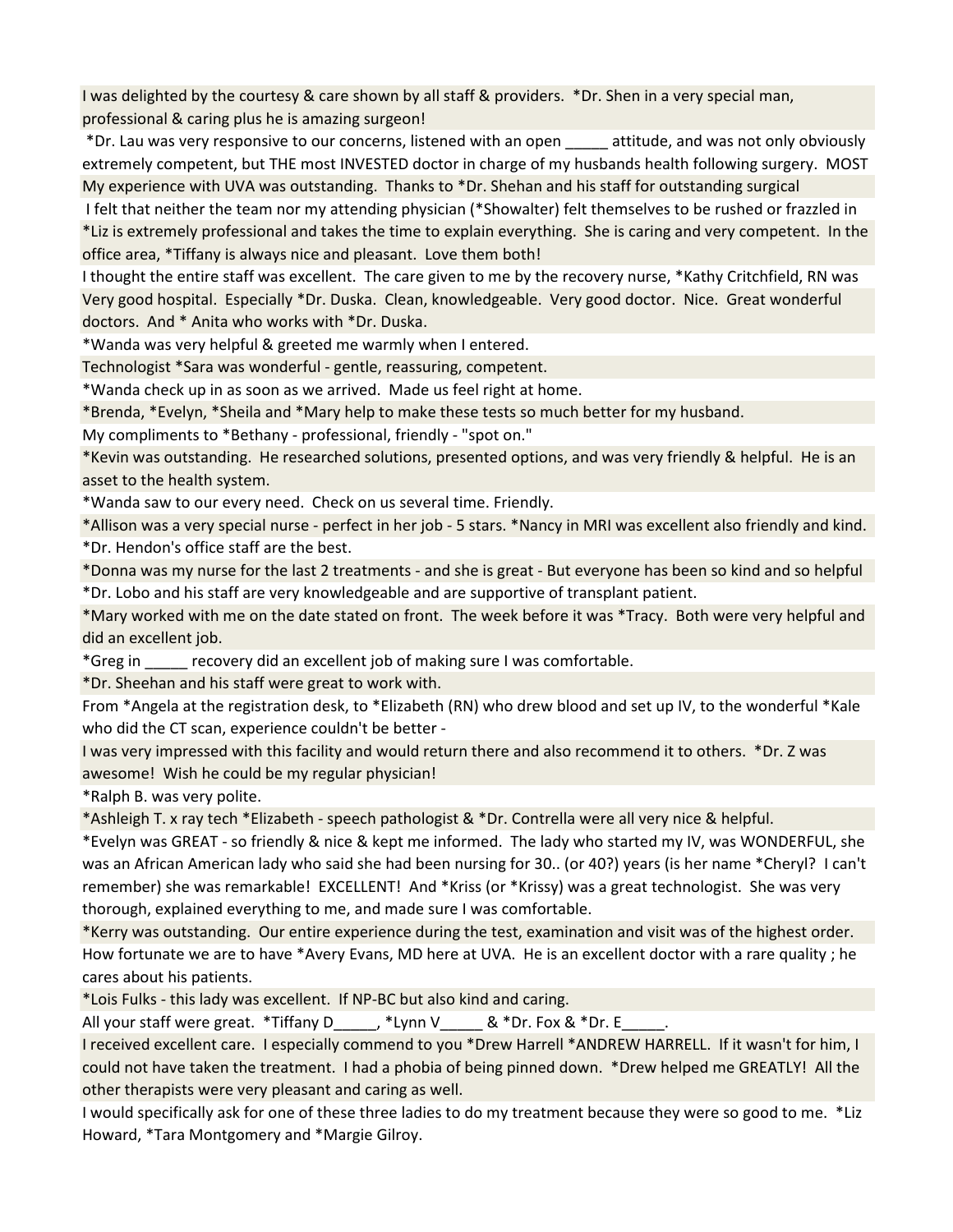Always good experience I've had 8 nurses for 8 visits - they've all been friendly, concerned & helpful. \*Margie G<sub>sp?</sub>) only once to point out major things on blood test result - appreciated!

\*Dr. Baer was very professional & showed compassion & concern.

Met by \*Clayton in garage & he made us feel like the most important people in the hospital. The same when we left. UVA is very fortunate to have an employee like him. He just bubbles in a good way!

Staff was wonderful. Really good care from \*Leanne after surgery. Very professional.

Was taken care of by \*Christopher K. Super nice!

\*Mr. Jim did my 4 yr. old daughter's sleep study. He was AMAZING! Couldn't ask for anything more! \*Donna, RN is a wonderful caring, professional nurse. She went out of her way to insure my comfort and showed genuine concern for my welfare. \*Donna was able to answer all of my questions. & made me feel well cared for & safe. She is a true asset to the EC Cancer Center. \*Dr. Showalter is a bright patient dedicated physician. He takes time with patients to explain procedures fully & answers all questions completely. He is kind Excellent: A physician (\*Sheehan) who has empathy and understands the science and art of medicine. A role Have already recommended and spoke highly of the dr. & staff to friends and neighbors. THANKS for \*Dr. Showalter!!!!!! \*Dr. Timothy Showalter.

\*Donna & \*Pat were excellent entire staff friendly & caring.

I was late due to traffic back up on 64. The staff was very understanding. \*Dr. Gleason did NOT rush my visit due to my lateness - Just the opposite.

My son was very nervous for test as soon as she called his name he said "Hi, Beth!" and immediately relaxed. He loved \*Beth, she is SO FRIENDLY, gentle, efficient. It was like visiting a friend.

\*Michelle the technician who provided service in making my orthotics is OUTSTANDING. Can't say enough good things about her assistance.

Everyone in Rad-Onc is absolutely amazing. \*Dr. Read, \*Dawn, \*Andrew, \*Cindy, just to name a few made the experience so much easier to handle!

My visits to UVA are always good. \*Jennifer Greene and \*Dr. Stephen Caldwell are the best. They have been so good to me and the people at UVA are always friendly and nice.

As a physician myself, I was very apprehensive about my procedure. \*Dr. Michael Fox was excellent - very knowledgeable, kind and skilled. I am very grateful to him and the whole team.

\*Dr. Lori Grove is great!

\*Tiffany Davis was my registration person and she made the process easy and quick.

\*Sara W. explained everything that was going to happen.

I would have to say that \*Dr. Lambert, his assistant and my nurse, \*Tiffany made me comfortable and helped with my nervousness about the Barium swallow so I felt at ease.

\*Dr. Lambert introduced \*Dr. Burruss and wanted a little history of why I was there. I explained about choking when eating and what I thought was happening.

\*Mark is treated at UVA about every 6 months - (has brain tumors) everyone knows us and gives us the best of I am a 4'9" & 81 yrs. old - BAD back & need to avoid stress. \*Marsha put me in a sling & saved most of pain - She & a student helper were great!

\*Kevin and \*Dwayne well the best!!!

\*Ms. Lori is a very loving lady & very comforting as we came in B/4 infection.

\*Lori, who put in the "IV" for the contrast, was wonderful. She explained everything so well and gave my daughter warm blankets.

The treatment staff is always kind, courteous and professional. Everyone from the ladies who monitor blood pressure to the excellent nursing staff, especially \*Phillip & \*Tara, have been excellent caregivers.

\*Dr. Shim is an excellent doctor and very thorough. The techs in his group were both outstanding and made the visit/tests so much more bearable.

Loved \*Theresa at the desk and all nurses I met were wonderful.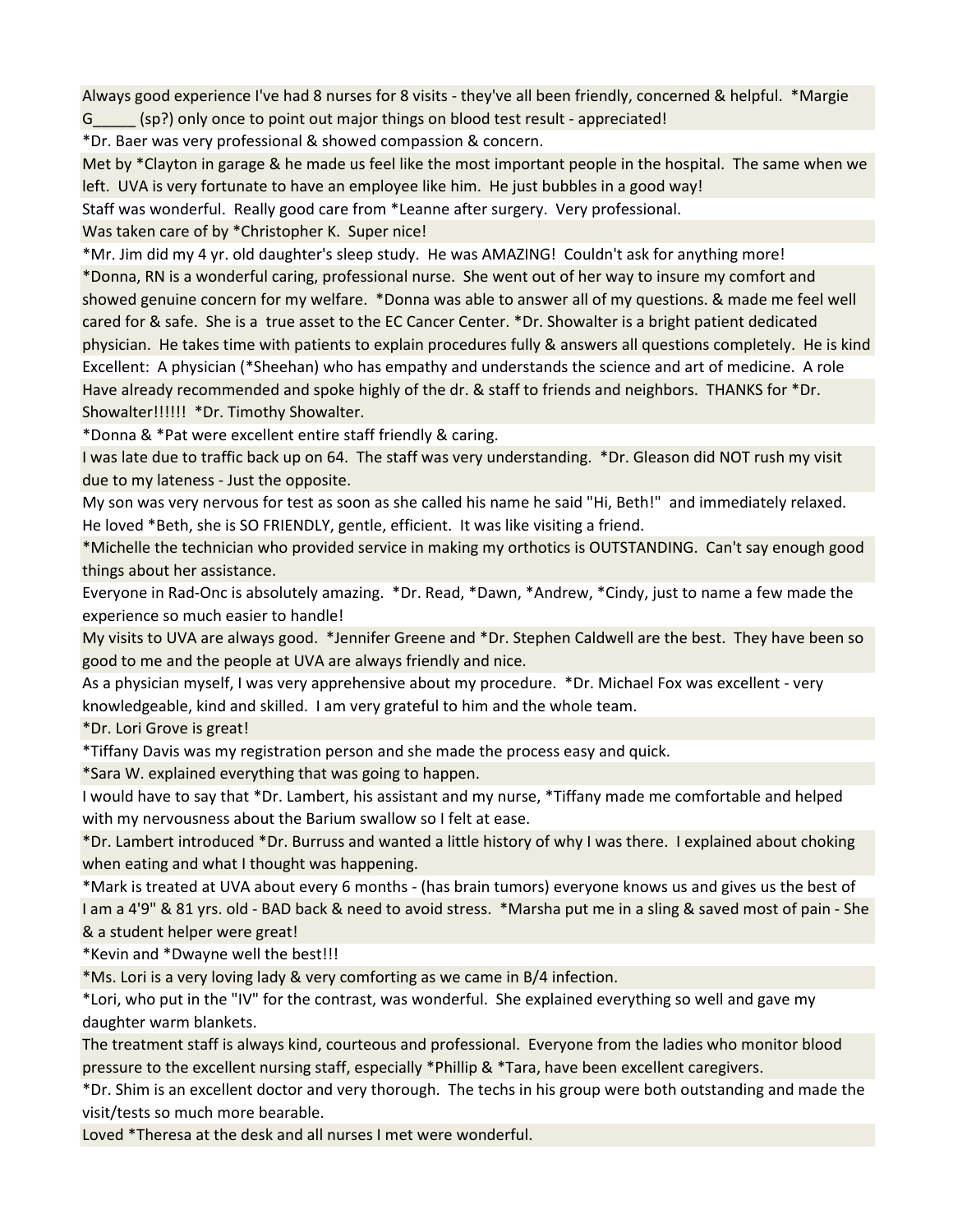\*Dr. Tim Showalter superb! Nurses were comforting & professional.

\*Dr. Gleason was outstanding - explained everything was patient and very considerate. She is obviously very knowledgeable but also very patient centered.

Thank you, for the excellent care, your kindness, and thoughtfulness while I was under your care. I was a patient of \*Dr. Hullfish she is an EXCEPTIONAL GREAT DOCTOR the best. Let her know. Give her a raise.

\*Dr. Gleason was really great. The test was made to seem easy and it was. A wonderful experience.

I was very please and actually sent \*Dr. Shen's nurse a thank you for her kindness.

\*Ms. Stewetevant is one of the most caring, competent, concerned, knowledgeable, and thorough health professionals I have met. The support staff - \*Tiffany, \*Abigail and \*Jim are excellent as well -

The staff harmony is readily seen, and much appreciated. I have recommended \*Ms. Stewetevant and her team to many friends who are interested in possibly having their hearing tested.

\*Dr. Johnson is awesome!

\*Tara was great - helpful & kind to both me and my wife.

\*Leo on 6th floor East was an outstanding nurse. Couldn't have asked for a better person!!!

Excellent care - thank you \*Dr. Sheehan, \*Greg Paterson, et al.

This treatment was life changing in a very positive way. Many thanks to \*Dr. Reed and team!

\*Brian Cassidy - very thorough in his job.

\*Stephanie is delightful- helpful, courteous, friendly, kind.

\*Bryan, \*Kathryn, \*Dawn, were totally professional yet friendly and personable. Very comforting experience. \*Dr. Timothy Showalter is absolutely the best physician I've ever had the good future to provide care. Most helpful, knowledgeable, good hearted.

This was my 3rd MRI at UVH Imaging and has also been a pleasant experience. \*Bridget, \*Laura and \*Brech were very professional. Thanks.

I travel 2-1/2 hours because the care is SO good and I appreciate the staff greatly. I love, love, love \*Kathryn \*Jose did an excellent job of making my daughter feel at ease.

\*Maggie Bennett and \*Drew Harrell were my radiation therapist. Awesome people. Put me at ease and comfort for 6 weeks. \*Theresa O'Brien was my nurse and very helpful! Answered every question and concern. Nurse \*Destiny was excellent -

\*Ms. Rabin was outstanding! Professional, thorough, personable & obviously well experienced - \*Ms. Rabin is an asset to UVA Health...

Tell everyone about how well I'm treated and how grateful I am to have \*Dr. Kennedy & \*Dr. Gay as my physicians - I give credit also to \*Dr. Leon Bass & \*Dr. Shaniyeh for sending me to UVA. By God's hand and these \*Stephany was very friendly and professional.

\*Sue was performing my sonogram, and I was very impressed how delicately she was scanning my neck! She was calm and confident, and I knew that I am in good hands!

A very good experience \*Dr. Awe helped me to get some mobility back.

My overall assessment of the treatment I have received, since March 2013, has been outstanding. The staff makes me feel like FAMILY rather than being a patient. Thank you to \*Dr. Read & staff.

Surgeon \*Agurval was and is wonderful.

\*Ashleigh T the X-ray tech was warm, friendly and carefully explained the procedure.

\*Dr. De Lange explained the test results after my procedure. He was through in explaining was the test results

\*Bridget is friendly and helpful.

Kudos to nurse \*Paul. Techs \*Laura C. and \*Brenda.

\*Hillary is very kind & patient.

Excellent \*Blair & \*Melanie.

\*DREW is amazing courteous caring clear/inforamtive professional sense of humor upbeat friendly.

I have a needle phobia. \*Jose was great and helped me feel better about the procedure. He did a great job!